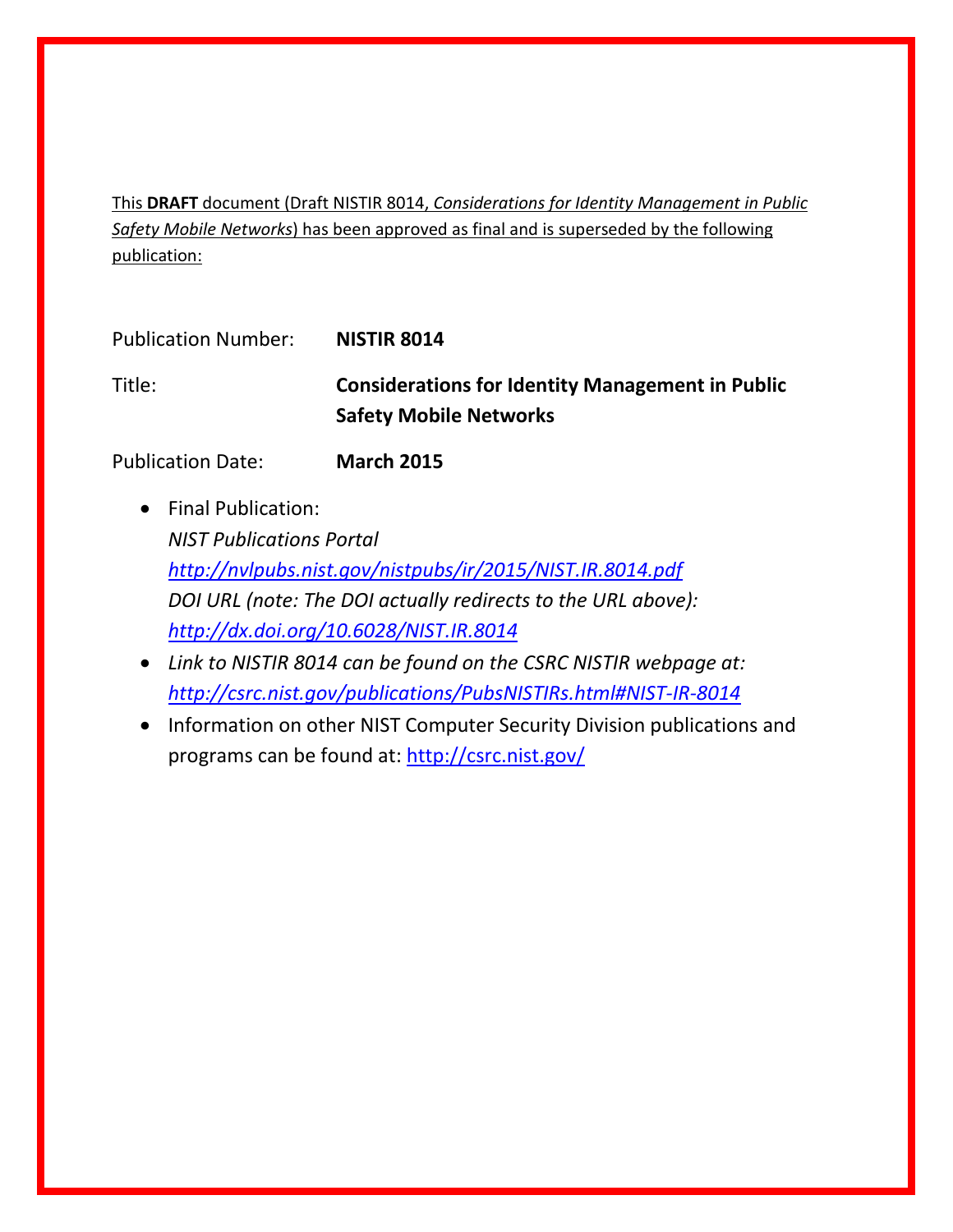The following announcement was posted about this documents release:

**July 15, 2014**

# **NIST IR 8014**

# **DRAFT** *Considerations for Identity Management in Public Safety Mobile Networks*

In cooperation with the Public Safety Communications Research (PSCR) Program, NIST announces the release of NIST Interagency Report (NISTIR) 8014, Considerations for Identity Management in Public Safety Mobile Networks. This document analyzes approaches to identity management for public safety networks in an effort to assist individuals developing technical and policy requirements for public safety use. These considerations are scoped into the context of their applicability to public safety communications networks with a particular focus on the nationwide public safety broadband network (NPSBN) based on the Long Term Evolution (LTE) family of standards. A short background on identity management is provided alongside a review of applicable federal and industry guidance. Considerations are provided for identity proofing, selecting tokens, and the authentication process.

The public comment period is from July 15, 2014 through August 22, 2014. Please send comments to nistir8014 @nist.gov using the public comment template that is provided - see link below (MS Excel).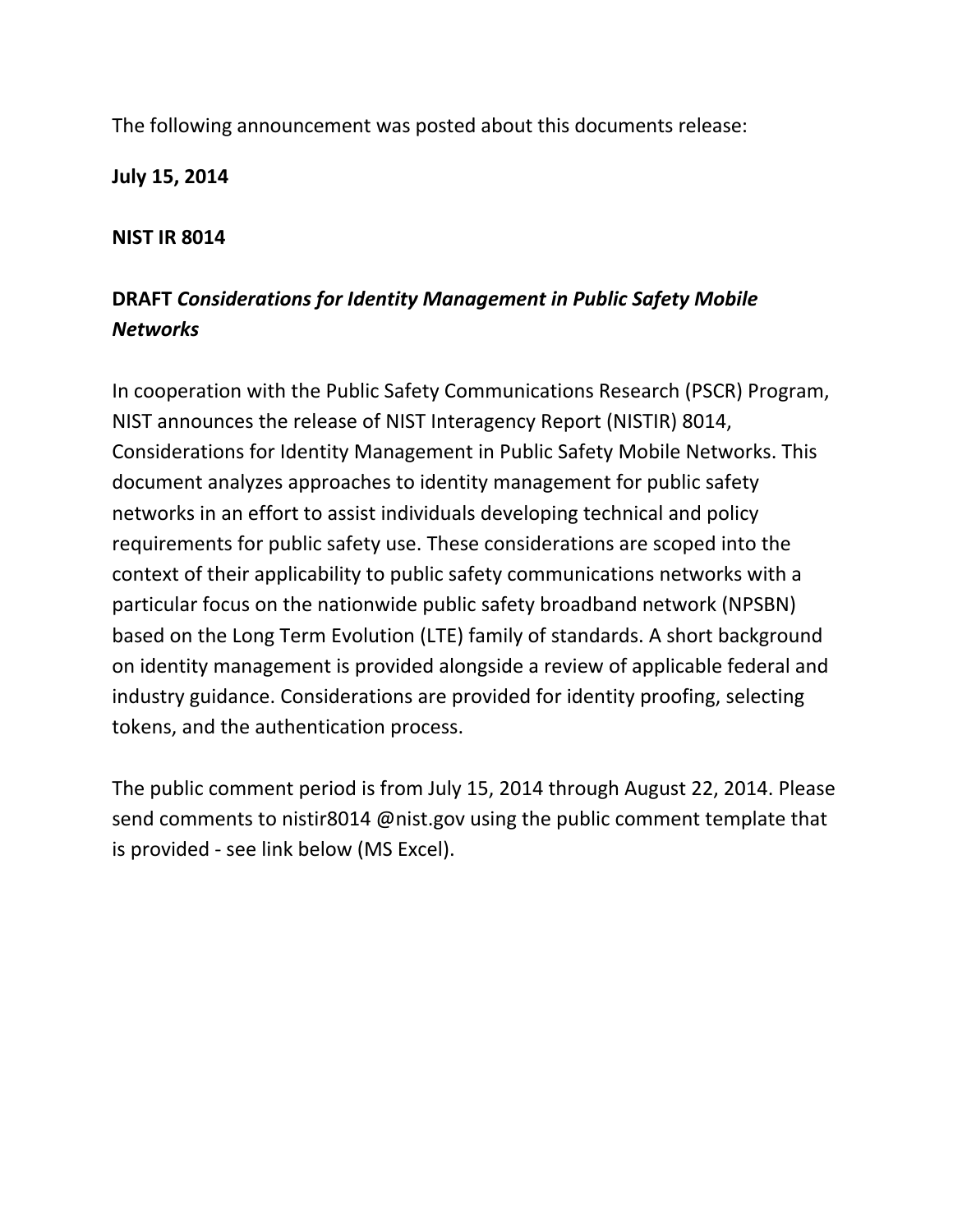

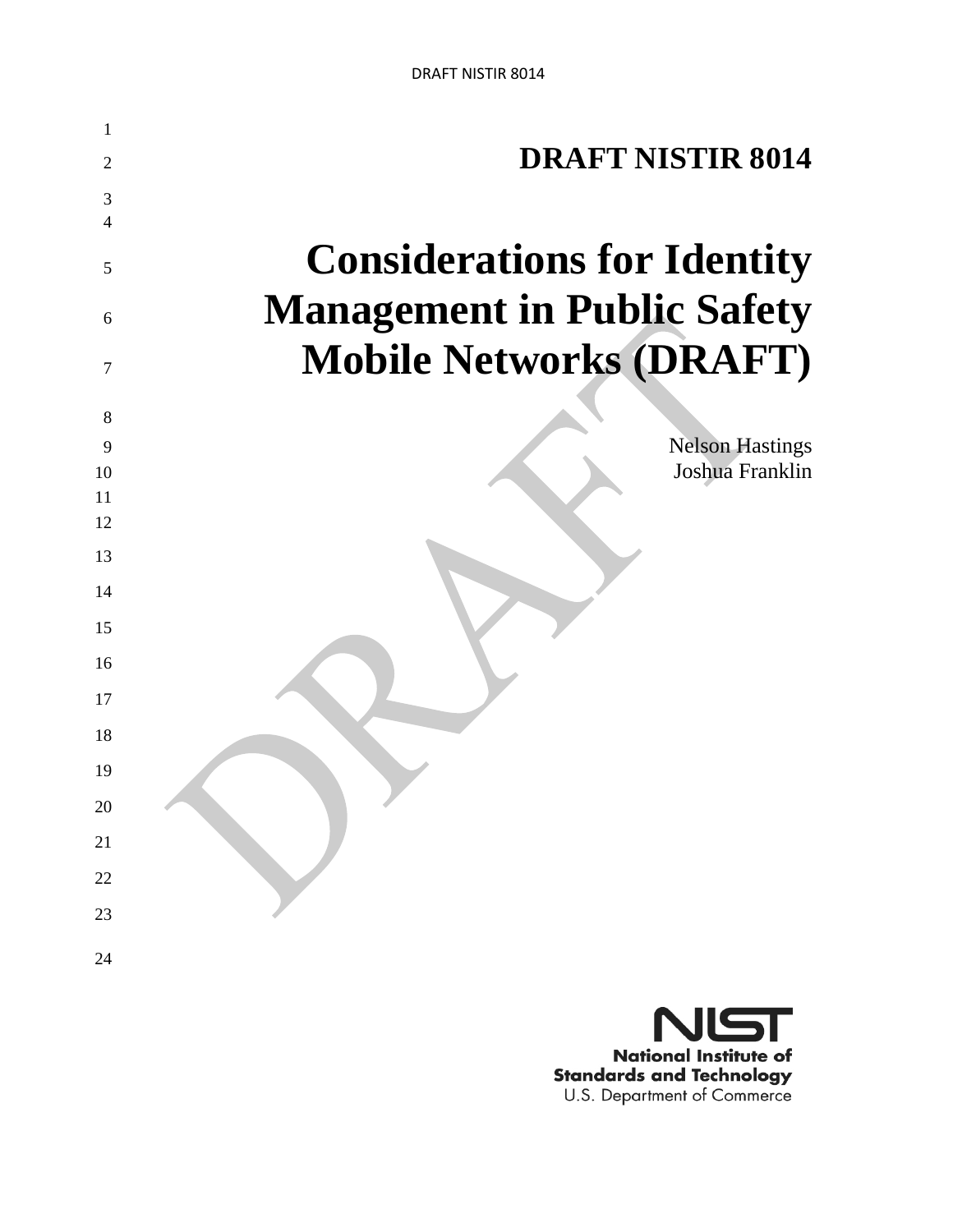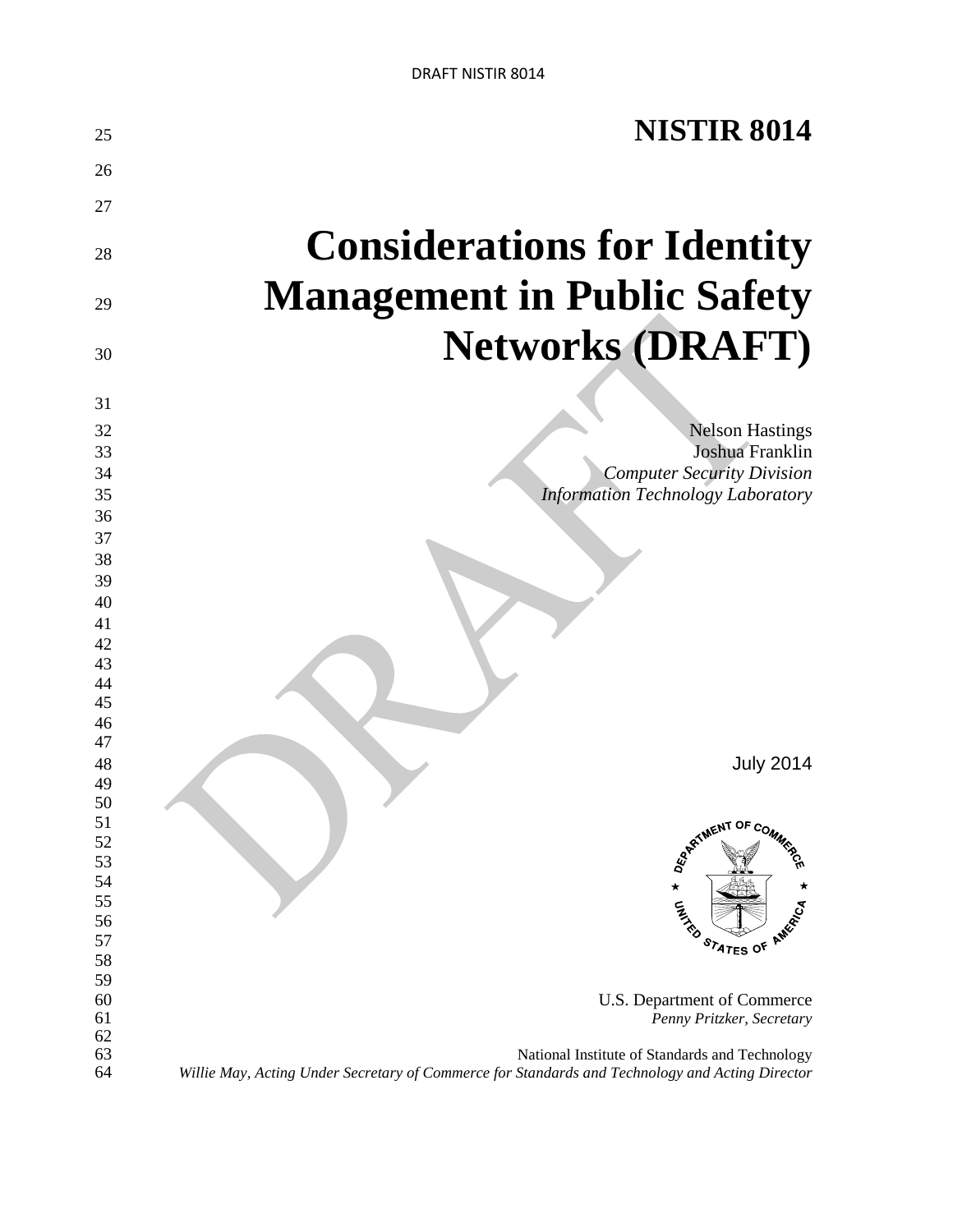| 65       | National Institute of Standards and Technology Interagency or Internal Report 8014                                                                                                                                                                                     |
|----------|------------------------------------------------------------------------------------------------------------------------------------------------------------------------------------------------------------------------------------------------------------------------|
| 66       | 43 pages (July 2014)                                                                                                                                                                                                                                                   |
| 67       | This publication is available free of charge                                                                                                                                                                                                                           |
| 68       |                                                                                                                                                                                                                                                                        |
| 69       |                                                                                                                                                                                                                                                                        |
| 70       | Certain commercial entities, equipment, or materials may be identified in this document in order to                                                                                                                                                                    |
| 71       | describe an experimental procedure or concept adequately. Such identification is not intended to imply                                                                                                                                                                 |
| 72       | recommendation or endorsement by NIST, nor is it intended to imply that the entities, materials, or<br>equipment are necessarily the best available for the purpose.                                                                                                   |
| 73       | There may be references in this publication to other publications currently under development by NIST                                                                                                                                                                  |
| 74       | in accordance with its assigned statutory responsibilities. The information in this publication, including                                                                                                                                                             |
| 75       | concepts and methodologies, may be used by Federal agencies even before the completion of such<br>companion publications. Thus, until each publication is completed, current requirements, guidelines,                                                                 |
| 76       | and procedures, where they exist, remain operative. For planning and transition purposes, Federal<br>agencies may wish to closely follow the development of these new publications by NIST.                                                                            |
| 77<br>78 | Organizations are encouraged to review all draft publications during public comment periods and<br>provide feedback to NIST. All NIST Computer Security Division publications, other than the ones<br>noted above, are available at http://csrc.nist.gov/publications. |
| 79       |                                                                                                                                                                                                                                                                        |
| 80       | Public comment period: July 15, 2014 through August 22, 2014                                                                                                                                                                                                           |
| 81       | National Institute of Standards and Technology                                                                                                                                                                                                                         |
| 82       | Attn: Computer Security Division, Information Technology Laboratory                                                                                                                                                                                                    |
| 83       | 100 Bureau Drive (Mail Stop 8930) Gaithersburg, MD 20899-8930                                                                                                                                                                                                          |
| 84       | Email: nistir8014@nist.gov                                                                                                                                                                                                                                             |
| 85       |                                                                                                                                                                                                                                                                        |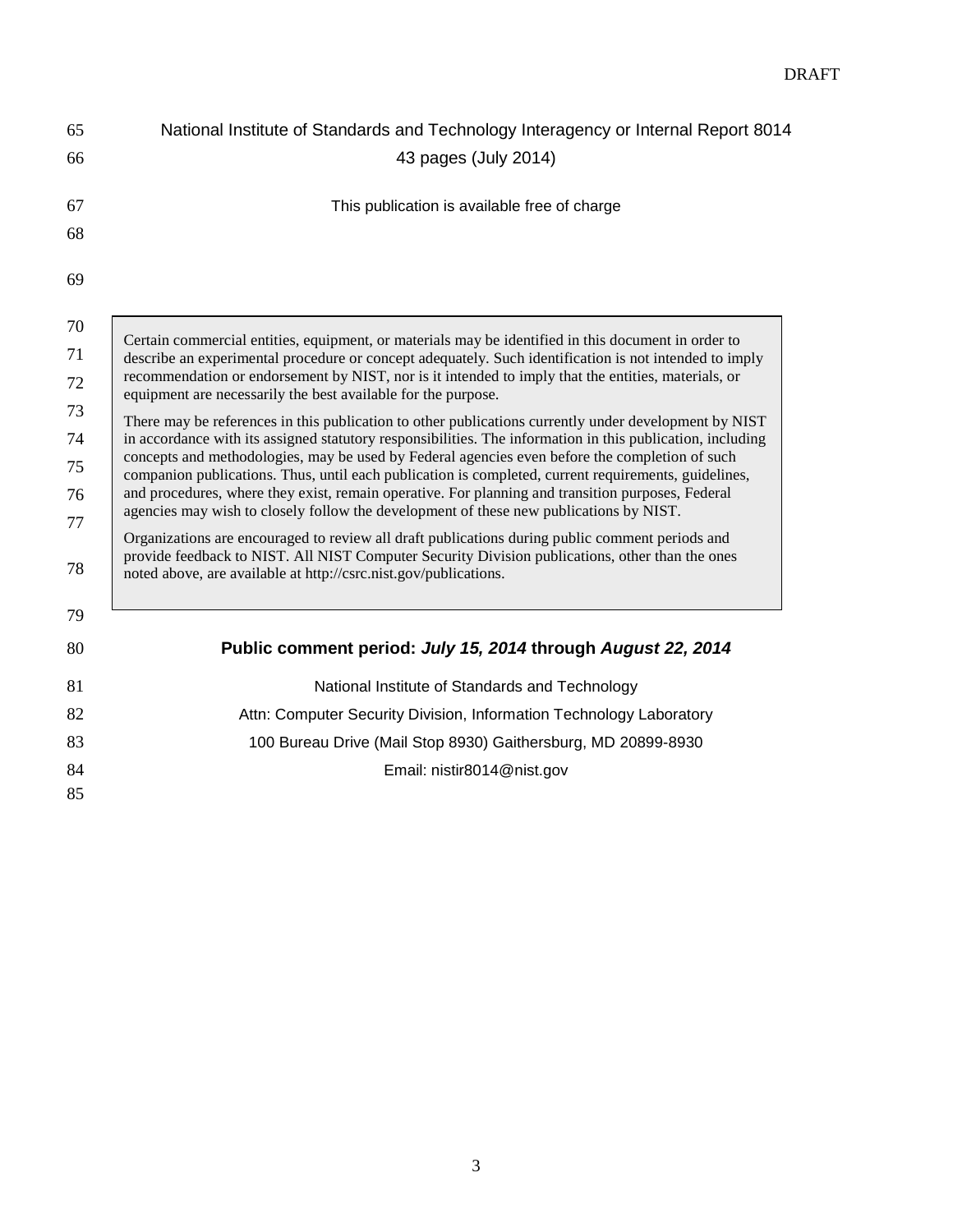# 86 Reports on Computer Systems Technology

The Information Technology Laboratory (ITL) at the National Institute of Standards and Technology

(NIST) promotes the U.S. economy and public welfare by providing technical leadership for the Nation's

measurement and standards infrastructure. ITL develops tests, test methods, reference data, proof of

 concept implementations, and technical analyses to advance the development and productive use of information technology. ITL's responsibilities include the development of management, administrative,

- technical, and physical standards and guidelines for the cost-effective security and privacy of other than
- national security-related information in Federal information systems.

### Abstract

This document analyzes approaches to identity management for public safety networks in an effort to

assist individuals developing technical and policy requirements for public safety use. These

considerations are scoped into the context of their applicability to public safety communications networks

with a particular focus on the nationwide public safety broadband network (NPSBN) based on the Long

Term Evolution (LTE) family of standards. A short background on identity management is provided

alongside a review of applicable federal and industry guidance. Considerations are provided for identity

proofing, selecting tokens, and the authentication process. While specific identity management

technologies are analyzed, the document does not preclude other identity management technologies from

being used in public safety communications networks.

### Keywords

 authentication; identity management; local authentication; Long Term Evolution; LTE; public safety; remote authentication

# **Acknowledgments**

This publication was developed as part of the NTIA/NIST Public Safety Communication Research

program with sponsorship from the Office for Interoperability and Compatibility (OIC) at the Department

of Homeland Security (DHS). The authors wish to thank their colleagues who reviewed drafts of this

document and contributed to its technical content including William Burr, Paul Grassi, Ray Perlner, and

Andrew Regenscheid of NIST; Alex Kreilein of DHS OEC; Kenneth Boley of The Interoperability

Group; and Kevin Donaghy and John Mears of Lockheed Martin.

# Notes to Reviewers

As this document does not cover the topic of authorization, the authors would welcome input on the

usefulness of writing a companion document on the topic of authorization in public safety networks.

Additionally, the authors would request input on the usefulness of the LTE authentication section located

in Appendix F and of including a short section discussing various government identity management

frameworks as additional background information in Section 3.

# **Audience**

 This document is intended for those wishing to understand possible approaches to identity management in next-generation public safety networks. Local public safety networks, private sector communities, and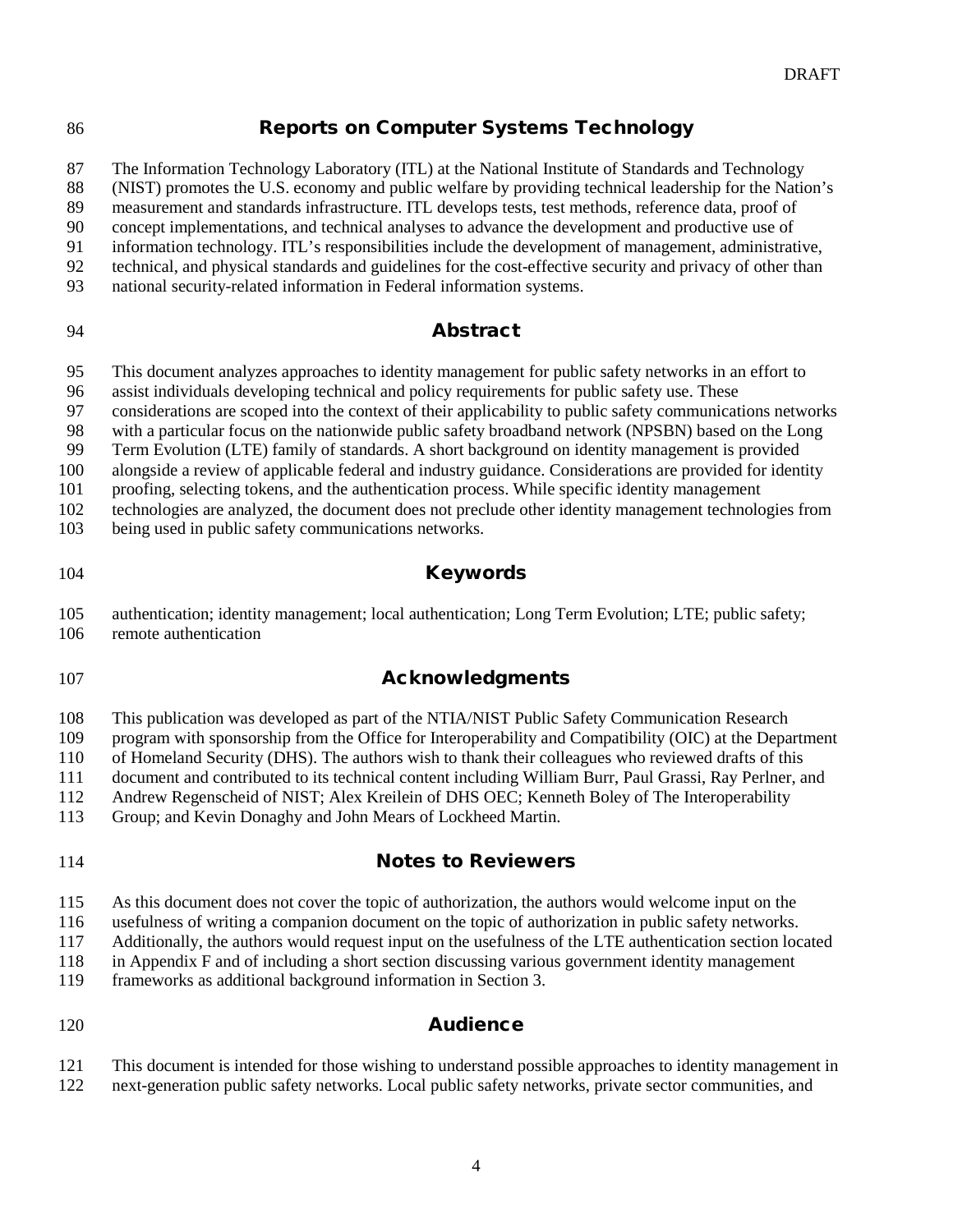public safety applications leveraging identity management services (such as criminal justice information and records management systems) may also find the guidance useful.

# 125 Trademark Information

All product names are registered trademarks or trademarks of their respective companies.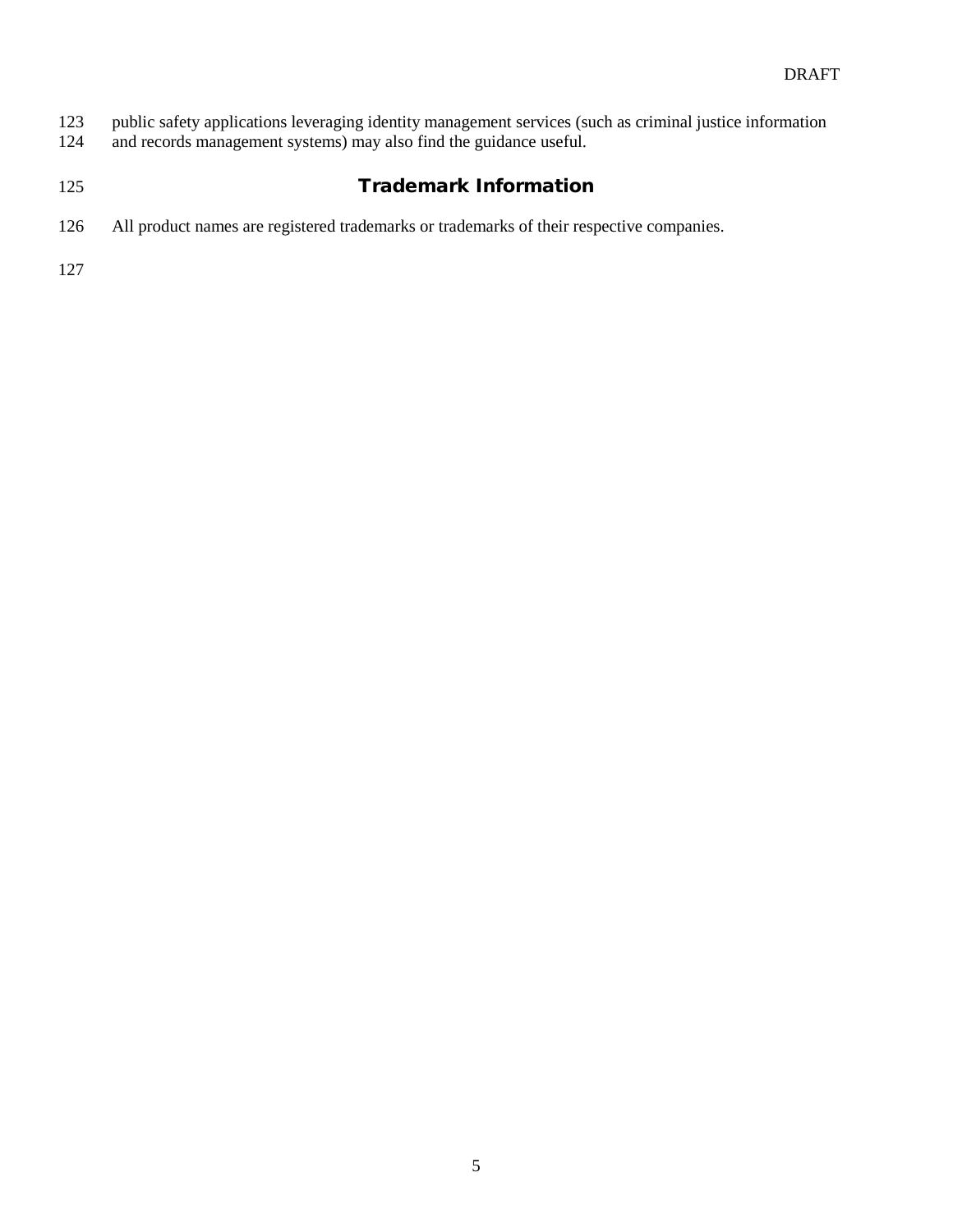| 128 | <b>Table of Contents</b> |  |
|-----|--------------------------|--|
| 129 | 1.                       |  |
| 130 | 1.1                      |  |
| 131 | 1.2                      |  |
| 132 | 1.3                      |  |
| 133 | 2.                       |  |
| 134 | 2.1                      |  |
| 135 | 2.2                      |  |
| 136 | 2.3                      |  |
| 137 | 2.4                      |  |
| 138 | 3.                       |  |
| 139 | 3.1                      |  |
| 140 | 3.2                      |  |
| 141 | 3.3                      |  |
| 142 | 3.4                      |  |
| 143 | 3.5                      |  |
| 144 | 4.                       |  |
| 145 | 4.1                      |  |
| 146 | 4.2                      |  |
| 147 | 5.                       |  |
| 148 | 5.1                      |  |
| 149 | 5.1.1                    |  |
| 150 | 5.1.2                    |  |
| 151 | 5.1.3                    |  |
| 152 | 5.2                      |  |
| 153 | 5.2.1                    |  |
| 154 | 5.2.2                    |  |
| 155 | 5.2.3                    |  |
| 156 | 5.2.4                    |  |
| 157 | 5.2.5                    |  |
| 158 | 5.2.6                    |  |
| 159 | 5.2.7                    |  |
| 160 | 5.2.8                    |  |
| 161 | 5.3                      |  |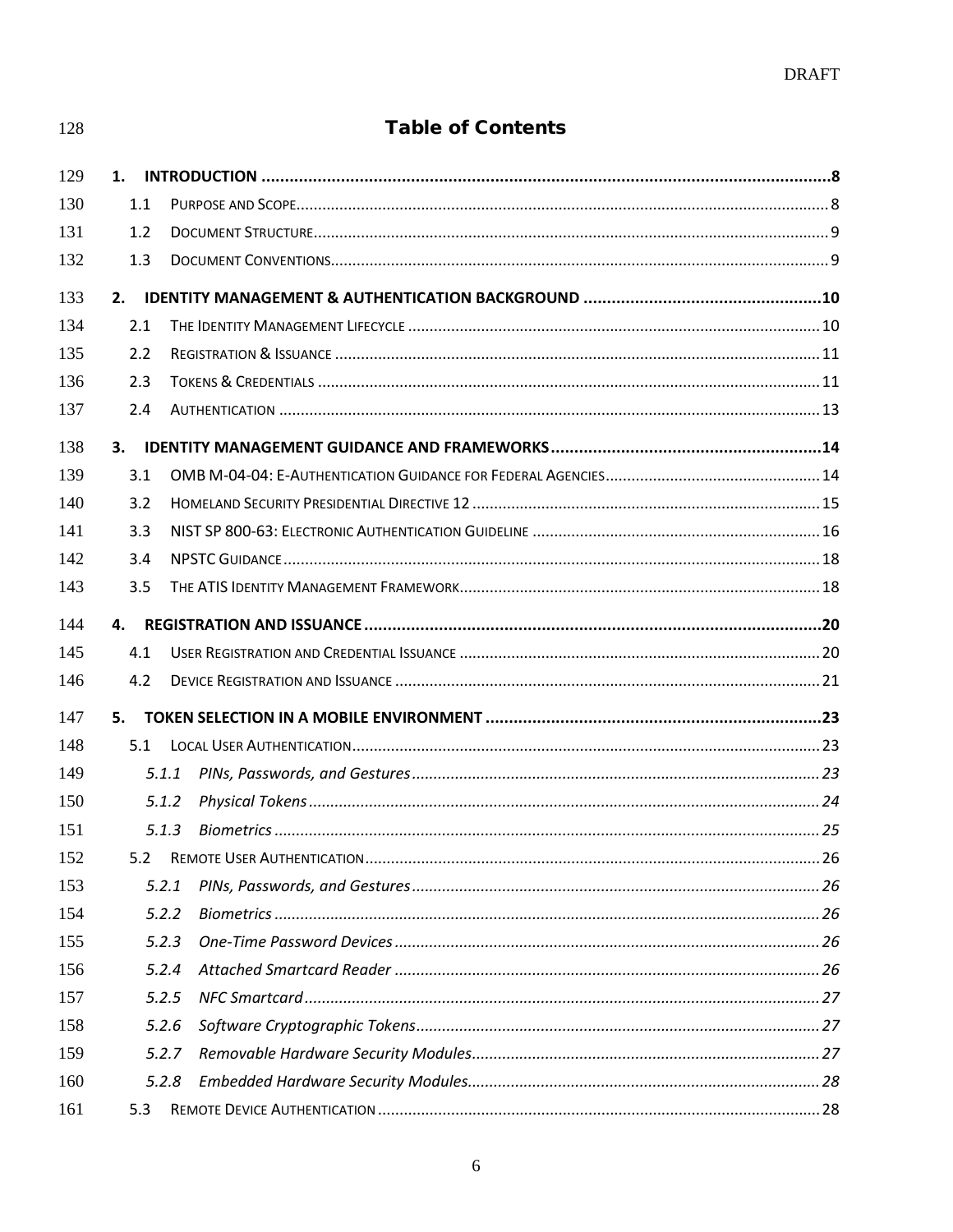# DRAFT

| 162 | 6.  |                                                                                  |
|-----|-----|----------------------------------------------------------------------------------|
| 163 | 6.1 |                                                                                  |
| 164 | 6.2 |                                                                                  |
| 165 |     |                                                                                  |
| 166 |     | <b>List of Appendices</b>                                                        |
| 167 |     |                                                                                  |
| 168 |     |                                                                                  |
| 169 |     | APPENDIX C- SUMMARY OF IDENTITY PROOFING AND CREDENTIAL ISSUANCE REQUIREMENTS 34 |
| 170 |     |                                                                                  |
| 171 |     |                                                                                  |
| 172 |     |                                                                                  |
| 173 |     |                                                                                  |
| 174 |     | <b>List of Figures</b>                                                           |
| 175 |     |                                                                                  |
| 176 |     |                                                                                  |
| 177 |     |                                                                                  |
| 178 |     |                                                                                  |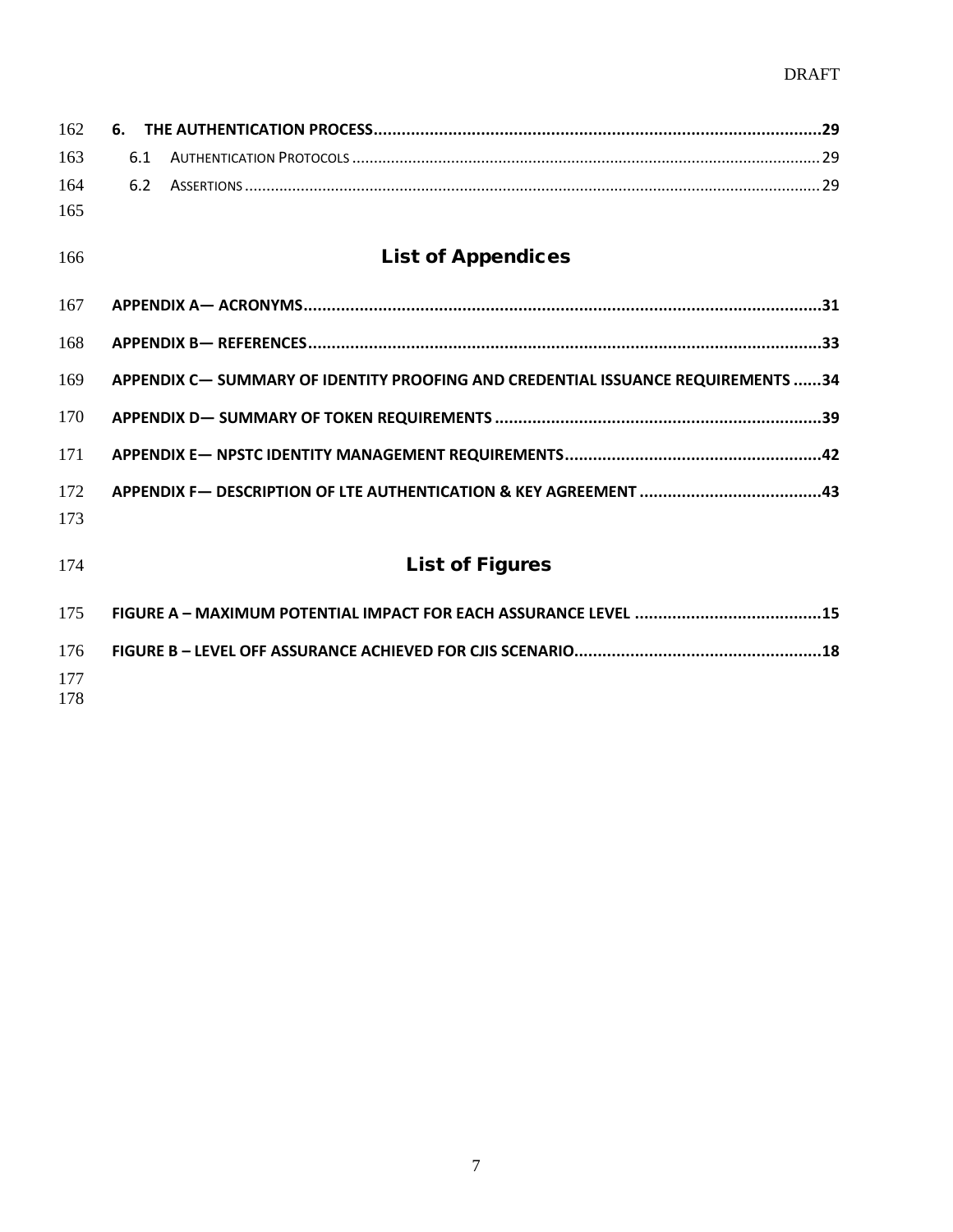#### **1. Introduction**

The Middle Class Tax Relief and Job Creation Act of 2012 created the First Responder Network

Authority (FirstNet). FirstNet, an independent agency under the Department of Commerce's National

Telecommunications & Information Administration (NTIA), has a mission to develop, build and operate

 the country's first nationwide public safety broadband network (NPSBN). Police, fire fighters, emergency 84 medical services (EMS), and other emergency personnel<sup>1</sup> use public safety networks for coordination

- during emergency situations, disasters, and other incidents. States, counties, and other jurisdictions across
- the U.S. concurrently operate numerous independent public safety networks based on different
- communication technologies.
- When public safety personnel from separate jurisdictions arrive at the same incident, interoperability
- problems often arise. This is due in part to jurisdictions using different communication technologies and
- non-standards based implementations. Personnel at the scene use land mobile radio devices, laptops, and
- other information technology designed by different manufacturers. Partly due to the fact that public safety
- devices are manufactured for a unique market, their price is often higher than their counterpart
- commercial off the shelf (COTS) devices with similar functionality. The NPSBN will be based on
- commercial standards, specifically the Long Term Evolution (LTE) family of standards, and to the extent
- practical use COTS mobile devices, which should decrease the cost of devices while increasing
- interoperability.

The move from current terrestrial radio to next-generation cellular technologies for public safety provides

an opportunity to incorporate high bandwidth technology and services, assisting with information sharing

and cross-jurisdictional support. The introduction of these technologies and services requires that current

public safety identity management mechanisms be revisited. A robust approach to identity management

- will ensure only authorized users and devices seamlessly access the NPSBN and the services it provides.
- This type of access control requires an authentication framework extending beyond what is natively
- 03 provided by LTE technology.<sup>2</sup>

# **1.1 Purpose and Scope**

This document analyzes approaches to identity management for next generation public safety networks. A

- short background on identity management is provided alongside a review of applicable federal and
- industry guidance. Considerations are provided for identity proofing, selecting tokens, and the
- authentication process. All approaches and technologies are considered in the context of their
- applicability to public safety communications networks, particularly the NPSBN based on LTE
- technology. Local public safety networks, private sector communities, and public safety applications
- leveraging identity management services (such as criminal justice information and records management
- systems) may also find this guidance useful. While current and burgeoning identity management
- technologies are analyzed, the document does not preclude other identity management frameworks or
- technologies from being used in public safety communications networks.
- This document helps to inform individuals developing technical and policy requirements for public safety
- communications networks. Areas are identified in which identity management policy decisions are
- required while refraining from suggesting particular policies for use. The particular policies used will
- depend highly on the network's architecture and security posture, in addition to the risk tolerance of the
- <span id="page-9-1"></span><span id="page-9-0"></span>network's senior officials, administrators, users, and applications.

<sup>&</sup>lt;sup>1</sup> National Preparedness Resource Library: http://www.fema.gov/national-preparedness-resource-library <sup>2</sup> Appendix F provides a technical description of authentication in LTE.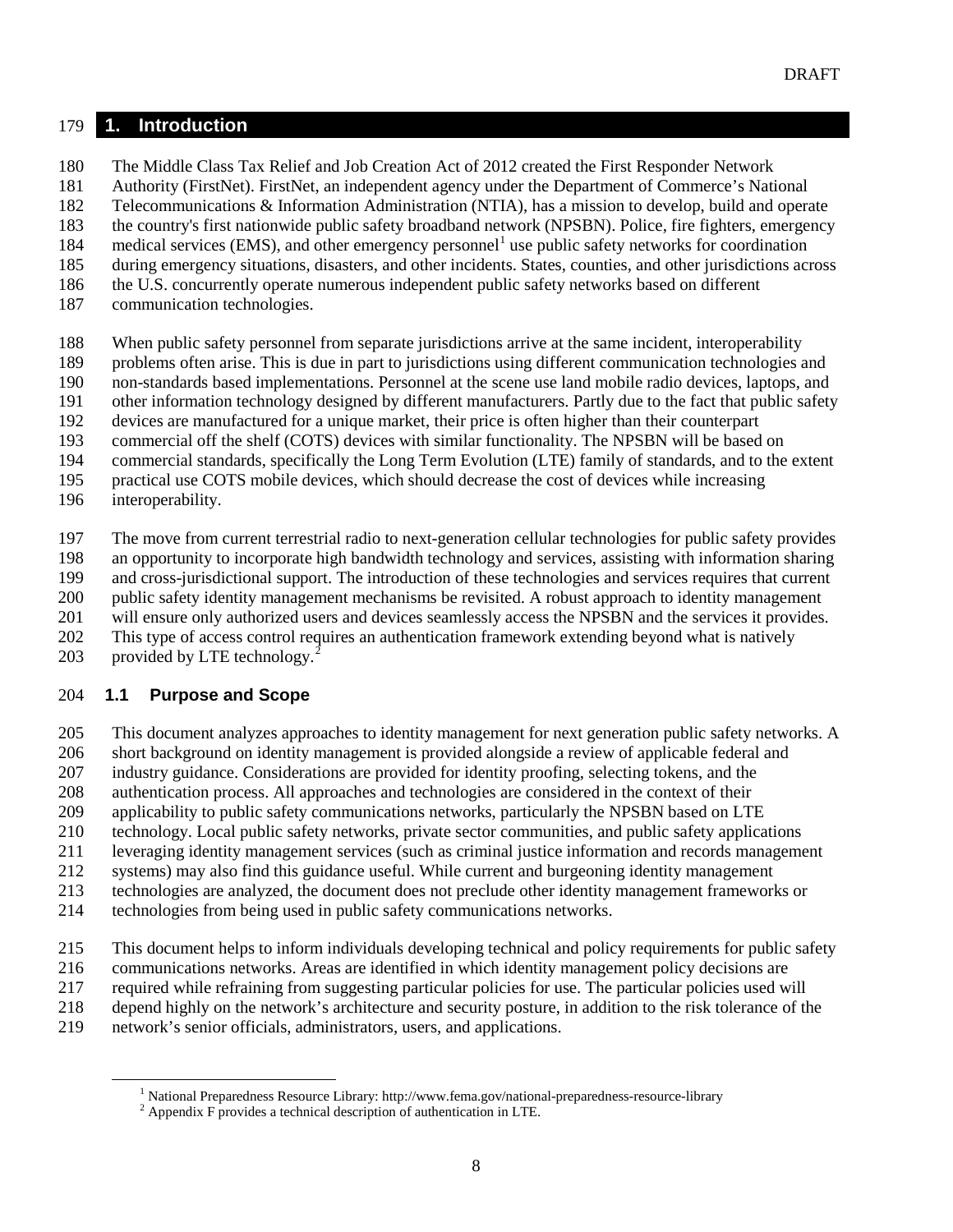- In order to limit the length of this document, it does not provide guidance on the important topic of access
- 221 control and authorization within public safety networks.<sup>[3](#page-10-0)</sup> Sensitive information and services from many
- jurisdictions and organizations will be accessible solely by NPSBN users, but users will not be
- immediately granted access to all of the information and services by gaining access to the NPSBN. Users
- will need to prove their identity and then be provided access to information and services that are meant
- for them, and guidance for how to perform these functions is not within the scope of this document.

#### **1.2 Document Structure**

- The remainder of this document is organized into the following major sections:
- **Identity Management & Authentication Background:** Describes the baseline set of identity management knowledge and nomenclature used throughout this document.
- **Identity Management Guidance and Frameworks:** Provides a description of existing Federal and industry guidance relating to identity management of users and devices authenticating to information systems.
- **Registration and Issuance:** Details the process of vetting an individual's or devices identity and binding a credential to an identity.
- **Token Selection:** Explores considerations for selecting tokens to be used as proof of identity to support the authentication process.
- **The Authentication Processes:** Describes how authentication protocols and assertions can be used to provide assurance in an individual's or device's identity.
- The document also contains appendices with supporting material:
- Appendix A defines selected acronyms and abbreviations used in this specification,
- Appendix B contains a list of references used in the development of this document,
- 242 Appendix C summarizes the NIST SP 800-63 registration and issuance requirements,
- 243 Appendix D summarizes the NIST SP 800-63 requirements for token selection,
- Appendix E contains the National Public Safety Telecommunications Council (NPSTC) identity management requirements, and
- Appendix F provides a technical description of LTE authentication mechanisms.
- **1.3 Document Conventions**
- The following conventions are used throughout the Interagency Report:
- <span id="page-10-0"></span>249 • All references to NIST 800-63 are references to NIST 800-63 revision 2. [1]

 $\overline{\phantom{a}}$ <sup>3</sup>Authentication and authorization are related but separate processes, which provides a natural point for delineating the document's scope.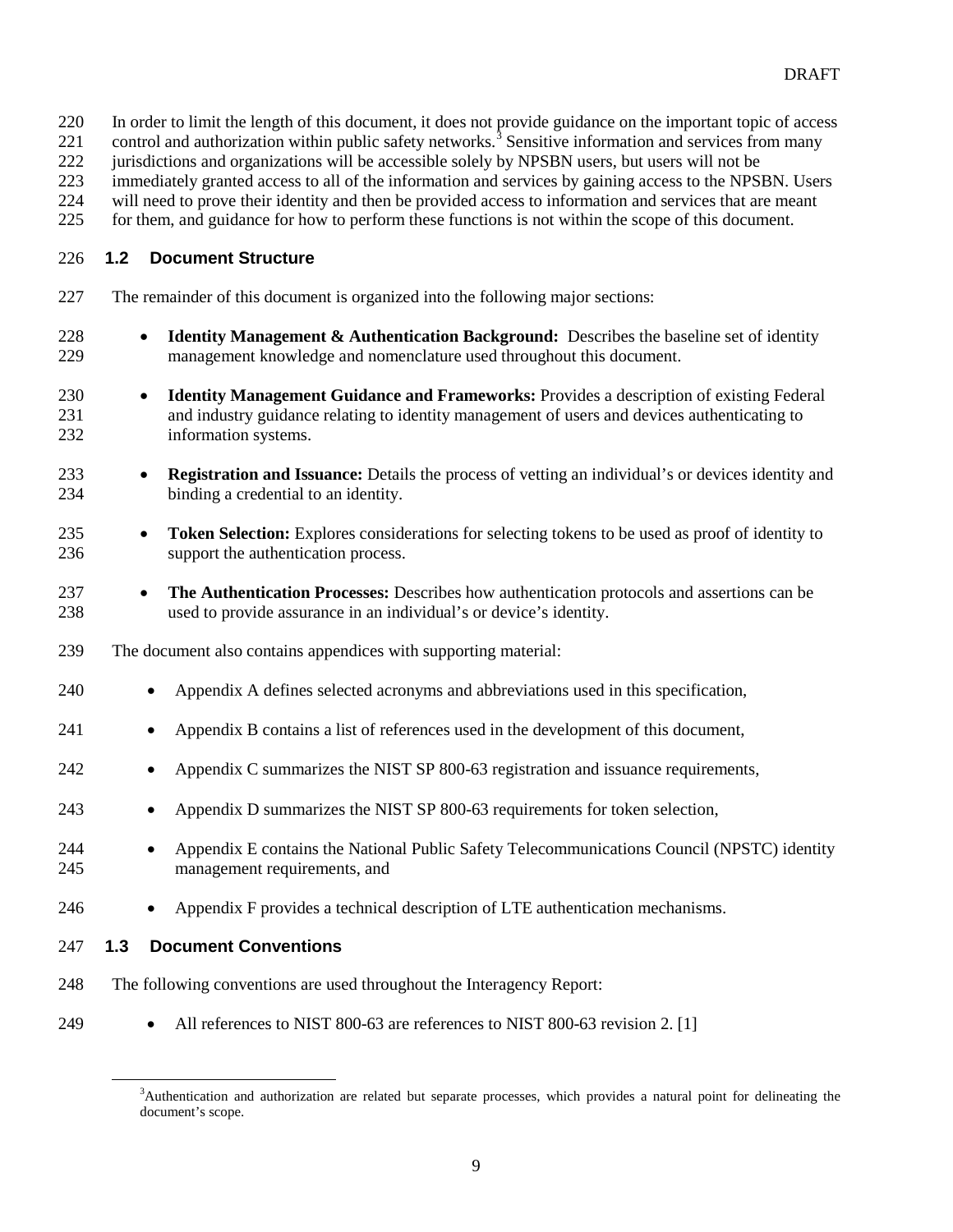#### **2. Identity Management & Authentication Background**

Identity management may be described as the process of managing the identification, authentication, and

authorization associated with individuals or entities (devices, processes, etc.). Identification is the process

 of making an identity claim. An identity is a set of attributes uniquely describing a person or entity within a given context. Authentication is the process of establishing confidence in a given identity.

Authentication is performed by an individual or entity claiming an association with a specific identity and

providing an authenticator or token (i.e. password, PIN, smartcard, biometric, etc.) as proof of that

association. Finally, authorization is the act of determining and enforcing which information and systems

an individual or non-person entity (such as devices) may access. The focus of this document is the

identification and authentication of individuals and devices.

#### **2.1 The Identity Management Lifecycle**

 Identities and tokens associated with individuals or entities are bound by an object or data structure called a credential. Tokens are possessed and controlled by a user to assert their identity, with passwords and cryptographic keys being common examples. It is helpful to describe the lifecycle of credentials in order to gain insight into the different aspects of the identity management process that influence the confidence, or level of assurance, that can be placed in a given credential. In general, the lifecycle of a credential has the following phases:

- **Registration:** An individual, entity, or their sponsor applies for a credential to be issued to the individual or entity. As part of this phase, information about the individual or entity is collected and verified to establish a level of assurance about their association to a claimed identity, often referred to as identity proofing.
- **Issuance:** A token and the claimed identity of the individual or entity are bound by a credential and issued to the individual, entity, or their sponsor. This phase may require the establishment or registration of the particular token used by the credential.
- **Usage:** The individual or entity provides their credential to applications or service providers to prove their identity in order to gain access to information and services. As part of this phase, an application or service provider may verify the credential is currently valid and has not been revoked, suspended, or expired via an authentication protocol before providing access to their information or services.
- **Expiration:** Credentials are often issued with a particular time frame for their use. This lifetime is based on the type of token used and the associated threats to the token and credential. Once a credential's lifetime has been met, the credential expires and is no longer valid and should not be accepted by applications and service providers.
- **Revocation:** A credential may need to be invalidated, or revoked, before its lifetime has expired, such as when the credential is lost or the token has been compromised. Once a credential is revoked it is no longer valid and should not be accepted by applications and service providers.
- **Suspension:** A credential may need to be made temporally invalid, or suspended, before its lifetime is reached. This may be necessary when an individual is on vacation or a device is out of service. Once a credential's suspension period is over, the credential can again be used by the individual or entity to authenticate.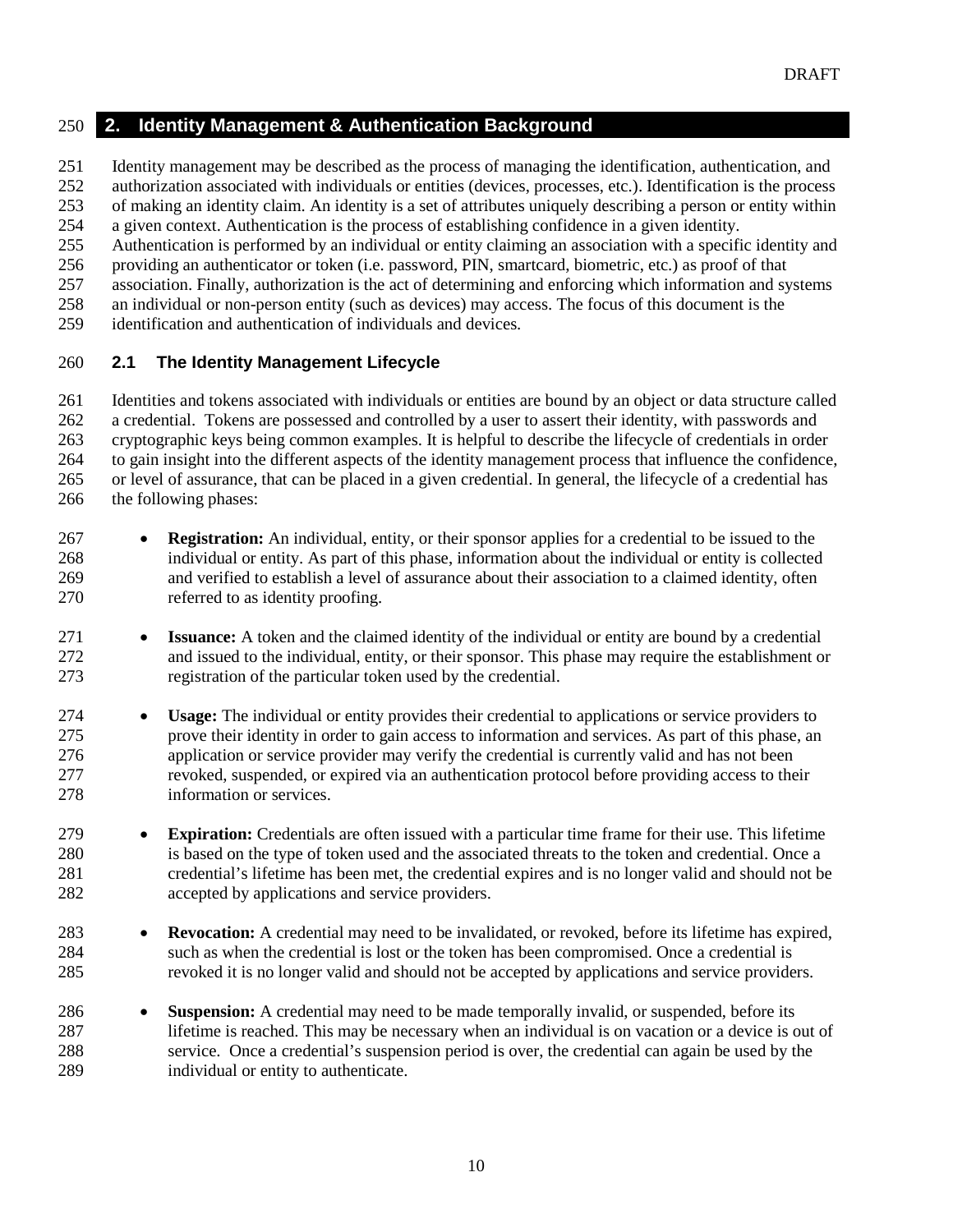- **Re-issuance/Updating:** Before the end of a credential's lifetime, a credential can be updated and/or reissued to reflect modifications in the identity and/or token bound to the credential. This modification may be due to a change in name, position, duties, responsibilities, or to simply keep the credential from expiring. Similarly, a token may need to be modified due to forgotten password or PIN, or a failure of hardware or software. In some cases, re-issuing or updating a 295 credential is not permitted by the issuer's security policy and the old credential must be revoked<br>296 and a new credential issued. It is often the case that credential re-issuance and updating is and a new credential issued. It is often the case that credential re-issuance and updating is performed multiple times before the more rigorous and complete registration and issuance processes needs to occur.
- The following sections provide background information on key aspects of the identity management lifecycle.

#### **2.2 Registration & Issuance**

 Identity proofing is the process of providing sufficient information (e.g., identity history, credentials, documents) to a requesting verification entity when attempting to establish an identity. Registration and issuance activities can be performed remotely or in-person, but identity proofing for higher assurance often requires the requestor to be physically present and alongside a human sponsor. The manner in which a user requests an identity and how identities are vetted has important security implications throughout

- the identity management lifecycle.
- Documents (e.g., U.S. passports, state issued driver's licenses, financial and utility statements, etc.) issued
- by commercial entities and/or local, state, or federal governments provide primary evidence of an
- individual's identity during the identity proofing process. Public safety organizations are most likely
- already familiar with these and other identity proofing concepts due to the ongoing need of vetting the
- identities of government employees and public safety personnel. A universally accepted standard for
- identity proofing does not exist, and the assurance offered by one jurisdiction's process is not necessarily
- equal to what is provided by another.
- Once identity proofing is complete, the user is registered with their organization and the issuance process
- begins. In the simplest case, a credential must be created that binds the user's identity to a token, and this token must be distributed to the user. The manner in which a token is created and provided to the user
- influences the overall level of assurance. For example, can an individual or entity receive the credential
- remotely without physically picking it up from the issuer? Or, must the individual or the entity's sponsor
- appear in-person before an issuer to be verified and provided the credential? The answers to these types of
- questions carry significant implications for the security of the process and thus the confidence that there
- has been no error or impropriety in the process that might cause the credential to be issued to a person
- other than the person indicated on the credential.

### **2.3 Tokens & Credentials**

- In addition to the way registration and issuance processes are performed, the type of token used influences the level of assurance that can be placed in the credential. Tokens are categorized as follows:
- *Something you know:* A password or a PIN are common examples,
- *Something you have:* Such as an identification badge or a cryptographic key, and
- *Something you are:* For example, a fingerprint or other biometric data.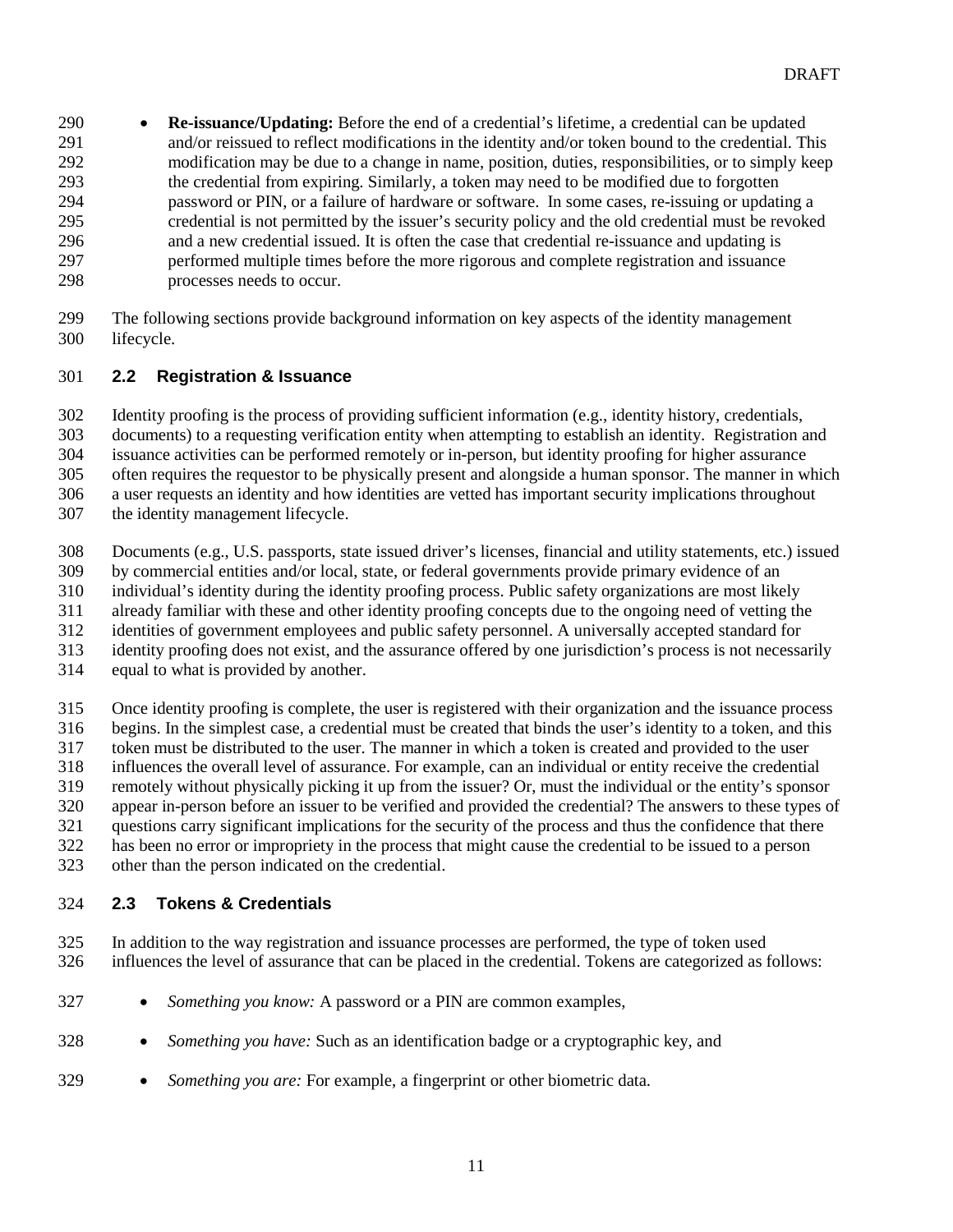- Typical types of tokens include:
- Memorized Secret Token A secret shared between the user and the party issuing credentials. Memorized Secret Tokens are typically character strings (e.g., passwords and passphrases) or numerical strings (e.g., PINs.)
- Pre-registered Knowledge Token A series of responses to a set of prompts or challenge questions resulting in a set of shared secrets. Typical challenge questions may include a user registering answers to questions such as "What was your mother's maiden name?" and "Where did you go to high school?"
- Look-up Secret Token A physical or electronic token that stores a set of secrets shared between the user and the party issuing credentials. For example, a user may be asked by the verifying entity to provide a specific subset of the numeric or character strings printed on a card in table format.
- Out of Band Token A physical token that is uniquely addressable and can receive a one-time use secret from the verifying entity. The device is possessed and controlled by the user and supports private communication over a channel that is separate from the primary channel being used for authentication
- Single-factor (SF) One-Time Password (OTP) Device a hardware device that performs cryptographic operations on input provided to the device.
- Single-factor (SF) Cryptographic Device a hardware device that performs cryptographic operations on input provided to the device, often using embedded symmetric or asymmetric cryptographic keys.
- Multi-factor (MF) Software Cryptographic Token A cryptographic key is stored on disk or some other "soft" media and requires activation through a second factor of authentication. Authentication is accomplished by proving possession and control of the key.
- Multi-factor (MF) One-Time Password (OTP) Device A hardware device that generates one- time passwords for use in authentication and which requires activation through a second factor of authentication. The second factor of authentication may be achieved through some kind of integral entry pad, an integral biometric (e.g., fingerprint) reader or a direct computer interface (e.g., USB port). The one-time password is typically displayed on the device and manually provided to the verifying entity as a password, although direct electronic input from the device to a computer is also allowed.
- Multi-factor (MF) Cryptographic Device A hardware device that contains a protected cryptographic key that requires activation through a second authentication factor. Authentication is accomplished by proving possession of the device and control of the key.
- The combination of multiple token categories is known as multi-factor authentication and provides greater assurance than using a single token. This does not imply that all tokens of the same type are equivalent in the assurance they provide, for instance - the length and complexity of password impacts the strength. External circumstances also affect assurance, such as storing credentials in protected hardware or firmware, which provide tamper detection and integrity protection. Additional circumstances include understanding the difficulty in forging or issuing a fraudulent credential and how resistant a credential or token is to tampering, disclosure, and guessing.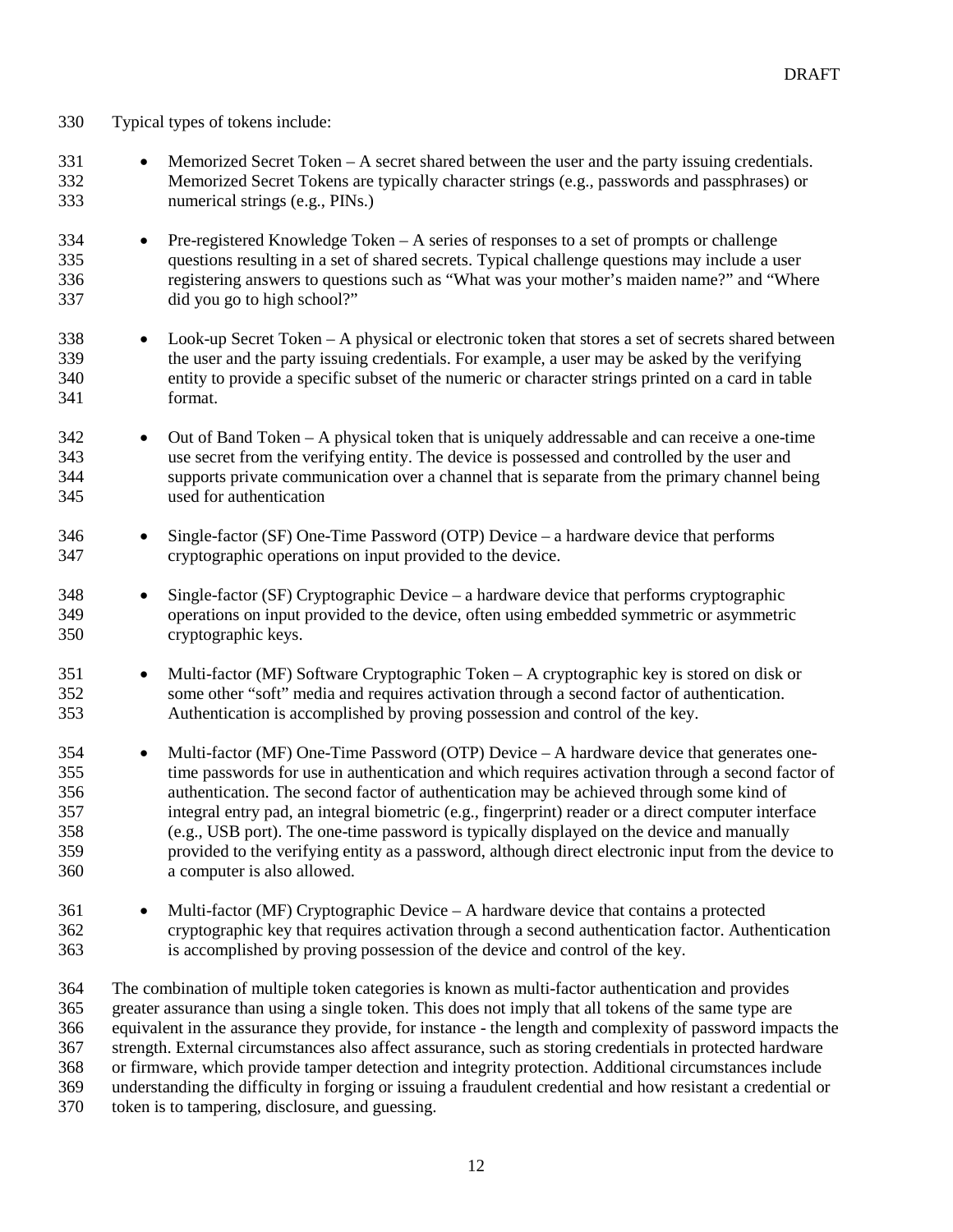#### **2.4 Authentication**

- The authentication process uses identities, credentials, and tokens to provide assurance in an entity's
- identity claims. Simple authentication schemes involve two parties: an entity asserting an identity claim

(the claimant) and an entity verifying that the clam is accurate (the verifier). The manner in which this

authentication process is conducted influences the assurance a verifier has in the veracity of an entity's

- identity claims. Authentication protocols are the mechanisms used to provide assurance to a verifier.
- These protocols exchange messages between two parties (often the verifier and claimant) and assist the verifier in arriving at an authentication decision. Additional management mechanisms can supplement the
- authentication protocol to provide enhanced assurance to a verifying party.
	- Authentication can be performed both locally and remotely. Local authentication often occurs when
	- individuals are physically present, such as when an employee presents an identification badge or enters a
	- PIN into the lockscreen of a mobile device. Remote authentication requires access to a network and is the
	- primary method of authentication for the internet. NIST SP 800-63 defines remote authentication as "*An*
	- *information exchange between network-connected devices where the information cannot be reliably*

*protected end-to-end by a single organization's security controls.*"

- Assessing the strength of an authentication scheme is a difficult task and, as previously stated, the use of
- multi-factor tokens can provide greater assurance. While tokens may support one, two, or three factors, it
- is possible that the chosen authentication scheme will not require all three factors at all times. There may
- be public safety scenarios in which the delay and complexity of using all of the supported factors may
- lead to life threatening or other dangerous situations. For instance, the same smartcard may be used as a
- multifactor cryptographic device to authenticate to an external application or as a single factor
- cryptographic device to gain access to a restricted area via a physical access control system. Identifying
- and implementing policies for these scenarios is a policy decision for organizations and agencies involved in public safety.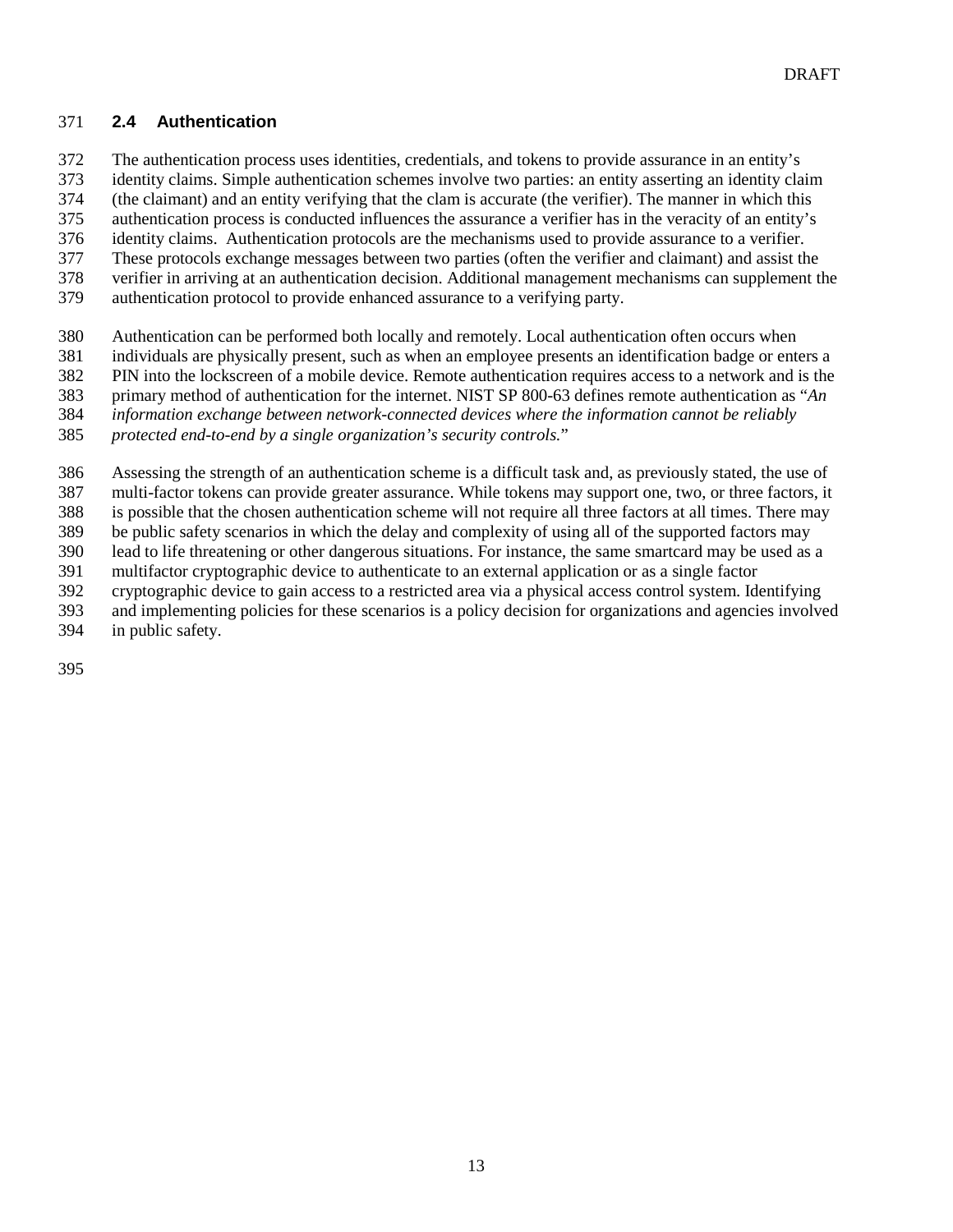#### **3. Identity Management Guidance and Frameworks**

This section introduces the relevant identity management guidance from both public and private entities.

Federal guidance includes OMB M-04-04 E-Authentication Guidance for Federal Agencies*,* NIST SP

 800-63-2 Electronic Authentication Guideline, and HSPD-12 Policy for a Common Identification Standard for Federal Employees and Contractors alongside its associated standards. Industry guidance

includes information from the National Public Safety Telecommunications Council (NPSTC) and the

Alliance for Telecommunications Industry Solutions (ATIS) guidance and frameworks.

#### <span id="page-15-0"></span>**3.1 OMB M-04-04: E-Authentication Guidance for Federal Agencies**

 OMB M-04-04 was issued to enable individuals to remotely access government services using the Internet and provide guidance to Federal agencies on identity verification and authentication [2]. OMB M-04-04 outlines a five-step process agencies should use to determine their identity verification and assurance needs:

- 1. Conduct a risk assessment of the government system.
- 2. Map identified risks to the appropriate assurance level.
- 3. Select technology based on e-authentication technical guidance.
- 4. Validate that the implemented system has met the required assurance level.
- 5. Periodically reassess the information system to determine technology refresh requirements.

Although all steps described are important for Federal agencies to follow when determining their identity

verification and authentication level of assurance needs, this document focuses on the third step –

selection of technology based on e-authentication technical guidance. Details about the relationship

between steps 1, 2, 4, and 5 and how they can be performed is found in NIST SP 800-30 [3], NIST SP

800-37 [4], and NIST SP 800-53 [5].

 OMB-04-04 provides a description of authentication errors and their potential impacts that can be used to help determine the level of assurance that needs to be associated with a credential based on the type of authentication errors that might result. The following authentication errors are described:

- Inconvenience, distress, or damage to standing or reputation,
- Financial loss,
- 423 Harm to agency programs or public interests,
- Unauthorized release of sensitive information,
- Personal safety, and
- 426 Civil or criminal violations.

 Given these authentication errors, an impact level can be associated with the authentication errors. The potential impact levels (High, Moderate, Low) are defined in Federal Information Processing Standard (FIPS) 199, "Standards for Security Categorization of Federal Information and Information Systems." [6]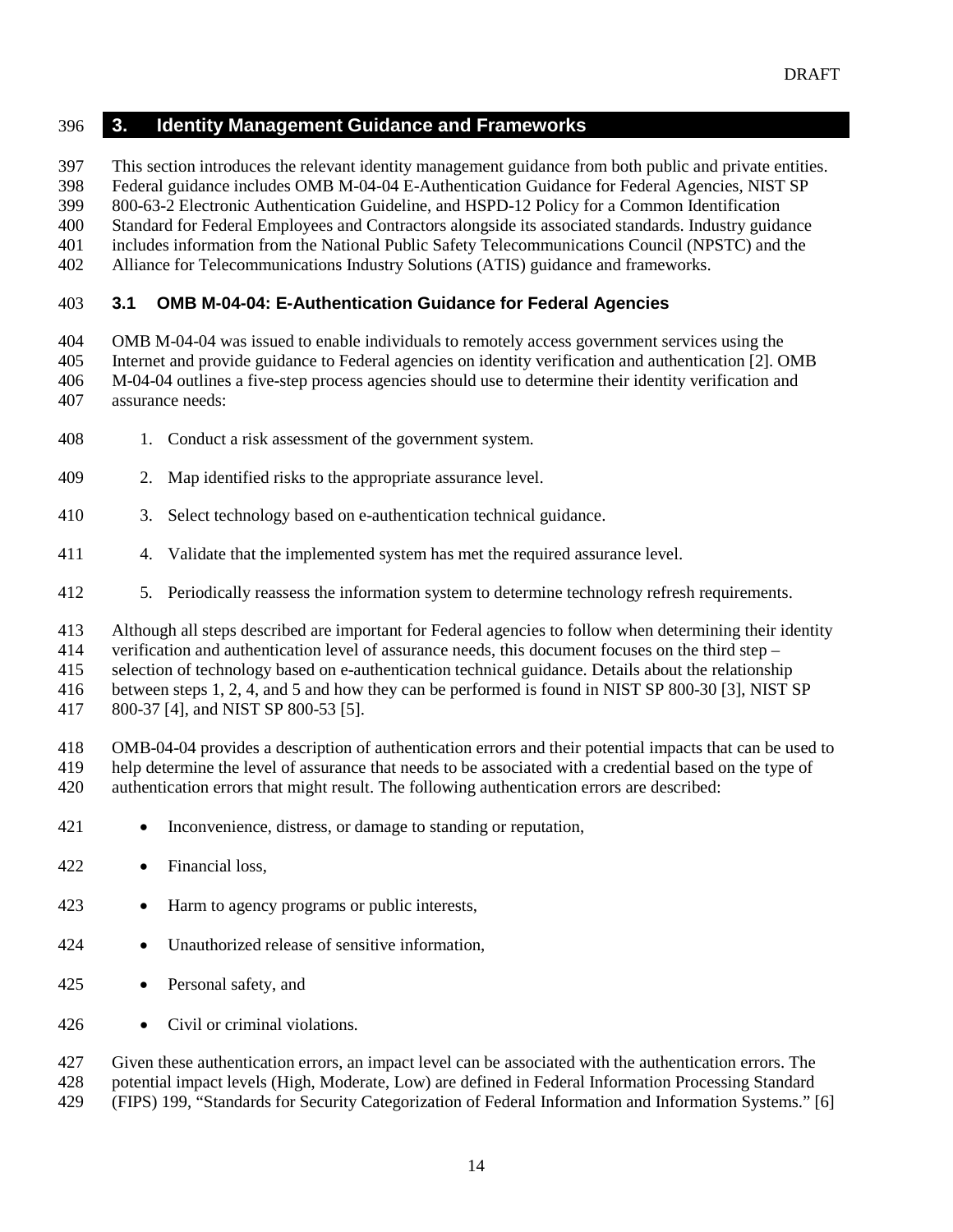- OMB-04-04 defines four levels of assurance associated with the validity of the identity associated with a credential:
- Level 1: Little or no confidence in the validity of the identity associated with the credential.
- Level 2: Some confidence in the validity of the identity associated with the credential.
- Level 3: High confidence in the validity of the identity associated with the credential.
- Level 4: Very high confidence in validity of the identity associated with the credential.
- Based on the authentication errors and their potential impacts, the level of assurance required for the credential can be determined. The following table from OMB M-04-04 provides a mapping between the authentication errors, their potential impact, and the credential's level of assurance.
- 

#### **Figure A – Maximum Potential Impacts for Each Assurance Level**

| <b>Categories of Authentication Errors</b>        | <b>Assurance Level</b> |     |     |                         |
|---------------------------------------------------|------------------------|-----|-----|-------------------------|
|                                                   | 1                      | 2   | 3   | $\overline{\mathbf{4}}$ |
| Inconvenience, distress, or damage to standing or | Low                    | Mod | Mod | High                    |
| reputation                                        |                        |     |     |                         |
| Financial loss                                    | Low                    | Mod | Mod | High                    |
| Harm to agency programs or public interests       | N/A                    | Low | Mod | High                    |
| Unauthorized release of sensitive information     | N/A                    | Low | Mod | High                    |
| Personal safety                                   | N/A                    | N/A | Low | <b>Mod</b> to           |
|                                                   |                        |     |     | High                    |
| Civil or criminal violations                      | N/A                    | Low | Mod | High                    |

For example, a credential at assurance level 1 can be used when inconvenience or financial loss have a

low impact but not when it involves release of sensitive information, personal safety, and civil or criminal

violations. A level 2 credential (or higher) can be used when release of sensitive information and civil or

criminal violations have a low impact but not when it involves personnel safety. At the other end of the

spectrum, a level 4 credential must be used when the impact of an authentication error has high impact. If

a user already has a level 4 credential, they are covered for all uses without need for another credential,

 even for lower-level applications. It is important to note that the authentication errors in the *personal safety* and *civil or criminal violations* categories may be applicable to public safety scenarios.

 NIST SP 800-63 provides technical guidance on the types of technologies suitable to support the different level of assurance defined in OMB M-04-04 and is discussed in Section 4.

#### **3.2 Homeland Security Presidential Directive 12**

Homeland Security Presidential Directive 12 (HSPD-12) mandates a common identification standard to

enhance security, promote interoperability and increase government efficiency [7]. To meet the goals

outlined in HSPD-12, the PIV card and its supporting infrastrucure was designed to be interoperable

across Federal government for both physical access to government facilities and logical access to federal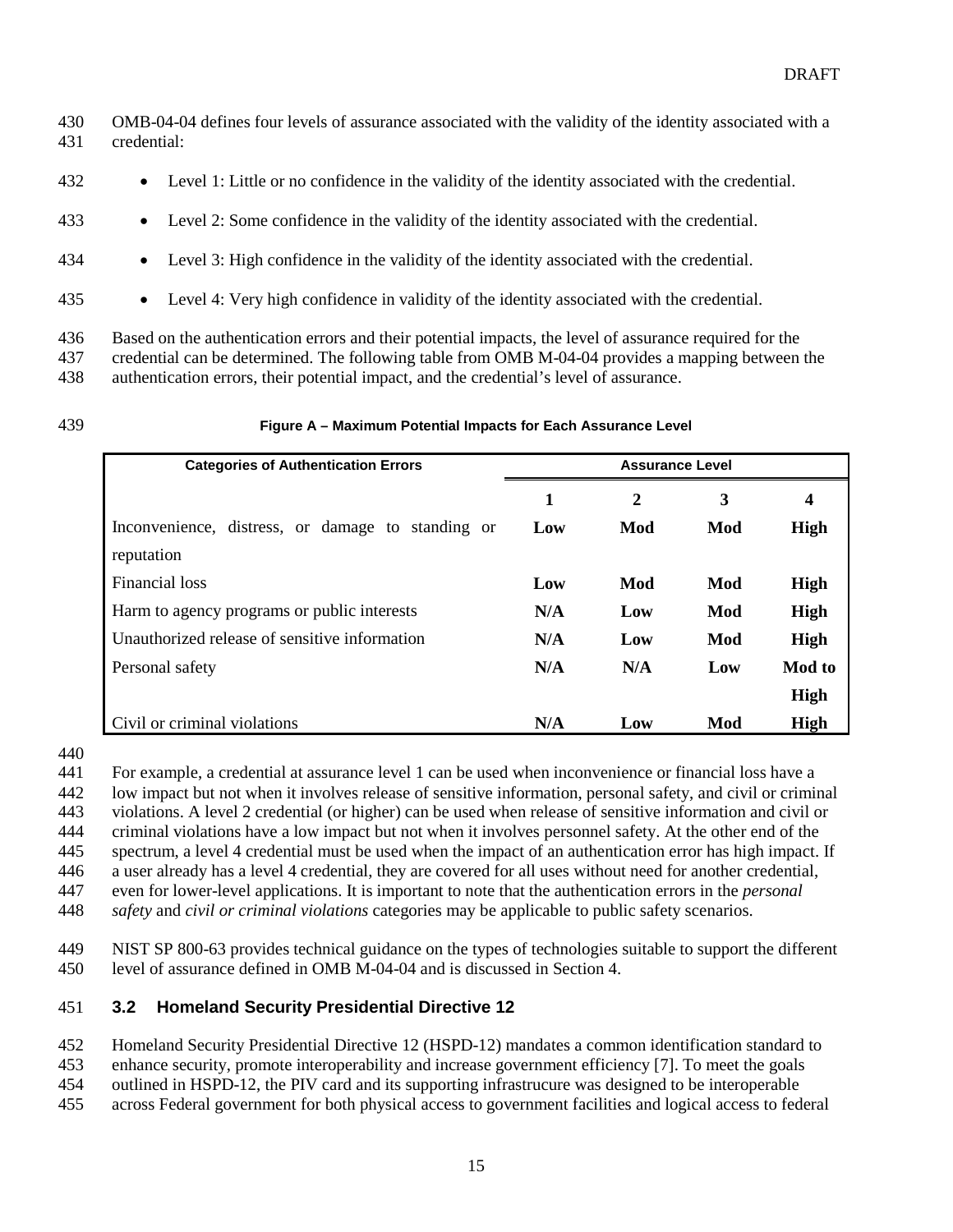- information systems. The PIV card contains several identity credentials (i.e., digital certificates)
- supported by a Public Key Infrastructure (PKI) to provide strong identity assurance in an interoperable
- manner. To provide a high level of assurance in the credentials across the Federal enterprise, the PIV
- standard established common processes for identity proofing and credential issuance. The technical
- requirements for PIV cards are found in Federal Information Processing Standard (FIPS) 201-2 (PIV)
- Personal Identity Verification (PIV) of Federal Employees and Contractor [8].
- With the successful issuance and deployment of PIV cards and PIV enabled systems, non-federal
- organizations expressed interest in issuing identity cards that provide an equivalent level of assurance as
- PIV cards and are able to interoperate not only among themselves, but also with PIV enabled systems.
- Since PIV cards are limited to the Federal government community, the Federal CIO Council recognized
- the need for a non-federal equivalent to the PIV card and developed the "Personal Identity Verification
- Interoperability For Non-Federal Issuers" (also referred to as PIV-I cards) to fill this gap [9]. Currently,
- PIV-I is the only PIV-compatible solution available to users outside the federal workforce. The majority
- of FirstNet users are likely to be non-federal thus PIV-I cards or credentials may be useful in this
- circumstance.
- Using PIV and PIV-I cards as credentials for mobile devices can be achieved in several ways. A mobile
- device could have an integrated smart card reader as part of the device or a separate smart card reader
- could be attached to the device via a wired or wireless connection. In addition to the PIV and PIV-I card's
- wired interface, there is a wireless interface that a mobile device could leverage to directly communicate
- using Near Field Communication (NFC) technology. However, these solutions are probably not optimal
- for the mobile devices due to the form factor of the PIV card. To address the form factor issue, FIPS 201
- permits the issuance of an additional Derived PIV credential in an alternative form factor to the PIV card. A derived PIV credential can be issued by demonstrating possession of a valid PIV card without repeating
- the PIV identity proofing and vetting process. The initial draft requirements for Derived PIV credentials
- being considered can be found in draft NIST Special Publication 800-157: Guidelines for Derived
- Personal Identity Verification (PIV) Credentials [10]. Finally, draft NIST Interagency Report 7981:
- Mobile, PIV, and Authentication provides guidance for using PIV credentials in conjunction with mobile
- devices [11].

# <span id="page-17-0"></span>**3.3 NIST SP 800-63: Electronic Authentication Guideline**

- NIST 800-63 was designed to supplement OMB M-04-04 by providing guidelines for implementing the
- third step of OMB's process for agencies to meet their e-authentication assurance requirements selecting
- a technology based on e-authentication technical guidance [1]. It is important to note that NIST 800-63
- solely provides guidance for remote authentication local authentication is not considered. This guidance
- defines technical requirements for the following five areas:
- 490 1. Identity proofing and registration of applicants,
- 2. Tokens (typically a cryptographic key or password) for authentication,
- 3. Token and credential management mechanisms used to establish and maintain token and credential information,
- 4. Protocols used to support the authentication mechanism between the claimant and the verifier, and
- 5. Assertion mechanisms used to communicate the results of a remote authentication if these results are sent to other parties.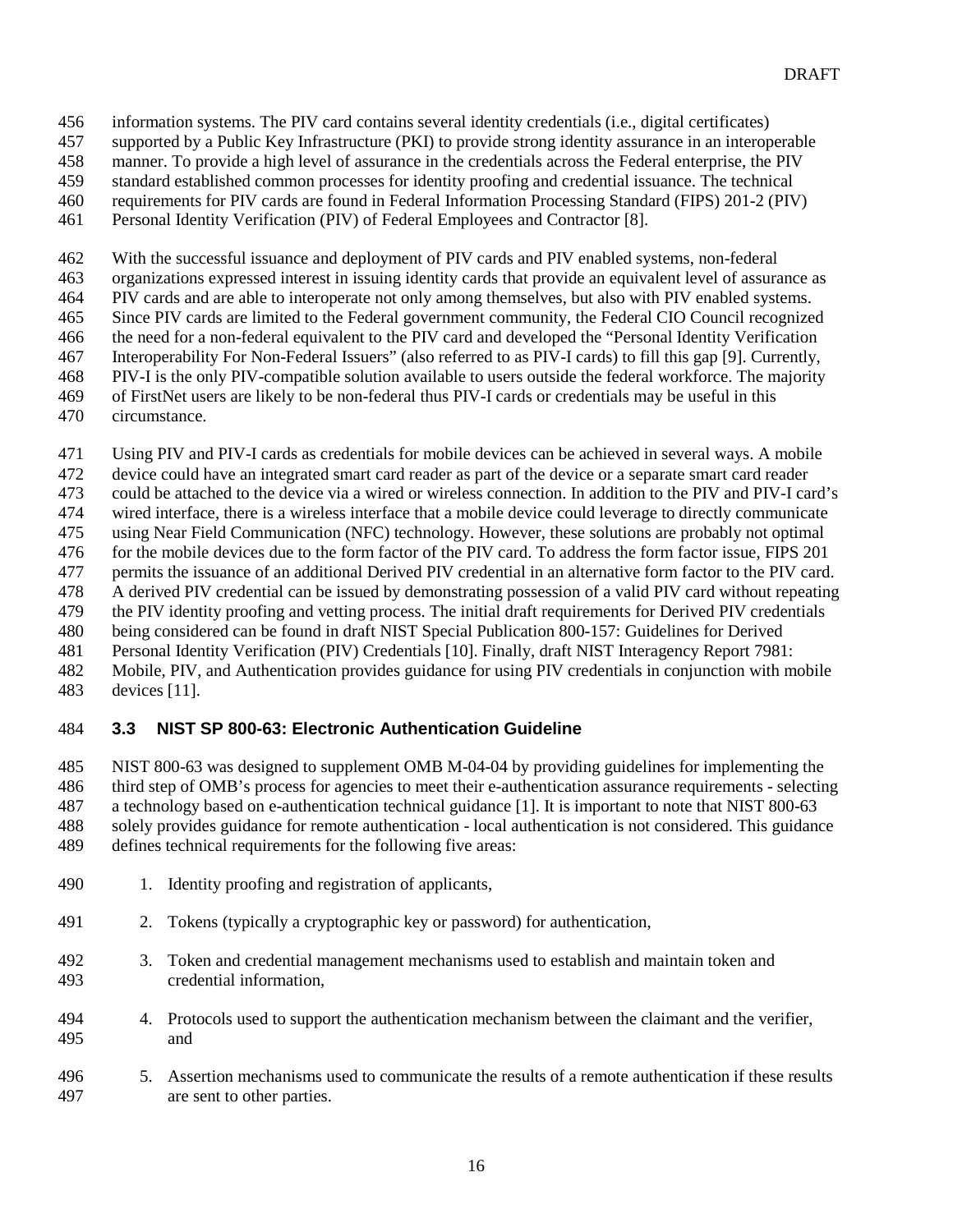The requirements help to assess the strength of an authentication solution and are grouped into four levels

of assurance. To help demonstrate the interplay between the five areas and the assurance levels we will

briefly explore a modified public safety scenario from the Criminal Justice Information Services Security

501 Policy  $[12]$  requirements.<sup>[4](#page-18-0)</sup> In this scenario, a detective has already been vetted and issued a PIV-I token

by procedures in accordance with assurance level 4.

*During the course of an investigation, a detective attempts to access Criminal Justice Information (CJI)* 

*from a hotel room using an agency issued tablet device. The tablet device does not have a built-in* 

*smartcard reader, nor does the detective have an external card reader on hand. The detective contacts his* 

*agency, which remotely provisions a credential derived from his existing PIV-I credential, which is* 

*subsequently stored on his device. To gain access, the detective uses a tablet to establish a remote session* 

*via a secure virtual private network (VPN) tunnel. Upon connecting to the agency network, the detective* 

 *is challenged for a username and possession of the newly provisioned credential. Before he can use the credential, the detective is required to authenticate to the token via a password-based mechanism. Once* 

*the detective's credentials are validated, his identity is asserted by the infrastructure to all authorized* 

*applications needed to complete his queries.*

According to the definitions from NIST SP 800-63, this scenario illustrates usage of a multifactor

software cryptographic token. The token achieves multifactor status due to the use of *something you know* 

(a password) and *something you have* (a software token). The highest assurance level this type of token

can obtain if it is used in a manner consistent with the requirements of NIST SP 800-63 is assurance level

3. A summary of requirements for tokens are provided in Appendix D and NIST SP 800-63 details the

specific technical requirements.

To ascertain the overall assurance level for the authentication solution, one must look to the other four

areas of NIST SP 800-63 and guidance from DRAFT SP 800-157. The only way this solution would

provide assurance level 4 is if it obtained assurance level 4 in all five of the areas. For this scenario, the

following levels of assurance achieved by this authentication solution are provided:

**Figure B - Level of assurance achieved by CJIS scenario** 

|                                                             | Level 1 | Level 2 | Level 3  | Level 4  |
|-------------------------------------------------------------|---------|---------|----------|----------|
| <b>Registration &amp;</b><br><b>Identity Proofing</b>       | $-$     | --      | Achieved | --       |
| <b>Tokens</b>                                               | $- -$   | --      | Achieved | --       |
| <b>Tokens and</b><br><b>Credential</b><br><b>Management</b> | $-$     | --      | --       | Achieved |
| Authentication<br><b>Mechanisms</b>                         | --      | --      | --       | Achieved |
| <b>Assertion</b><br><b>Mechanisms</b>                       | --      | --      | --       | Achieved |

Although the detective had been vetted and issued a PIV-I token by procedures in accordance with

assurance level 4, because the token was remotely provisioned, the assurance level drops to level 3.

Additionally, even though the original PIV-I smartcard provides assurance level 4, the derived

<span id="page-18-0"></span>credential's comparable OMB E-Authentication Level is assurance level 3 when remotely provisioned. It

<sup>&</sup>lt;sup>4</sup> This use case has been modified from the original to provide additional context for the analysis of the scenario.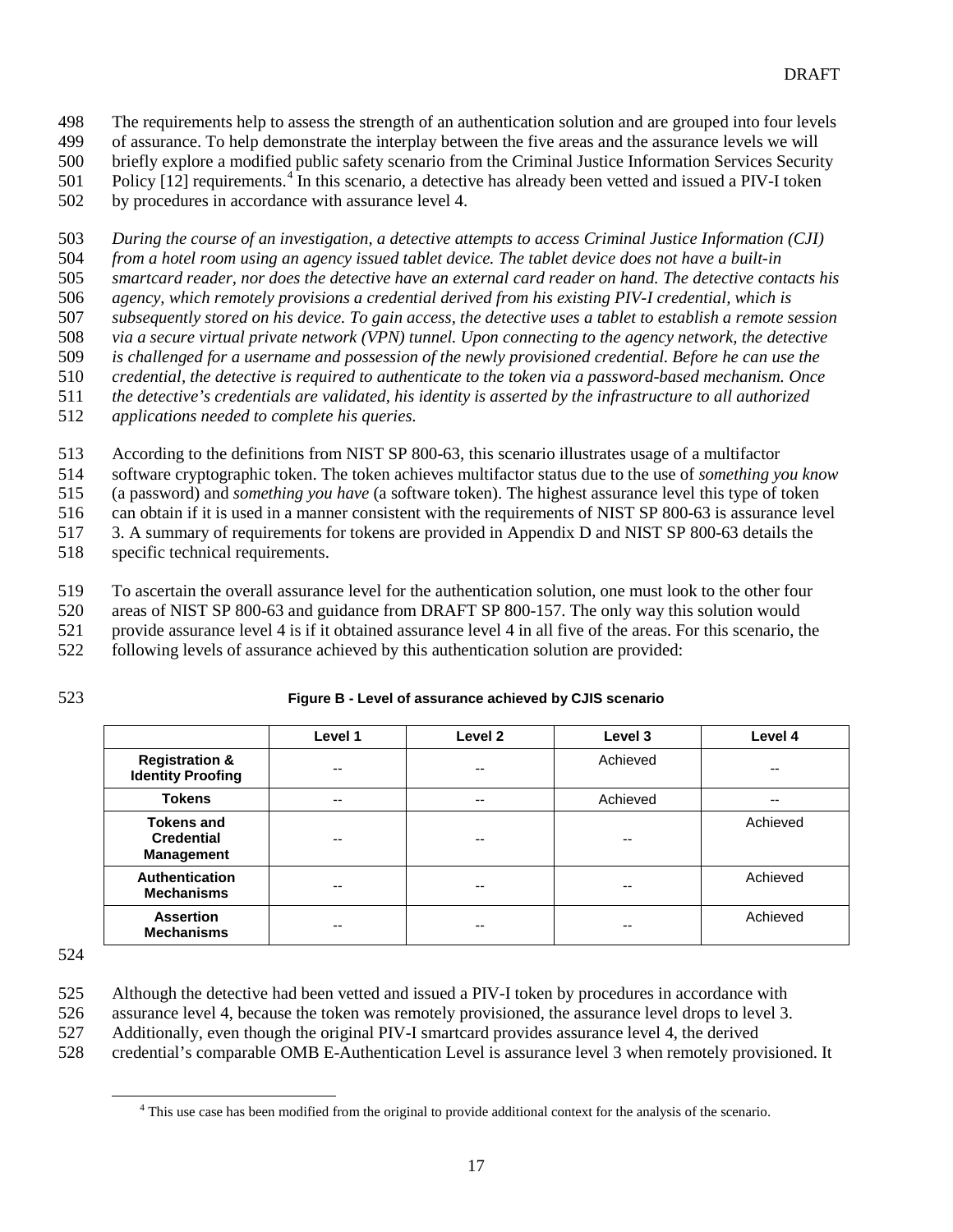- is possible to issue a derived credential at assurance level 4 if the guidance from NIST SP 800-157 is
- 30 followed.<sup>5</sup> For an authentication solution to achieve one of the four assurance levels an equal or greater
- level of assurance must be obtained for all five areas. The overall level of assurance for an authentication
- solution is determined by the lowest level obtained by the solution in any of these five areas.

#### **3.4 NPSTC Guidance**

The National Public Safety Telecommunications Council (NPSTC) is an organization focusing on

- improving public safety communications and interoperability. NPSTC released a group of requirements
- "for an interoperable public safety broadband communications nationwide network to serve all local,
- tribal, state, and federal first responder communications" [13].
- 
- These requirements are intended for FirstNet and pertain to identity management for both the user and
- 540 application, among other areas of interest such as provisioning.<sup>[6](#page-19-1)</sup> The document assumes the existence of
- an identity management framework used to "simplify the life of the first responder, simplify management
- of their credentials on behalf of the user's administrative staff, and simplify application development by
- standardizing on the mechanics of user identity and user authentication" [13]. NPSTC states that this
- identity management framework is necessary in addition to the authentication provided by the LTE family
- 545 of standards discussed in Appendix  $E^7$  $E^7$ .
- 

Although all of NPSTC's identity management requirements are presented in Appendix E of this

- document, the following provides a summary to assist the reader in understanding the types of
- requirements NPSTC recommends. NPTSC recommends a standards-based approach to identity
- management in which users and devices with identities can authenticate to both applications and services.
- Additionally, NPSTC recommends that local entities establish policies and procedures to govern the
- management of user identities and local entities should maintain these same identities. These policies
- must be capable of governing identities over the lifetime of their use and standard authentication
- interfaces for use in the NPBSN.
- 

### **3.5 The ATIS Identity Management Framework**

 The Alliance for Telecommunications Industry Solutions (ATIS) is a standards development organization for the wireless industry. There are three ATIS documents relating to identity management:

- ATIS-1000035: Identity Management (IdM) Framework, [14]
- ATIS-1000044: Identity Management (IdM) Requirements and Use Cases Standard, [15] and
- ATIS-1000045: Identity Management (IdM) Mechanisms and Procedures Standard. [16]
- ATIS-1000035: Identity Management (IdM) Framework provides a foundation for the concepts,
- components, and capabilities required to perform identity management in next generation wireless
- networks. ATIS-1000044: Identity Management (IdM) Requirements and Use Cases Standard prescribes
- <span id="page-19-2"></span><span id="page-19-1"></span><span id="page-19-0"></span>requirements and provides use cases for identity management. ATIS-1000045: Identity Management

<sup>&</sup>lt;sup>5</sup> DRAFT NIST SP 800-157, Page 23<br><sup>6</sup> [12] Table 10: "FirstNet SHALL develop and maintain standard operating procedures at the local, tribal, state, and federal agency level that will define the process for provisioning

<sup>[12]</sup> Page 49: "Because public safety is likely to have many situations where equipment will be shared amongst different users during different shifts or even during different incidents, an authentication framework that extends beyond LTE device authentication is required."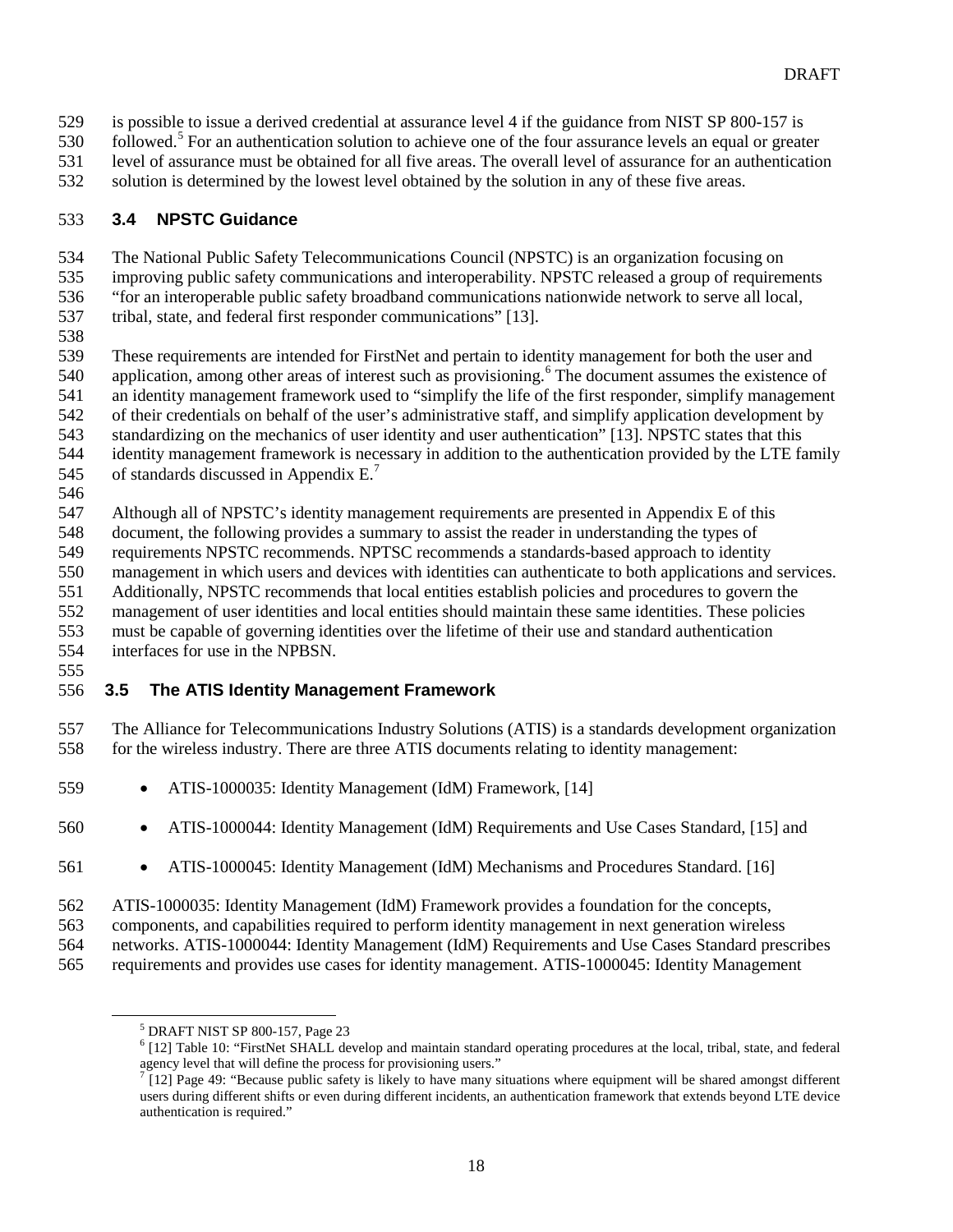- (IdM) Mechanisms and Procedures Standard provides ways in which an identity management solution
- can confirm to ATIS's identity management requirements.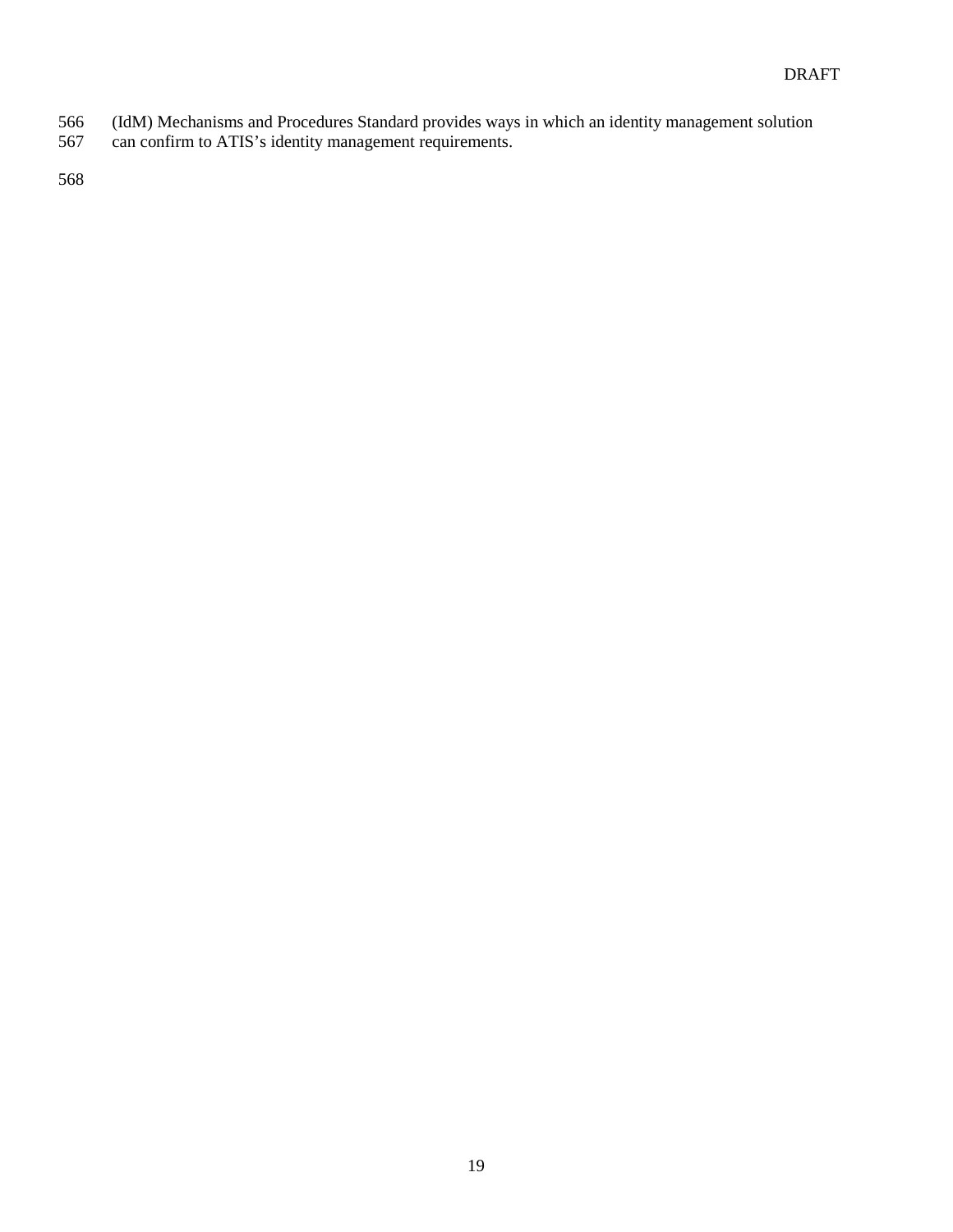#### **4. Registration and Issuance**

 The registration and issuance phases are the first two phases in the identity management life cycle. These phases and their associated processes form the foundation for the level of assurance that should be placed in identities, credentials, and tokens. This section addresses the registration and issuance phases for both individuals and devices.

#### **4.1 User Registration and Credential Issuance**

The registration and identity proofing processes ensure that (a) the individual being registered is in fact

the individual who is entitled to the particular identity; (b) an individual exists with the claimed attributes

 and that the attributes are sufficient to uniquely identify an individual within a given context; and (c) documentation is in place to make it difficult for an individual to repudiate participation in the registration

process and dispute authentications performed with their credential. As part of the registration process, an

individual provides proof that they are entitled to the particular identity that they are claiming. Examples

of documents that can help to provide acceptable proof include U.S. passports, state issued driver's

licenses, and social security cards. Individuals may also be subject to background and credit history

checks and requirements vary based on an organization's needs. The collected information is verified and

the method of verification plays a large role in the resulting level of assurance.

Identity proofing can be performed remotely or by having the individual physically present. When an

individual is physically present during the identity proofing process, it is referred to as in-person identity

proofing. When in-person identity proofing is impractical, remote identity proofing can be performed at a

lower level of assurance.

If the identity proofing process determines that an individual is entitled to a given identity, the issuance

phase begins. The issuance process binds a particular identity to a specific token creating a new credential

within the identity management system. Alternatively, a user may already have an existing token that will

need to be registered into the existing identity management system. Similar to the registration process, the

credential issuance can occur in-person or be provisioned remotely. When remote identity credential

issuance takes place, care needs to be taken to ensure that the token's confidentiality and integrity are

protected when transporting the token between the identity management system and individual. The type

of credentials and tokens issued, alongside whether in-person or remote credential issuance takes place

impacts the level of assurance provided by the credential.

Once a credential is established, an identity management system may allow a new derived credential to be

issued based on an individual demonstrating possession of a valid established identity credential. A

derived credential streamlines the registration process by leveraging the results of the identity proofing

previously performed for the established identity credential.

 The issuance of derived credentials can be in-person or remotely. When the token of a derived credential is remotely delivered, best practices for token activation dictates using proof of possession for both the

derived and original credentials. To ensure that the original credential was not compromised at the time

the derived credential was established, its status should be re-confirmed at a time after the derived

credential was issued. In addition, the issuer of the derived credential may wish to regularly monitor the

status of the original credential depending on how tightly their policies tie the status of the original and

 derived credentials together. When the derived credential is revoked, it is up to the issuing organization's policies whether or not to notify the issuer of the original credential used as the basis for the derived

credential. Notification of the issuer of the original credential may result in the original credential being

revoked.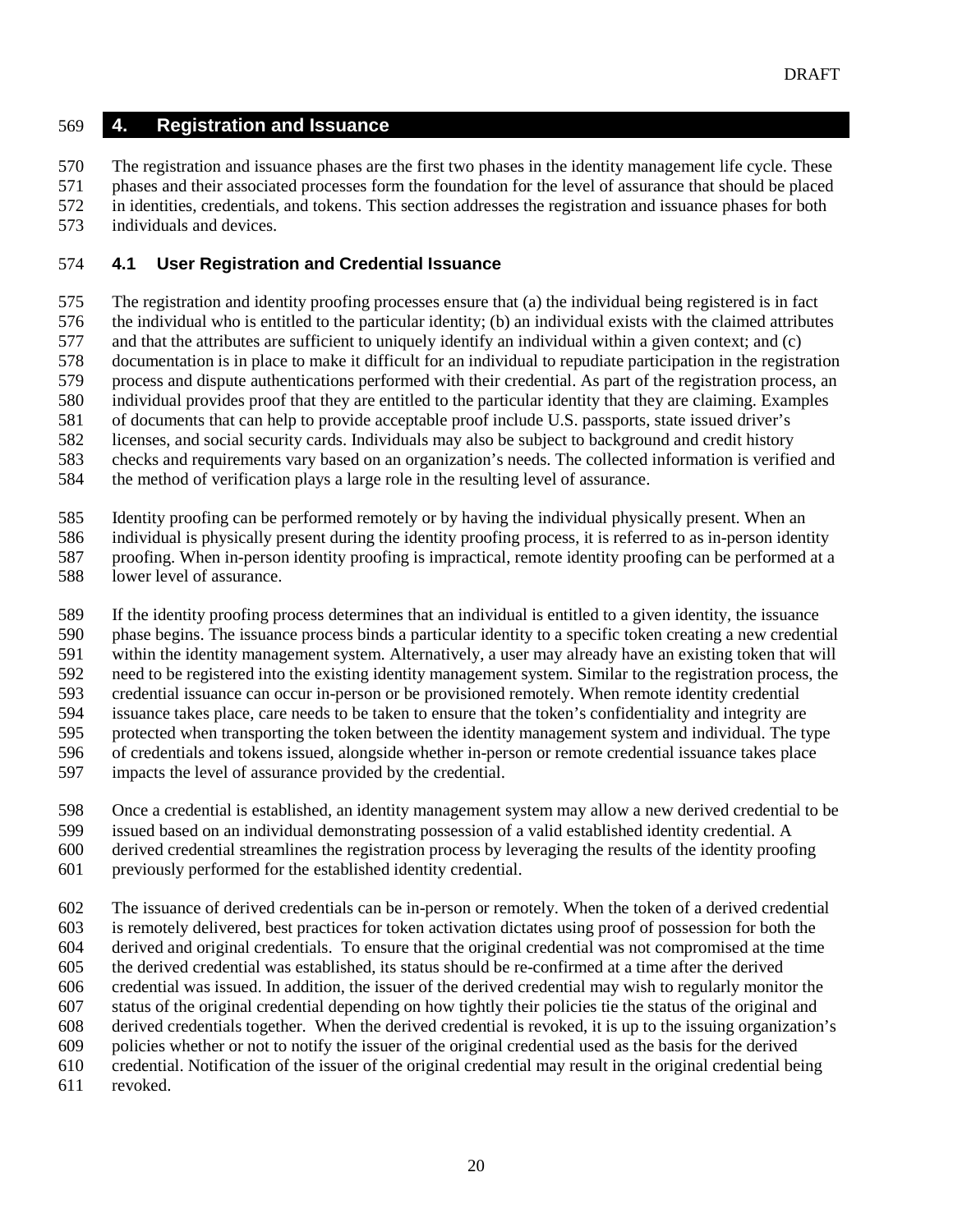- NIST 800-63 provides more details and provides specific requirements related to registration, identity proofing, derived credentials, and credential issuance. A summary of the identity proofing and credential
- issuance for various levels of assurance can be found in Appendix C.

#### **4.2 Device Registration and Issuance**

This section discusses the registration and issuance phases of the identity management process for

- devices. Similar to individuals, the goal of device registration and issuance is to create a device credential
- containing an identity and token associated with the device. Mobile devices can have completely distinct
- user and device identities and there is a fundamental difference between establishing the identity of an
- individual versus the identity of a device. In the context of the NPSBN, device credentials would
- primarily be used to gain access to the network while user credentials would be used for gaining access to
- information and services such as criminal justice information and records management systems. Devices residing on the network such as firewalls, servers, and switches, may also need a device identity.
- 
- Various attributes are created and associated with individuals over time, such as date of birth, driver's
- license number, and credit ratings. At some point, the number and type of attributes associated with an
- individual provides sufficient evidence to satisfy an organization's policies for establishing and verifying
- identities. In contrast, devices generally do not accumulate the same type of attributes to establish a
- verifiable identity, thus limiting the effectiveness of the traditional identity proofing for devices. Instead
- of using the notion of identity proofing for devices, understanding how attributes can be assigned to
- 631 uniquely identify a device, the stability of the assigned identity, and the assurance provided in the identity assignment process may be more appropriate.
- assignment process may be more appropriate.
- Device identities can be assigned as part of a device's manufacturing process, configuration process, or
- dynamically while the device is in use. When assigned as part of the manufacturing process, device
- identities can be made fairly static by being placed into hardware or firmware components. Manufacturer
- created identities come from an authoritative source and have the greatest potential to be stable over a
- device's lifetime. Unique device identifiers are useful for a manufacturer's inventory control and quality assurance processes and therefore should be unique to each device. Device identities could be modified or
- spoofed during creation and how to prevent the modification of manufacturer components at the
- manufacturing facility and ensure the detection of counterfeit components is an open area of research.
- NIST provides guidance for addressing information and communications technology supply chain risk,
- which may be helpful in addressing counterfeit component detection and device identity modification and
- spoofing [17].
- When device identities are assigned as part of the configuration process, they have the potential to remain
- relatively stable since they might only be configurable once or require the configuration process to be
- performed in order to change the previously assigned identity. Since device owners generally assign the
- device identities, the amount of assurance provided by these identities is less than what manufacturers
- offer. However, these identities may not be enough to uniquely identify a device, since there is no way to
- ensure different devices owners do not assign the same identity to other devices.
- Assigning identities while a device is in use is typically the least stable and least authoritative means of
- identification and accordingly provides the least assurance in the device's identity. Multiple entities can
- potentially be concurrently assigning identities, but only for a limited timeframe or context. Therefore this
- type of device identity could change every time the device is used. Stable and authoritative identities are
- preferred. Insecure device credentials could be exfiltrated from mobile devices and used for malicious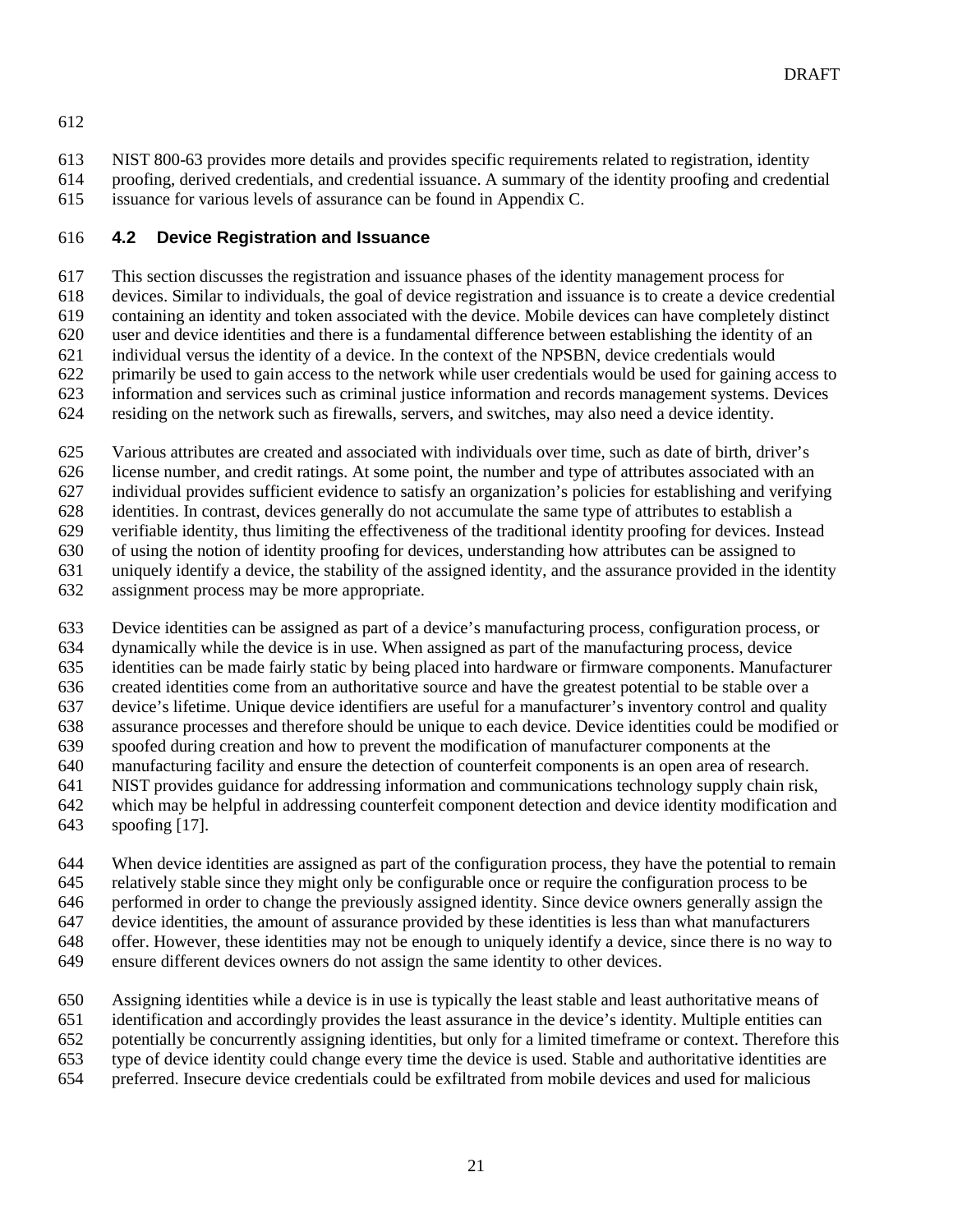purposes, such as accessing the NPSBN in an effort to monitor unencrypted traffic or affect other systems during an emergency situation.

 Once a device identity has been established, the issuance phase begins. As for individuals, the device issuance process binds a particular identity to a specific token creating a new credential within the identity management system. Alternatively, a device may already have an existing token generated by the device's manufacturer or owner that will need to be registered into the existing identity management system. Similar to the registration process, the credential issuance can occur in-person at the location where the device is manufactured or configured by its owner; or be provisioned remotely. When remote device credential issuance takes place, care needs to be taken to ensure that the token's confidentiality and integrity are protected when transporting the token between the identity management system and device. The type of credentials and tokens issued, alongside whether in-person or remote credential issuance

takes place impacts the level of assurance provided by the credential.

There are many public safety scenarios that may require device identities. Device identities could help

ensure that only authorized devices are able to access the NPSBN, leading to at least a partially closed

network. Device identity plays an important role if mobile devices are to be shared between multiple

users. Device sharing between users, regardless if it is within a single jurisdiction or loaned externally, may necessitate the use of asset tracking and management systems that could leverage device identities.

This is especially true during Bring Your Own Device (BYOD) scenarios where volunteer personnel

might use their personal mobile devices to access the NPSBN and other emergency services. Upon

conclusion of an emergency scenario with shared devices, these mechanisms could help ensure that

loaned devices are returned to the appropriate organization. When devices are shared between public

safety personnel of the same organization there should already be an associated device credential

provisioned by that organization. There would only be a need to provision devices with the identities of

 personnel of the upcoming shift. This concept extends to a public safety organization's cache of NPSBN-ready devices, as they already should have been provisioned with a strong device identity.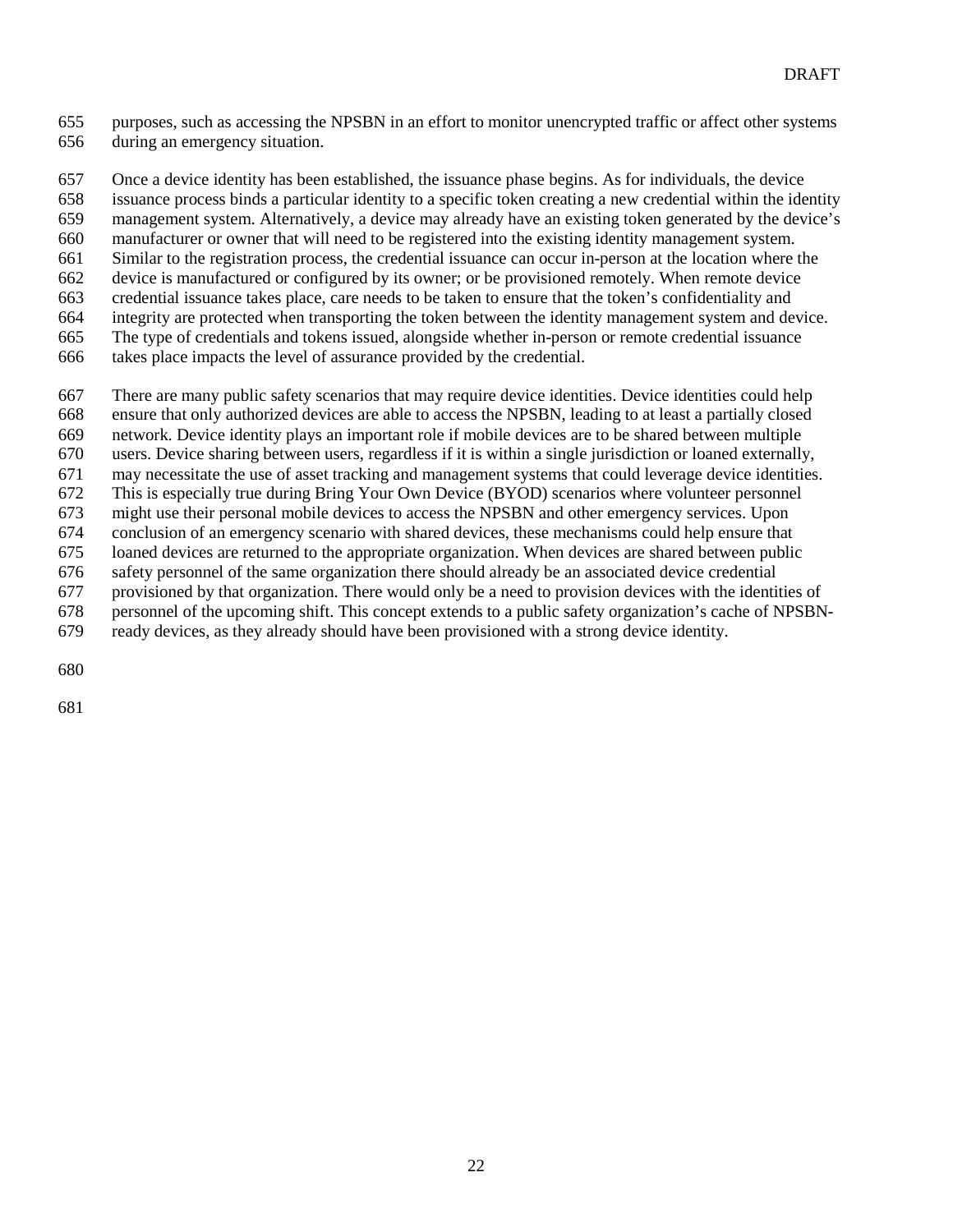#### **5. Token Selection in a Mobile Environment**

The following provides guidance for selecting tokens in public safety scenarios and is divided into user

authentication, remote user authentication, and remote device authentication. The type of authentication

 solution employed by an organization should be commensurate with the amount of risk posed to a particular information system. This solution should also be compatible with an organization's existing or

developing IT infrastructure.

Public safety personnel work in a number of diverse disciplines, such as law enforcement, medical, fire

safety. The specific type of environment someone is working in greatly impacts the authentication

mechanism they can use. There may not be a single authentication solution that works for every

discipline, even within a given jurisdiction. Some public safety scenarios require gloves or simultaneous

access to multiple mobile information systems, while others require constant access to restricted public

safety information. The feasibility of all authentication solutions should be assessed in accordance with

 public safety requirements and with the recognition that authentication technologies deployed in the near-term will need to adapt to the evolution of authentication technologies.

#### **5.1 Local User Authentication**

 Local authentication occurs when a user inputs a PIN or uses a biometric reader (e.g., sensor for reading fingerprints, camera for iris scanning, microphone for voice authentication) to access their mobile device, typically granting access past a lockscreen. At this time, PINs, passwords, gestures, and fingerprint scanners are the most common form of local authentication and serve as the first line of defense against malicious attempts to access a mobile device's data and functionality. The authentication mechanisms described in the following sections are grouped into the *something you know*, *something you have*, and *something you are* categories.

### **5.1.1 PINs, Passwords, and Gestures**

 PINS, passwords, and gestures are all *something you know* and are sometimes referred to as memorized secret tokens. These tokens are the current de facto standard for local authentication on a mobile device, although this is slowly beginning to change due the influence of biometric technology. Many users have expressed dissatisfaction with using passwords on mobile devices, as they frequently make entry errors and must manually manage multiple passwords/PINs for a plethora of sites and portals [18]. In the case of public safety, operational requirements may either prohibit or constrain the ability of a first responder to authenticate to the device using a PIN, password, or gesture. During emergency circumstances, speed and ease of access may be the functional requirements of the user, which must be balanced with the security requirements of the network. For instance, the members of the fire service may find these authentication solutions disadvantageous due to their need for equipment designed to protect them from extreme temperatures and smoke inhalation.

- These credentials are vulnerable to attacks, such as automated credential guessing attacks, offline
- credential guessing attacks, and shoulder surfing found in desktop computer systems. The default length
- 71[8](#page-24-0) of a PIN for many mobile platforms is 4 digits resulting in only  $10,000$  possible combinations.<sup>8</sup> Mobile
- device management systems can assist administrators by enforcing policies for longer and more complex
- <span id="page-24-0"></span>PINs and passwords, resulting in a stronger, yet less usable authentication mechanism. To help alleviate a

<sup>&</sup>lt;sup>8</sup> Larger numbers of combinations are associated with greater strength.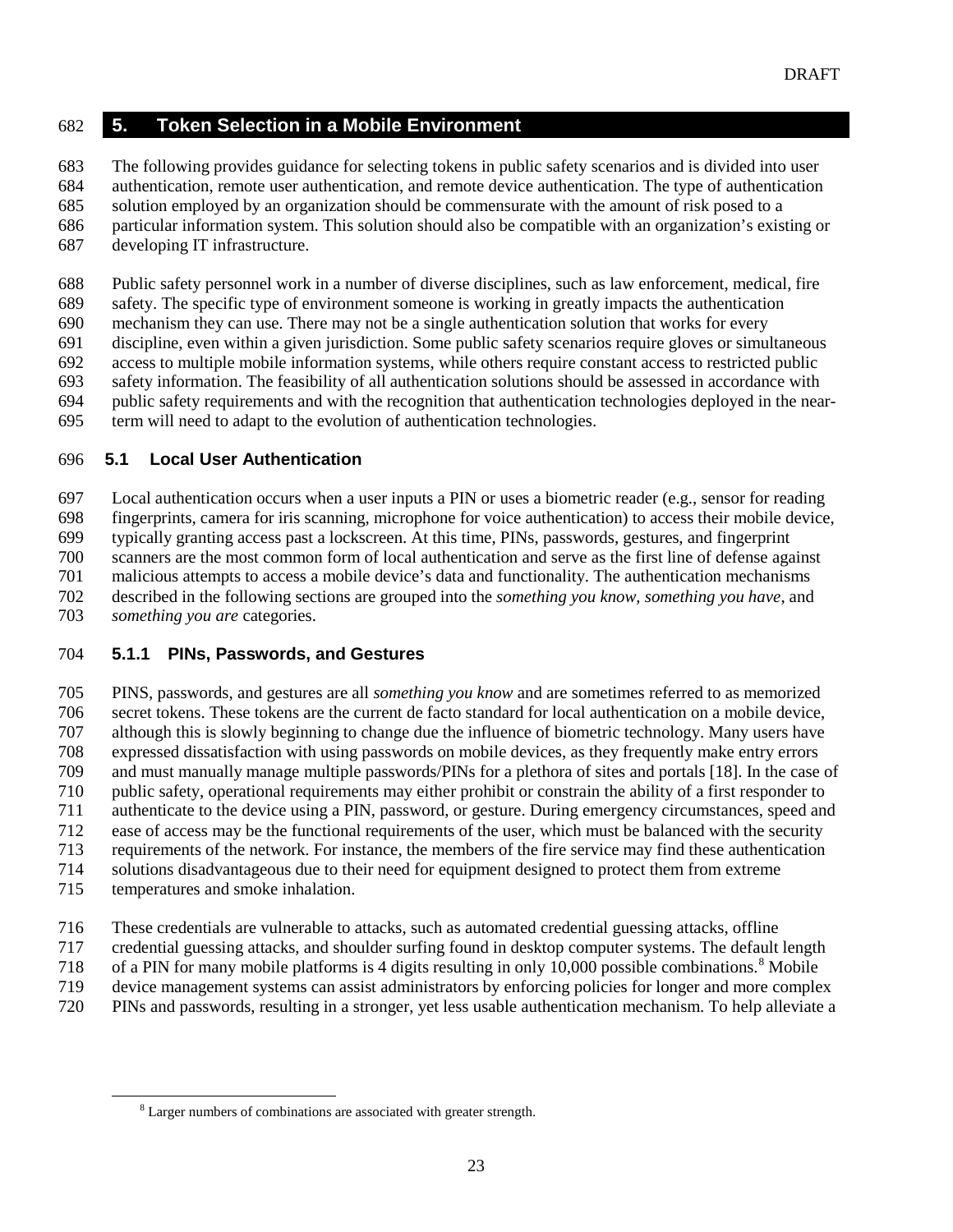portion this problem, alternative password entry schemes like *fastwords* have been proposed to increase 722 the usability and security of mobile password entry [1[9](#page-25-0)].<sup>9</sup>

 Gesture-based memorized secret tokens take a variety of forms, such as the Android pattern lock, where users connect a series of dots on a lockscreen. Another type of gesture is to draw a simple image onscreen, such as a triangle within a circle, but this has not been widely implemented. Unique attacks exist for gestures, specifically the Android pattern lock, which is vulnerable to "smudge attacks." These attacks use cameras under specific lighting to view the residue left by a user's skin on the glass of the device to infer information about the gesture in order to bypass the lockscreen [20]. One weakness of the PINS, passwords, and gestures authentication model for public safety is the need for the user to interface with buttons or a touch-screen. The operational requirements of the fire service make this functionally improbable as they wear gloves and equipment designed to protect them from extreme temperatures and smoke inhalation. That equipment creates physical barriers between them and the device and makes manipulating an interface difficult, impractical, or impossible. To that end, a balance must be developed between their operational requirements and the need to authenticate users to the network.

#### **5.1.2 Physical Tokens**

Physical tokens are *something you have* and are currently an uncommon form of local authentication for

- mobile devices. However, forthcoming proximity token technologies can leverage radio frequencies to
- support authentication between devices.
- Proximity tokens could be used to unlock a mobile device when the token is within a very close range to a
- 740 mobile device. These tokens, possibly using near field communication (NFC), radio-frequency<br>741 identification (RFID), Bluetooth, or other wireless technologies, could be worn as rings, on slee
- identification (RFID), Bluetooth, or other wireless technologies, could be worn as rings, on sleeves, or
- elsewhere on a public safety user's body. The specific location on the body or equipment these tokens
- would be placed is scenario dependent. Other factors, such as an organization's policies, will dictate how
- long a device remains unlocked and how often it needs to communicate with the user's proximity token.
- Depending on the needs of a jurisdiction, it may be useful to require a separate form of authentication
- such as a PIN, password, or gesture when first authenticating. This technology is not widely used but is
- gradually becoming feasible to implement.
- Besides proximity tokens, it is possible to leverage the Universal Integrated Circuit Card (UICC) residing
- within many mobile devices to store software cryptographic tokens for authentication. The UICC is the
- next-generation Subscriber Identity Module (SIM) card contained in modern mobile devices running the
- Universal Subscriber Identity Module (USIM) application used for authentication in LTE cellular
- networks. Although not currently implemented, it is possible that a user could locally authenticate to a
- lockscreen via a PIN, which would in turn communicate with the USIM for verification. An alternative
- approach would be to insert and remove the UICC in a manner similar to a smartcard. Removing a USIM
- from a mobile device is generally difficult and could result in an untenable authentication situation for the
- user if it needs to be performed regularly. Therefore, the UICC password would best be used as an
- additional multifactor authentication mechanism, in a manner similar to a Basic Input/Output System
- (BIOS) password instead of the primary local authentication method.<sup>[10](#page-25-1)</sup>
- <span id="page-25-1"></span><span id="page-25-0"></span> Although uncommon, physical tokens for generating one-time passwords and smartcards can also be used for local authentication to mobile devices. External smartcard readers can be connected to a mobile device

 Fastwords is an alternative to the traditional username/password paradigm leveraging error correcting mechanisms to facilitate password entry.

<sup>&</sup>lt;sup>10</sup> The BIOS provides fundamental system firmware by initializing hardware upon boot and transferring control to the operating system. A BIOS password can be enabled to locally authenticate users immediately after a system powers on but before the operating system is loaded.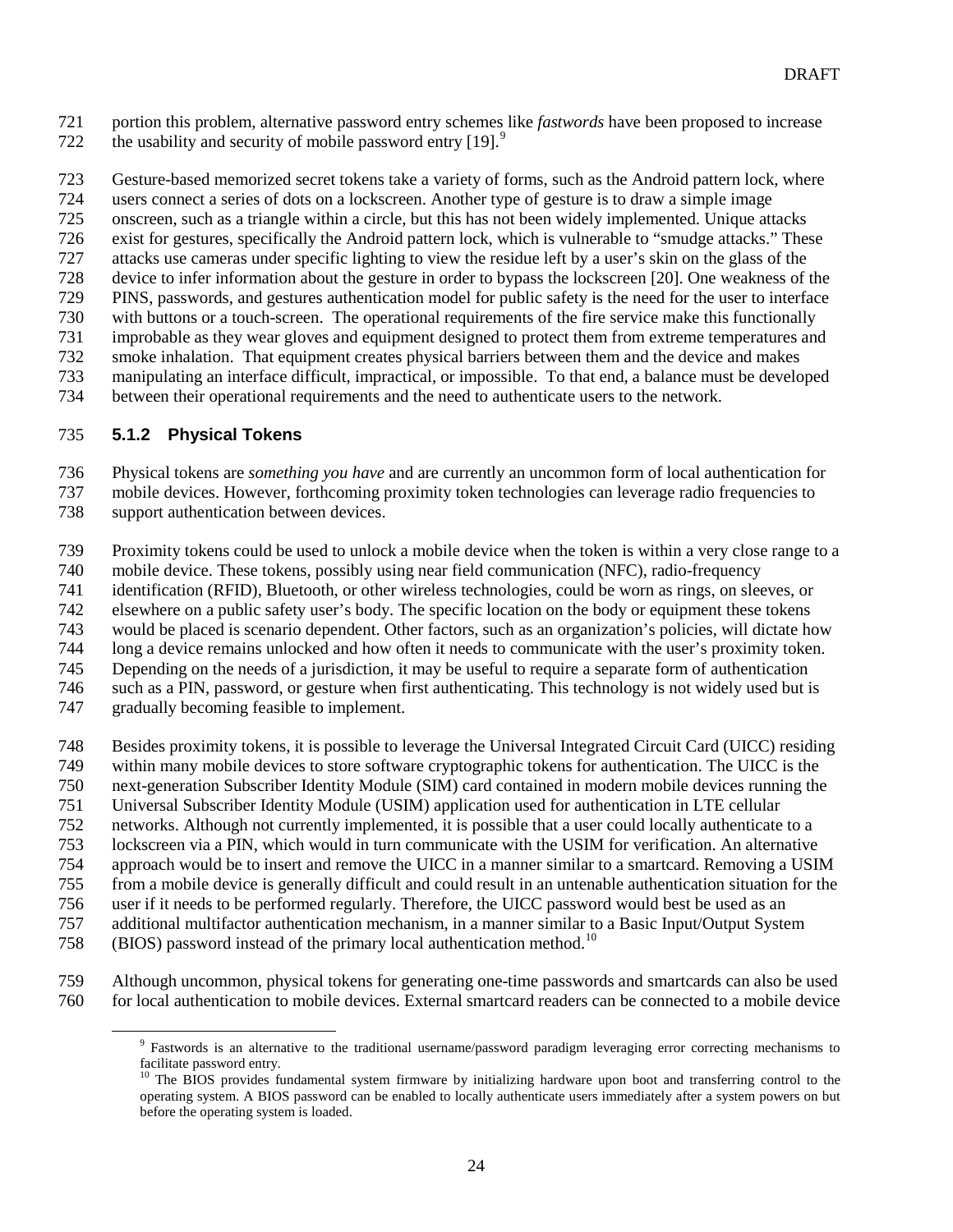via an USB, Bluetooth, or an NFC interface to leverage existing smart cards. These concepts will be further explored within the remote authentication sections.

#### **5.1.3 Biometrics**

 Biometric tokens are *something you are* and are gradually becoming a common form of local authentication for mobile devices. Many types of biological and physiological characteristics can be used for authentication, such the iris, face, voice, palm, and fingerprint but most are not commonly used in conjunction with mobile devices. In addition to physical characteristics, behavioral characteristics like how a user inputs text into a keyboard can be used for authentication. The gyroscopes, accelerometers and other sensors included within mobile deices allow for additional behavioral characteristics such as how a user walks, also known as their gait, to be used. Many first responders are required to wear gloves, masks,

or other tactical gear that could infringe on the ability to accurately use biometric authentication systems.

The False Accept Rate (FAR) and False Rejection Rate (FRR) are measurements used to ascertain the

correctness of biometric system. Biometric authentication systems are often bypassed via spoofing attacks

in which fake biometric samples, such as a picture of a person, are presented to the authentication system.

Liveness tests are the primary defense against spoofing attacks, in which an authentication system

attempts to determine if a presented biometric is fake or genuine.

Fingerprint scanners are the most common biometric used in modern mobile devices due in part to the

declining cost of fingerprint sensors over the past several years. There are multiple types of fingerprint

sensors, such as optical and capacitance, each with unique ways of assessing characteristics of a sample.

780 In general, fingerprint scanners on mobile devices have a smaller surface area than traditional scanners,<br>781 affecting resolution, which may impact accuracy. Public safety organizations utilizing this technology

affecting resolution, which may impact accuracy. Public safety organizations utilizing this technology should be aware of this limitation and vet the technology's ability to meet public safety requirements

before implementation in live scenarios. Regardless of the type of fingerprint scanner, certain public

safety personnel may find this as an untenable method of authentication. Firefighters, medical examiners,

and other public safety personnel need to wear gloves while on duty, rendering their fingers inaccessible

to the sensors. Flaws in the liveness tests used to detect spoofing are a common method of bypass, often

performed with commercially available equipment and materials - making this a viable attack strategy.

Facial recognition used locally employs a mobile device's camera to take a picture of a user's face and

compare it against a representation of that same user's facial characteristics. This authentication

mechanism is offered natively by some mobile device platforms and the necessary hardware sensors are

built into many mobile devices. In addition to the facial recognition capabilities of the mobile platform,

applications can be developed using alternative recognition algorithms and implementations. Common

bypass methods include presenting pictures, videos or a physical mask of the original individual to the

camera to fool the authentication system. Liveness tests may require a user to perform an action such as

blinking or moving their head.

Users are becoming accustomed to interacting with their mobile devices via voice due to the increased

usage of voice-activated digital assistants and the rising accuracy of text-to-speech and speech-to-text.

This technology can be extended to leveraging a user's voice for authentication purposes. Voice

recognition takes a voice sample of user via the mobile device's microphone to identify a user. The

required sensors currently exist within mobile phones, but this may not hold true for all mobile devices

such as wearables and certain tablets. Voice recognition systems may be unsuitable for members of the

fire service and other public safety personnel wearing masks or other headgear. Common methods of

bypassing voice recognition systems include replaying an audio recording of a person's voice to the voice

recognition system.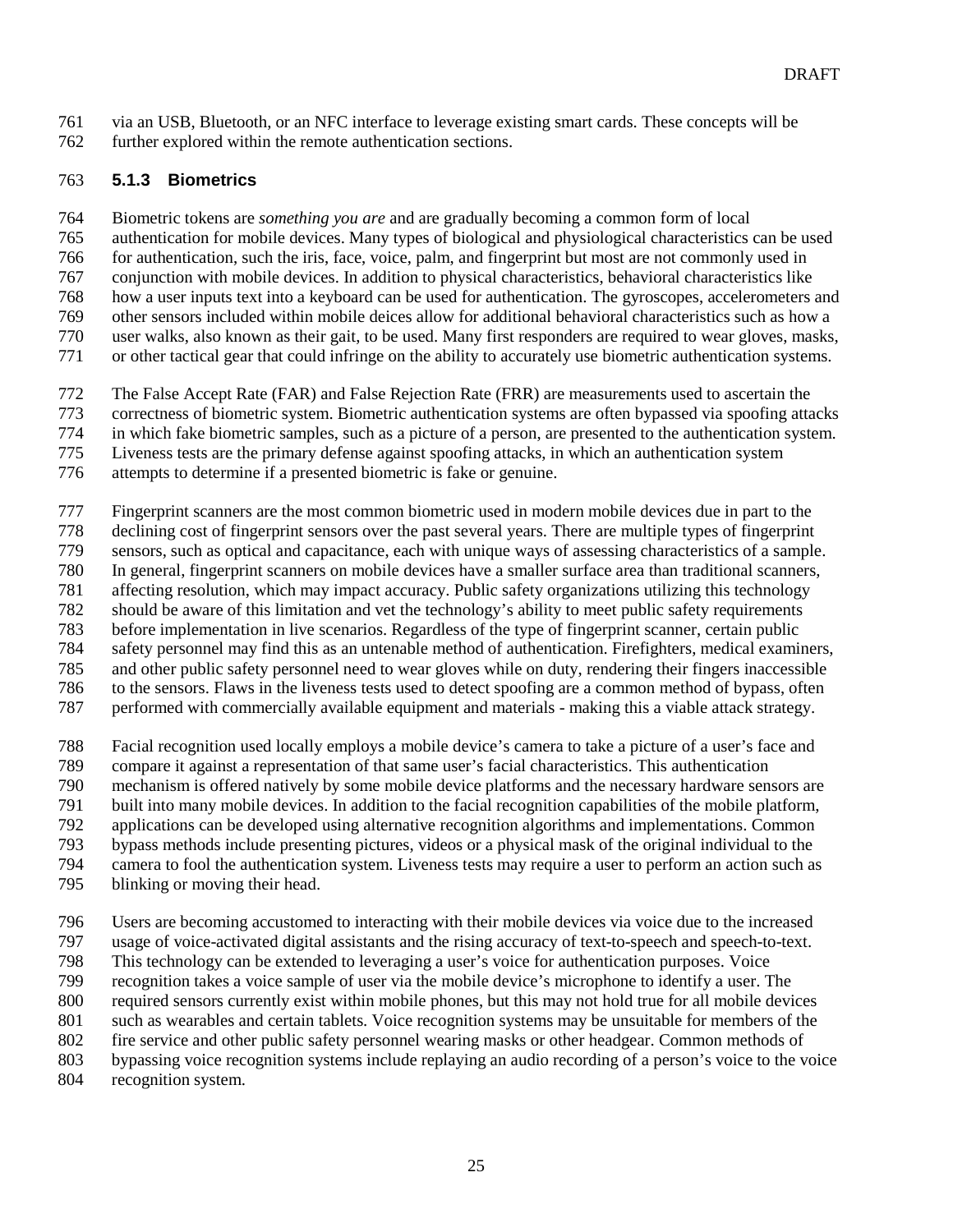#### **5.2 Remote User Authentication**

Passwords, smartcards, and biometrics can be used for remote user authentication for mobile devices.

Remote authentication differs from local authentication in that many untrustworthy entities exist between

the user and the entity performing verification. It is common for remote authentication protocols to send

 information over an untrusted network. An example of remote authentication is the use case described in section [3.3](#page-17-0) where a detective remotely accesses criminal justice information via a VPN.

#### **5.2.1 PINs, Passwords, and Gestures**

 The considerations for PINs, passwords, and gestures for remote authentication are similar to those used for local authentication. NIST SP 800-63 classifies these tokens as memorized secret tokens. These tokens

are only capable of attaining assurance level 1 or 2. PINs, passwords, and gestures are often used in

conjunction with biometric data or cryptographic keys to reach higher levels of assurance. For instance, a

password and a cryptographic key together form a multi-factor software cryptographic token.

#### **5.2.2 Biometrics**

The biometric authentication mechanisms available for remote authentication are in large part similar to

those available for local authentication. One key difference is that when using multi-factor tokens with

biometric information for local authentication, the verification process occurs without any information

leaving the token, such as 'on-the-card' verification. When using remote authentication techniques,

verification can occur on backend systems residing external to the mobile device. The increased

computational ability provided by these backend systems can lead to greater accuracy, potentially

providing a stronger form of authentication. NIST SP 800-63 does not consider a biometric as an

acceptable token for remote authentication and requires that biometrics are used in conjunction with

826 another factor as is the case when proving possession of a cryptographic key. Therefore, NIST SP 800-63

827 provides no guidance for determining the strength of single factor biometric authentication solutions.<sup>[11](#page-27-0)</sup>

### **5.2.3 One-Time Password Devices**

One-time password devices are physical devices used to generate a password with a short lifespan. NIST

SP 800-63 classifies these devices as either single-factor or multi-factor one-time password tokens. In

absence of an additional authentication factor, the user provides an acceptable one-time password from

the token to another information system in a manner similar to password entry. OTP devices are

commonly deployed alongside memorized secret tokens to result in a multifactor solution.

### **5.2.4 Attached Smartcard Reader**

In compliance with Homeland Security Presidential Directive 12 (HSPD-12), smartcards were deployed

throughout the federal government and other organizations. Smartcards can be used to store credentials

and contain a processor capable of performing complex cryptographic operations. When used in

conjunction with a PIN, these devices are referred to as multi-factor cryptographic tokens capable of

reaching assurance level 4. Smartcard readers are generally too large to be built into mobile devices,

which requires the use of an external smartcard reader to access stored credentials. Smartcard readers can

<span id="page-27-0"></span>be connected to mobile devices via USB, Bluetooth, or other available interfaces to read credentials

<sup>&</sup>lt;sup>11</sup> Specifically, NIST SP 800-63 states: Biometric characteristics do not constitute secrets suitable for use in the conventional remote authentication protocols addressed in this document either. In the local authentication case, where the Claimant is observed by an attendant and uses a capture device controlled by the Verifier, authentication does not require that biometrics be kept secret. This document supports the use of biometrics to "unlock" conventional authentication tokens, to prevent repudiation of registration, and to verify that the same individual participates in all phases of the registration process.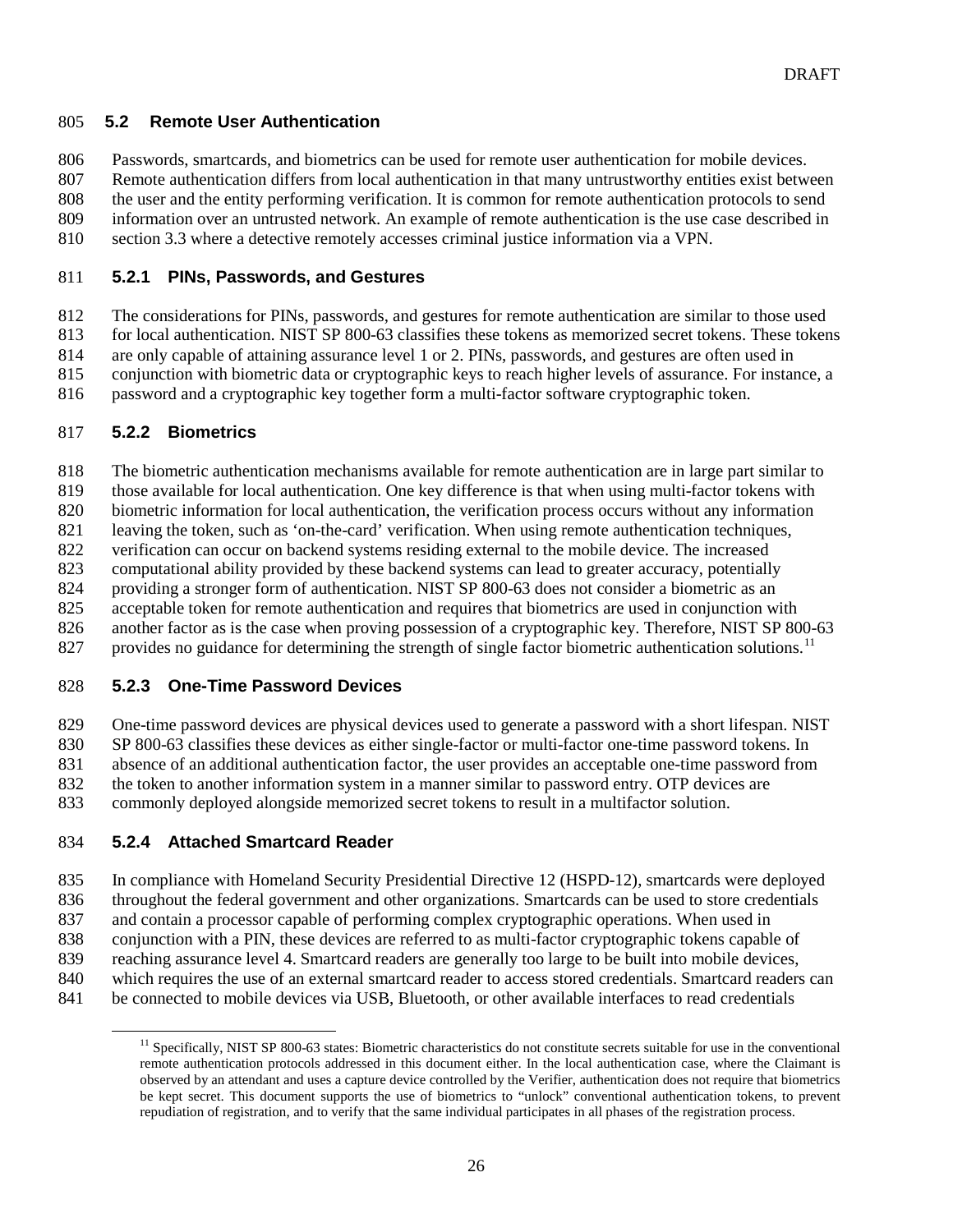stored on smartcards. If large numbers of public safety personnel have already been issued a PIV or PIV-I related smartcard, there may not be a need to issue new tokens and credentials for those employees.

 To authenticate with a smartcard, a user needs to insert their smartcard into the card reader, which must be connected to their mobile device. Although this may seem to be an attractive solution, this approach may introduce significant usability concerns. Active public safety personnel would be required to always carry an external card reader, which may have an undesirable form factor, with them and ensure that the reader stays connected to their mobile device in order to access critical external resources. Many public safety personnel already carry large amounts of equipment and may require immediate access to critical information during a life-threatening situation.

#### **5.2.5 NFC Smartcard**

NFC smartcard readers can address the usability concerns of using external smartcard readers with mobile

devices. Once a smartcard is placed within centimeters of an NFC-enabled device, the mobile device can

 wirelessly communicate with a smartcard to access its stored credential. The user would need to hold or place the card very near to the mobile device as they enter the PIN protecting the credentials stored on the

smartcard. This approach achieves multifactor authentication without the aforementioned bulky external

card reader.

NFC technology has not been adopted by all mobile device manufacturers or mobile operating system

developers. Therefore, organizations relying on NFC-capable devices will need to carefully select their

mobile devices to ensure NFC-compatibility. Since jurisdictions may need to provide information and

services to neighboring jurisdictions, it may be wise to have an additional authentication solution

 available for those without an NFC-capable device. Attacks on NFC technology have thus far focused on the NFC application stack, eavesdropping of the wireless information exchange, and presentation attacks

via NFC tags [21] [22]. Sniffing NFC traffic has been accomplished using specialized equipment from

ranges farther away than what is advertised by the NFC specification.

### **5.2.6 Software Cryptographic Tokens**

 In the absence of specialized equipment to incorporate smartcards and other physical tokens, multifactor software cryptographic tokens could be utilized. These tokens would be protected by a memorized secret token and stored within a mobile device's non-removable internal storage or other trusted storage location (e.g., host card emulation [23]). Protecting software tokens using software-based mechanisms potentially increases the risk that the credential could be stolen – hardware-based storage is preferred to software- based mechanisms for credential storage. Authentication would be accomplished via the mobile operating system or some other external application. All major mobile platforms provide interfaces for storing and

using software-based digital certificates.

As discussed in section [3.1,](#page-15-0) new credentials can be derived from existing PIV credentials and issued to

users with mobile devices. These credentials could be remotely provisioned to users who successfully

authenticate with their PIV card, although this reduces their overall assurance level, whereas derived

credentials provisioned in-person and meeting the requirements of NIST SP 800-157 could maintain level

of assurance 4. Security and interoperability testing would likely be required for widespread use.

### **5.2.7 Removable Hardware Security Modules**

 Hardware security modules are physical devices providing trusted storage and other cryptographic operations such as encryption/decryption and digital signatures. USB and MicroSD security tokens are a common example of these types of tokens, and can contain a processor providing capabilities similar to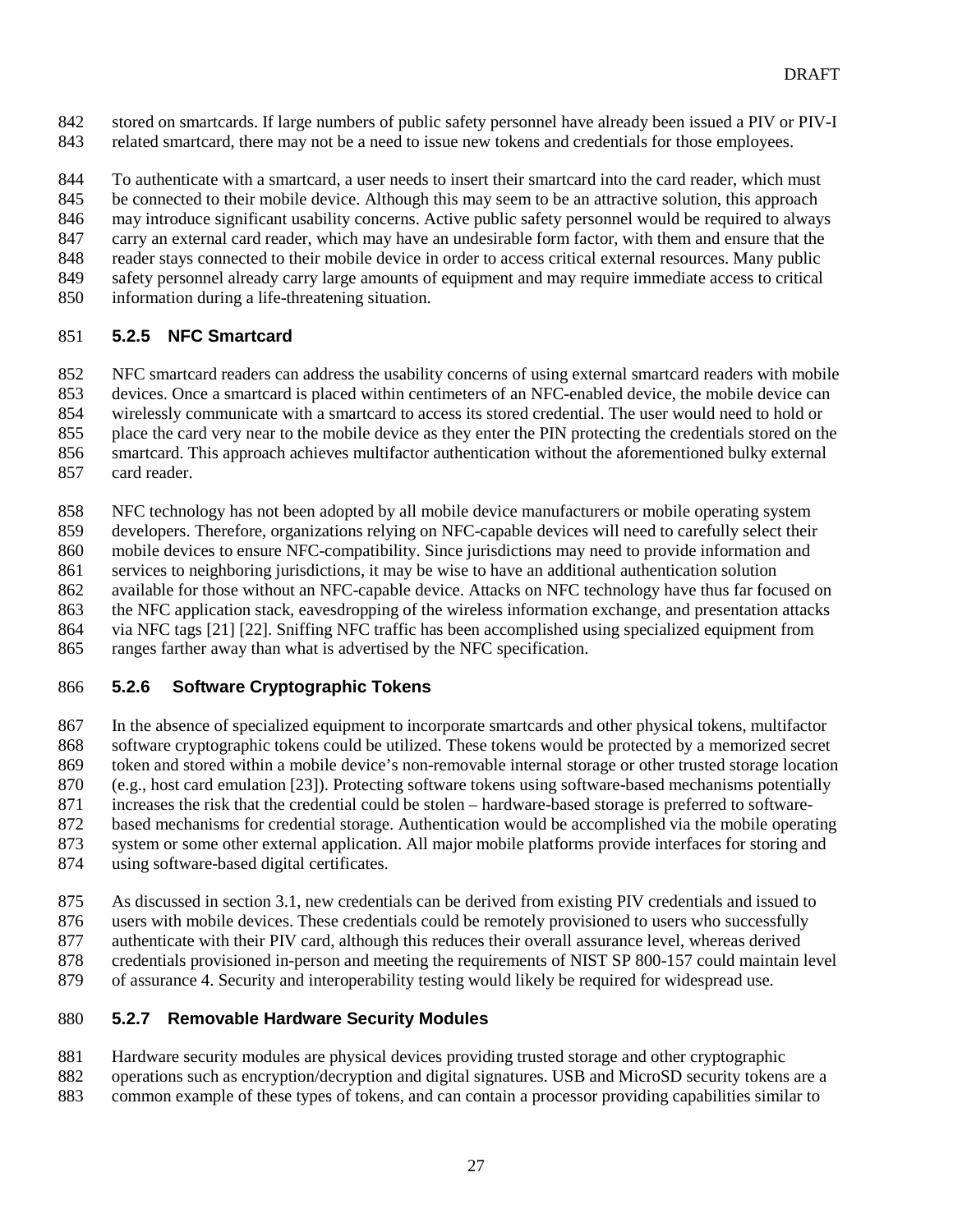- that of a smartcard. These removable hardware tokens can be used to store software cryptographic
- credentials and other sensitive information while providing tamper resistance. Another example is the
- UICC residing within a mobile device, which can technically be removed from a device with some effort.
- USB and MicroSD tokens can be more easily be inserted and removed from a mobile device as needed –
- provided that a mobile device has the correct physical interface for the token. Currently, there is no single hardwired data interface across all commercial phones, with the possible exception of the auxiliary audio
- 890 port, which is only capable of low data transfer rates but it is possible that this transfer rate may be
- sufficient for authentication.

## **5.2.8 Embedded Hardware Security Modules**

- Embedded hardware security modules are similar to removable hardware security modules, except that
- they cannot be removed from a mobile device. It is becoming increasingly common for mobile devices to
- have embedded hardware security modules, which are often distinct chips built into a mobile device.
- These modules provide authentication capabilities without the need for external hardware. Like
- removable hardware security modules, they typically have the ability to securely store cryptographic keys
- and perform cryptographic operations in hardware. This approach potentially provides unique security
- features not supported by other approaches, as small, trusted hardware is often presumed to provide a
- greater level of assurance in their operation. Many modern mobile devices provide some form of
- embedded hardware token but mobile operating system vendors and hardware manufacturers often restrict
- access by third-party developers. Therefore, specific approaches will depend on whatever hardware,
- firmware, and software support is ultimately provided by these parties.

# **5.3 Remote Device Authentication**

 Remote device authentication will be the method of authentication mobile devices use to gain access to the NPSBN. Software and hardware tokens can be leveraged for remote device authentication and used in

- a manner similar to remote user authentication. After provisioning, these devices could then prove its
- identity to a verifier by proving knowledge of a credential. This approach may require the establishment
- and management of a public key infrastructure (PKI) and for this, the existing Federal PKI could be leveraged. A greater level of assurance would be achieved if credentials were stored in hardware
- protected storage locations. A major difference would be the lack of user interaction in providing a
- password or PIN to unlock a credential for use.
- It is possible that during an emergency, the NPSBN will not function as intended, possibly due to the
- NPSBN directly being attacked (e.g., jamming) or some other reason (e.g., flood, terrorist attack). In the
- instance of the network ceasing to function, devices may still be able to operate by communicating via the
- cellular tower, without the use of the core network. Alternatively, devices could communicate directly to
- each other completely bypassing the cellular towers. Devices would still need to authenticate to each
- other during these scenarios, possibly leveraging cached digital certificates and certificate status
- information. Another example of device to device authentication is two servers running public safety
- services mutually authenticating each other before sharing information.
-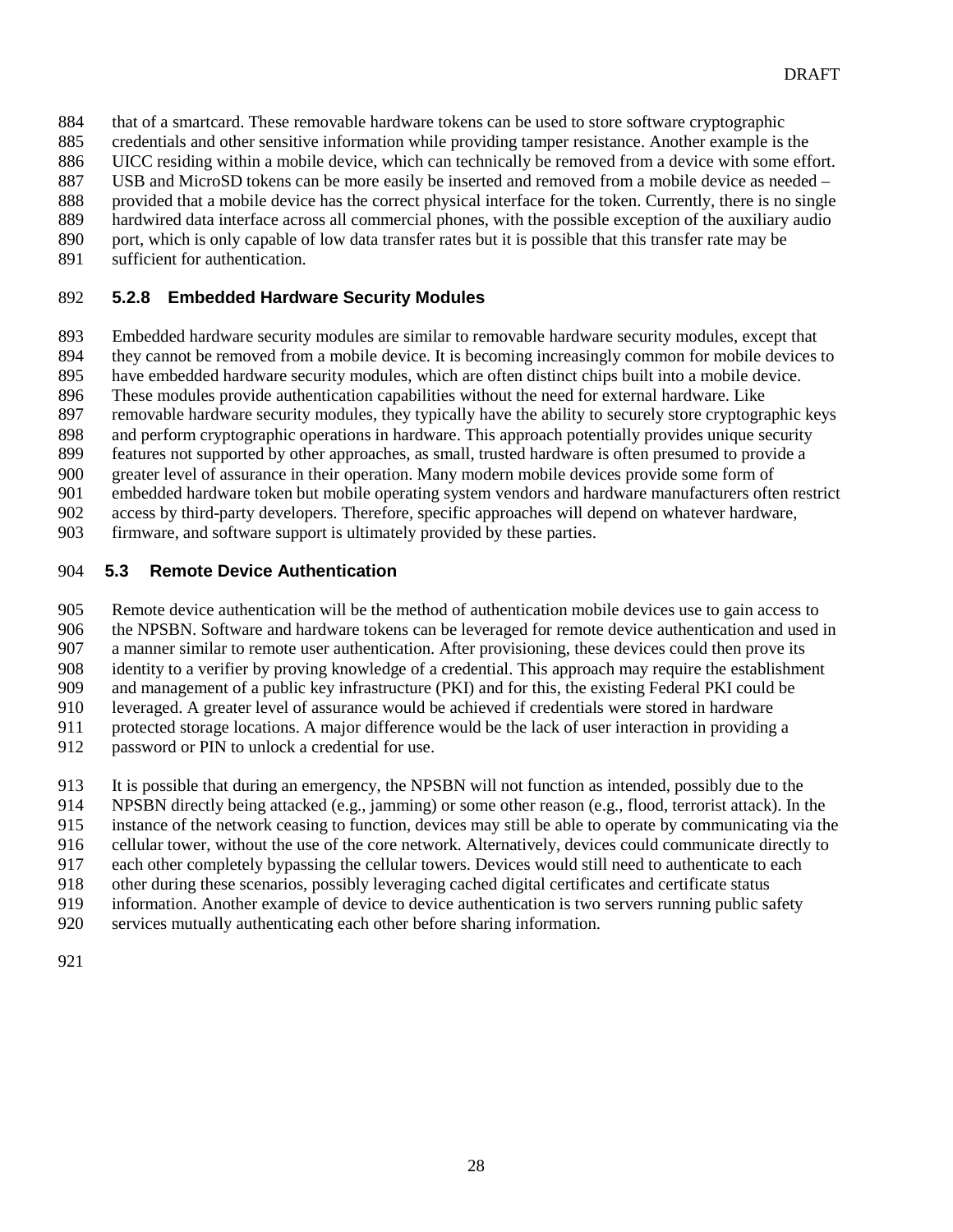#### **6. The Authentication Process**

 During the usage phase of the identity management lifecycle, individuals and devices use their credentials to gain access to information and services provided by applications and service providers. To ensure that an individual or device gains access only to the information and services they are entitled to, applications and service providers need to establish confidence in a claimed identity.

## **6.1 Authentication Protocols**

 Authentication protocols establish confidence in the claimed identity. Authentication protocols use a set of messages to ensure an individual or device has control of a specific valid token. Determining whether or not a credential is still valid and has not been revoked, suspended, or expired is key to the authentication process. Protocols can also assist communicating parities to know who or what they are communication with. The level of assurance that can be placed in the claimed identity will be influenced by the authentication processes and protocols used. An authentication protocol is one part of the overall authentication process and the strength of an authentication protocol depends heavily on the types of threats a protocol is designed to resist. NIST 800-

 63 derives level of assurance for protocols based on these threats. Examples of threats an authentication protocol may protect against are eavesdropping, replay attacks, and man-in-the-middle attacks. Attacks

such as phishing, pharming, denial of service attacks, and malicious code may be outside of the scope of a

 protocol's ability to defend against. However, the threats that an authentication protocol cannot protect against may be mitigated by other parts of the authentication process. Protocols are situation specific and

those used for device authentication likely do not need to defend against the same set of threats that

 protocols used for user authentication would, as phishing and social engineering are not possible in this scenario.

# **6.2 Assertions**

 Once the authentication process and protocols have been completed, the entity (application, service provider, or third party verifier) will either be satisfied or not (a successful or unsuccessful authentication, respectively) about the confidence that can be placed in the claimed identity. If the authentication process has been successful, the entity may issue statements about the claimed identity referred to as assertions. Assertions can be issued by entities, such as third party verifiers, directly to the individual or device, which presents the assertion to the application or service provider. Alternatively, the application or service provider can receive the assertion directly from the entity issuing the assertion. In this case, either 955 an assertion reference<sup>[12](#page-30-0)</sup> is provided to the individual or device that is then presented to the application or service provider; or the verifier acts as a proxy between the individual or device and the application or service provider. Advantages of the entity acting as proxy include providing access to multiple applications and services providers at one time, enabling network monitoring and filtering, and enhancing web caching. Based on the assertions received, the applications and service providers determine the appropriate privileges or access to information and services that they should provide to the particular individual or device.

<span id="page-30-0"></span> Assertions can be expressed using various technologies such as cookies, Security Assertion Markup Language (SAML), and Kerberos tickets. SAML is an XML-based framework for creating and exchanging authentication and attribute information. Kerberos tickets provide strong authentication for

<sup>&</sup>lt;sup>12</sup> A data object, created in conjunction with an assertion, which identifies the Verifier and includes a pointer to the full assertion held by the Verifier. NISTIR 7298 Revision 2: Glossary of Key Information Security Terms, May 2013. 24. NIST, *NISTIR 7298 Revision 2: Glossary of Key Information Security Terms.*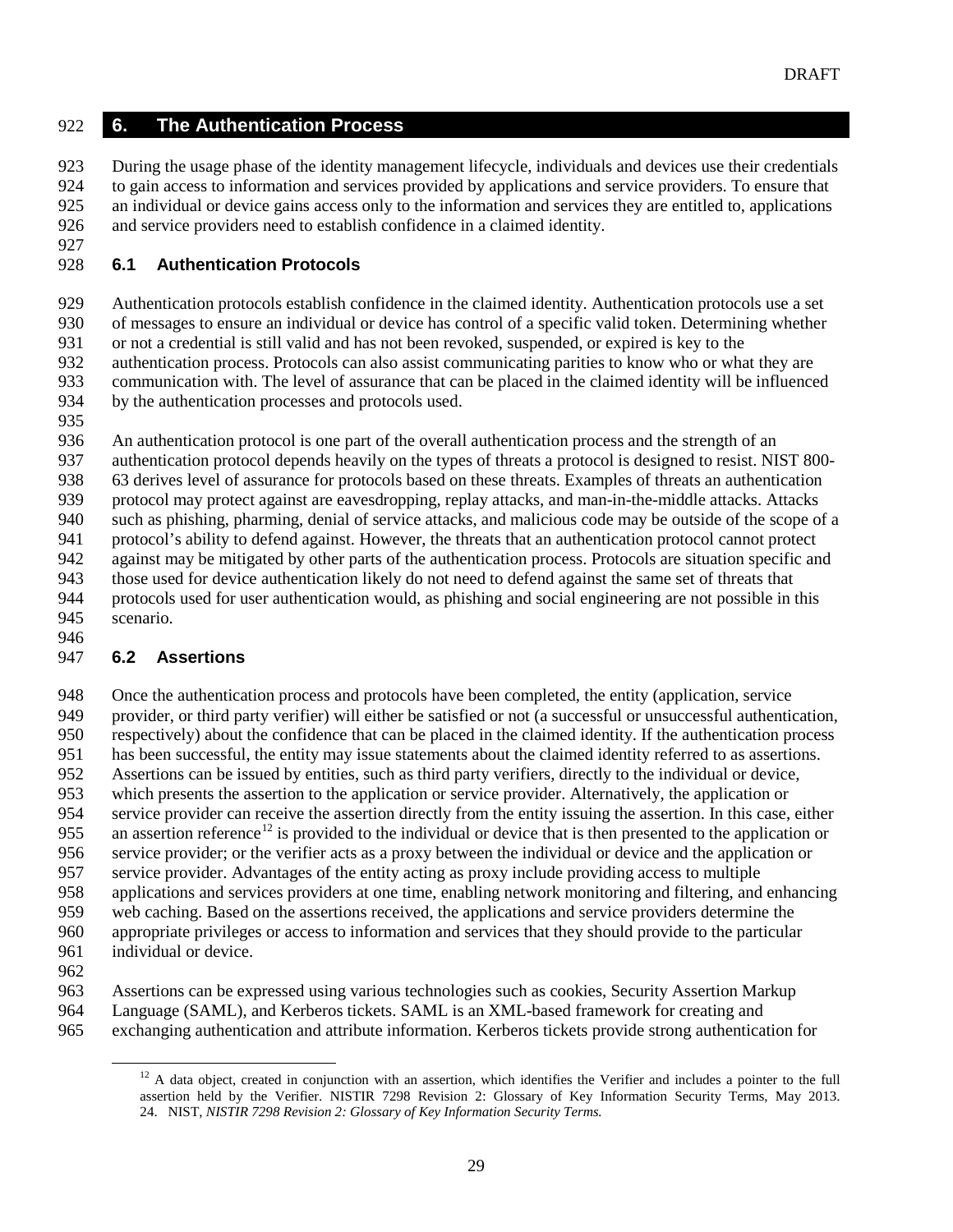- client/server applications using symmetric-key cryptography. Cookies can be used as an assertion to
- enable single-sign-on or re-authenticate to a server. Cookies are information (often a string of text)
- supplied by a web server to be stored temporarily on a visitor's computer that is returned to the server on
- subsequent visits. Cookies assist web servers in remembering information about a user, essentially
- keeping state after the closing of the previous connection. The assertion mechanisms included here are only examples as other assertion technologies exist and could be used as part of the authentication
- process.
- 
- Since assertions are a mechanism that enables access to information and services, they are a potential
- target for attackers so need to be protected against various threats inappropriate creation, modification,
- substitution, disclosure, reuse, and repudiation. NIST 800-63 provides more details and specific
- requirements related to the authentication process, authentication protocols, and assertions.
-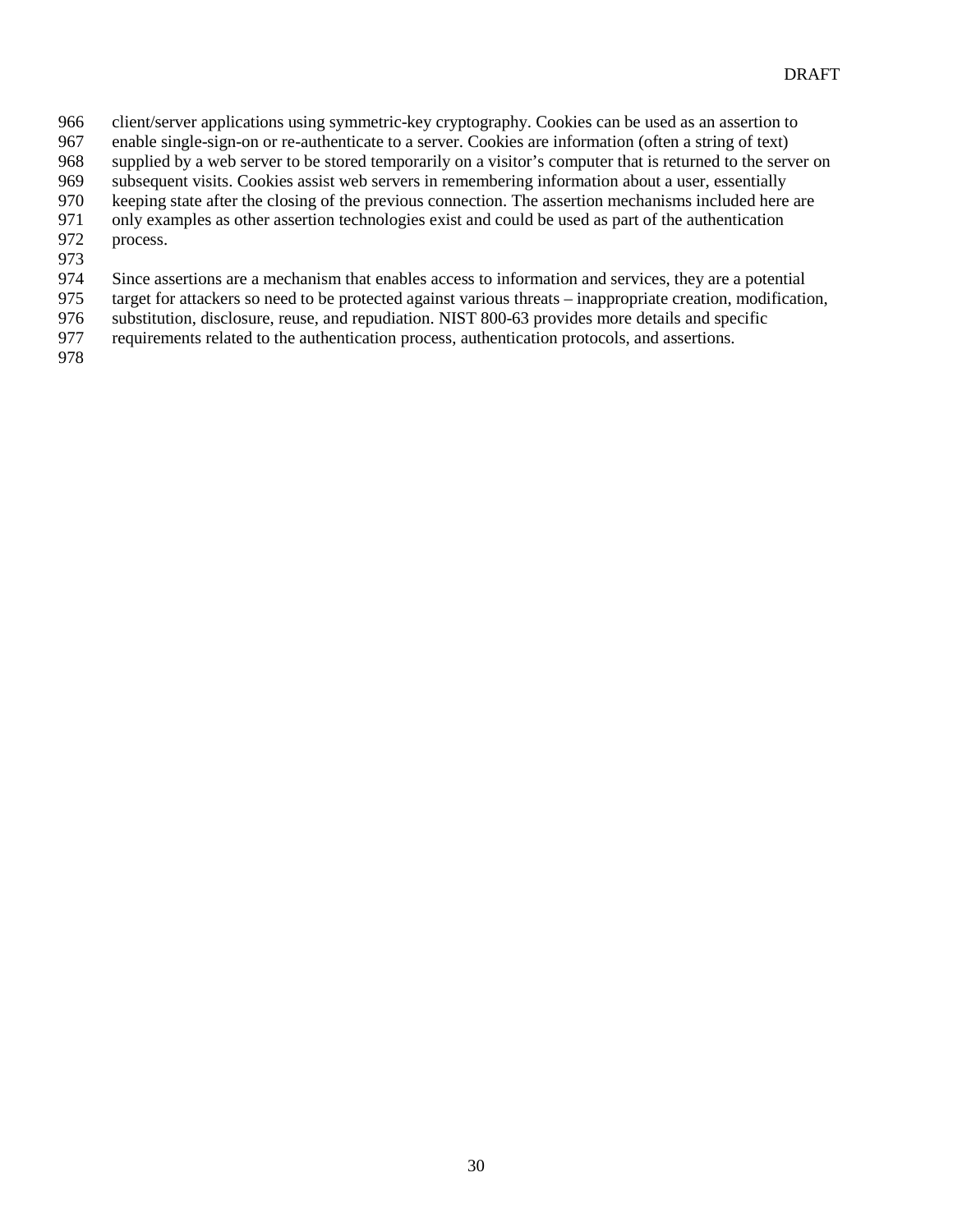# **Appendix A—Acronyms**

Selected acronyms and abbreviations used in the guide are defined below.

| 981  | 3GPP           | 3 <sup>rd</sup> Generation Partnership Project             |
|------|----------------|------------------------------------------------------------|
| 982  | <b>AKA</b>     | Authentication and Key Agreement                           |
| 983  | <b>ATIS</b>    | Alliance for Telecommunications Industry Solutions         |
| 984  | AuC            | <b>Authentication Center</b>                               |
| 985  | <b>AUTN</b>    | <b>Authentication token</b>                                |
| 986  | <b>BIOS</b>    | <b>Basic Input/Output System</b>                           |
| 987  | <b>DHS</b>     | Department of Homeland Security                            |
| 988  | <b>DOJ</b>     | Department of Justice                                      |
| 989  | eNB            | eNodeB, Evolved Node B                                     |
| 990  | eNodeB         | <b>Evolved Node B</b>                                      |
| 991  | <b>EPC</b>     | <b>Evolved Packet Core</b>                                 |
| 992  | <b>EPS</b>     | <b>Evolved Packet System</b>                               |
| 993  | <b>E-UTRAN</b> | Evolved Universal Terrestrial Radio Access Network         |
| 994  | <b>FAR</b>     | <b>False Acceptance Rate</b>                               |
| 995  | <b>FRR</b>     | <b>False Rejection Rate</b>                                |
| 996  | <b>HSM</b>     | Hardware Security Module                                   |
| 997  | <b>HSPD</b>    | Homeland Security Presidential Directive                   |
| 998  | <b>HW</b>      | Hardware                                                   |
| 999  | <b>IMEI</b>    | International Mobile Equipment Identifier                  |
| 1000 | <b>IMSI</b>    | <b>International Mobile Subscriber Identity</b>            |
| 1001 | <b>LTE</b>     | Long Term Evolution                                        |
| 1002 | LOA            | Level of Assurance                                         |
| 1003 | ME             | Mobile Equipment                                           |
| 1004 | MF             | Multifactor                                                |
| 1005 | <b>NFC</b>     | Near Field Communication                                   |
| 1006 | <b>NIST</b>    | National Institute of Standards and Technology             |
| 1007 | <b>NPSTC</b>   | National Public Safety Telecommunications Council          |
| 1008 | <b>NTIA</b>    | National Telecommunications and Information Administration |
| 1009 | <b>OMB</b>     | Office of Management and Budget                            |
| 1010 | <b>OIC</b>     | Office for Interoperability and Compatibility              |
| 1011 | <b>OS</b>      | <b>Operating System</b>                                    |
| 1012 | <b>OTP</b>     | One Time Password                                          |
| 1013 | $P-GW$         | Packet Gateway                                             |
| 1014 | PKI            | Public Key Infrastructure                                  |
| 1015 | <b>PSCR</b>    | <b>Public Safety Communications Research</b>               |
| 1016 | <b>PSTN</b>    | <b>Public Switched Telephone Network</b>                   |
| 1017 | <b>RAND</b>    | Random                                                     |
| 1018 | <b>RES</b>     | Response                                                   |
| 1019 | <b>SAML</b>    | <b>Security Assertion Markup Language</b>                  |
| 1020 | <b>SIM</b>     | <b>Subscriber Identity Module</b>                          |
| 1021 | <b>SF</b>      | Single factor                                              |
| 1022 | SoC            | System on a Chip                                           |
| 1023 | <b>SQL</b>     | <b>Structured Query Language</b>                           |
| 1024 | <b>SSL</b>     | Secure Sockets Layer                                       |
| 1025 | S-GW           | <b>Serving Gateway</b>                                     |
| 1026 | UE             | <b>User Equipment</b>                                      |
| 1027 | <b>UICC</b>    | Universal Integrated Circuit Card                          |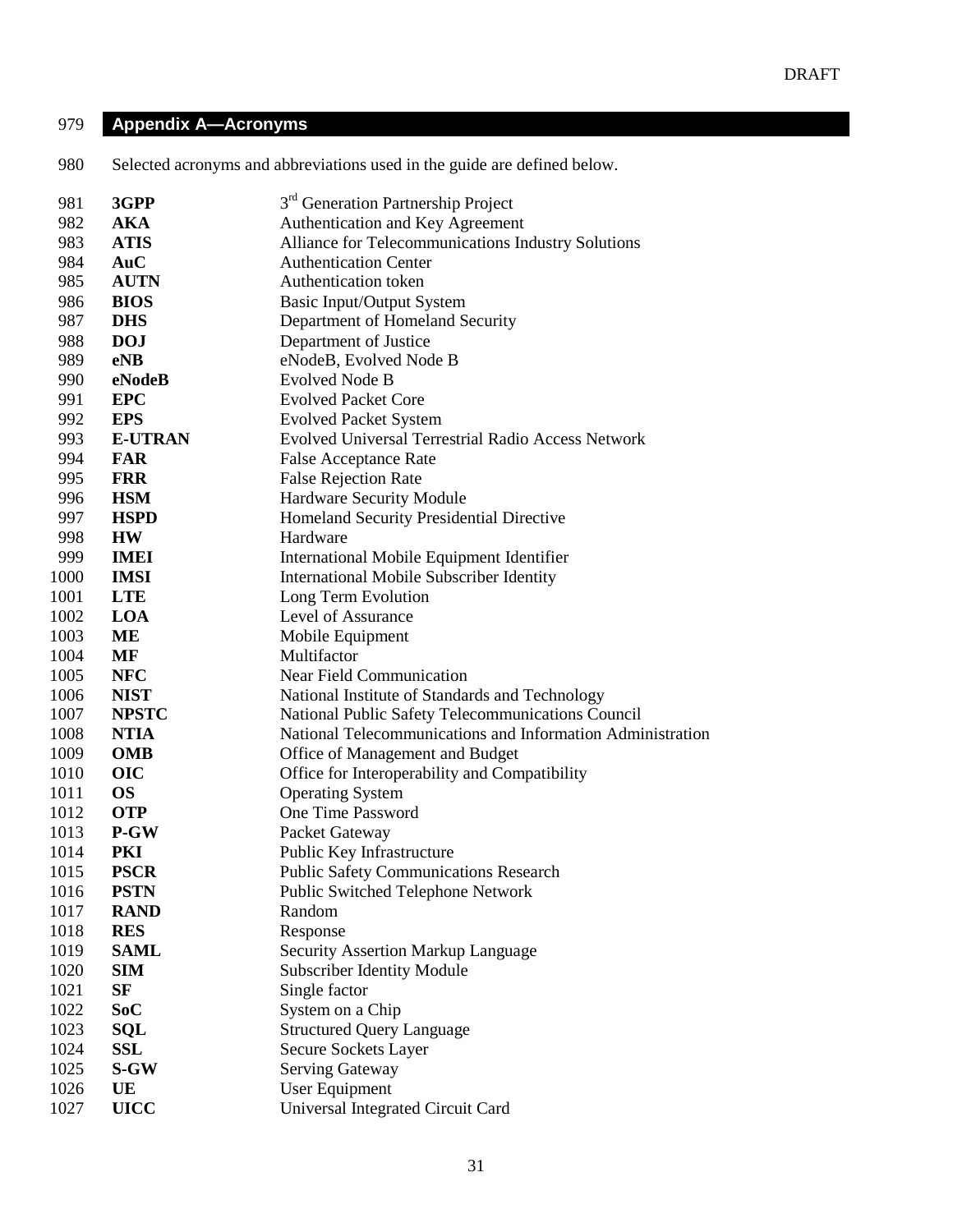# DRAFT

| 1028 | <b>USB</b>  | Universal Serial Bus                   |
|------|-------------|----------------------------------------|
| 1029 | <b>USIM</b> | <b>UMTS Subscriber Identity Module</b> |
| 1030 | VPN         | Virtual Private Network                |
| 1031 | XML         | Extensible Markup Language             |
| 1032 | <b>XRES</b> | Expected response                      |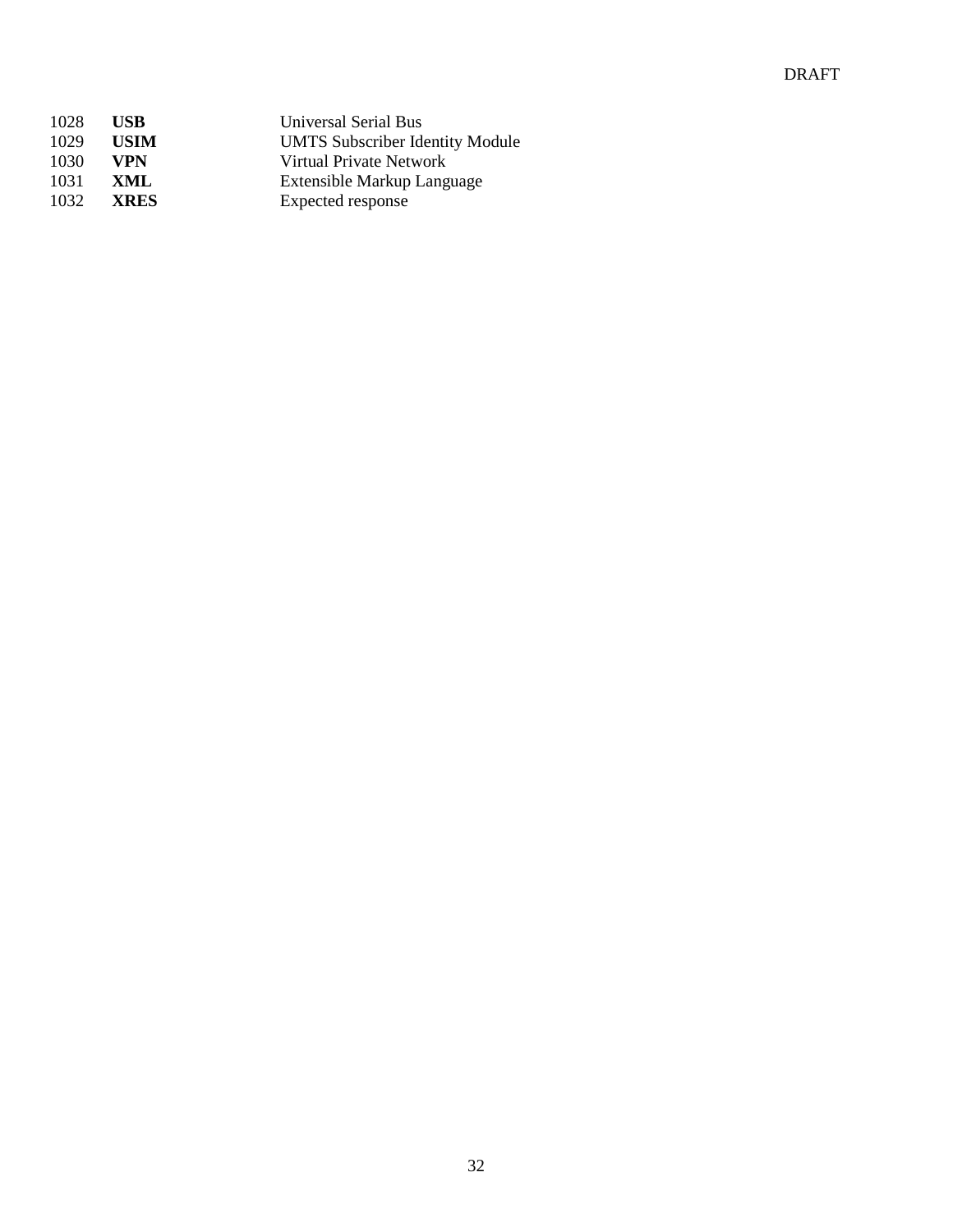**Appendix B—References**

| 1034 |     | Selected acronyms and abbreviations used in this interagency report are defined below.           |
|------|-----|--------------------------------------------------------------------------------------------------|
| 1035 |     |                                                                                                  |
| 1036 | 1.  | NIST, Special Publication (SP) 800-63-2: Electronic Authentication Guideline. 2013.              |
| 1037 | 2.  | OMB, OMB M-04-04: E-Authentication Guidance for Federal Agencies. 2003.                          |
| 1038 | 3.  | NIST, SP 800-30 Revision 1 Guide for Conducting Risk Assessments. 2012, National Institute of    |
| 1039 |     | Standards and Technology.                                                                        |
| 1040 | 4.  | NIST, Guide for Applying the Risk Management Framework to Federal Information Systems.           |
| 1041 |     | 2010.                                                                                            |
| 1042 | 5.  | NIST, Special Publication (SP) 800-53-4 Security and Privacy Controls for Federal Information    |
| 1043 |     | Systems and Organizations. 2013.                                                                 |
| 1044 | 6.  | NIST, FIPS Pub 199 Standards for Security Categorization of Federal Information and              |
| 1045 |     | Information Systems 2004, National Institute of Standards and Technology.                        |
| 1046 | 7.  | Homeland Security Presidential Directive 12. 2004.                                               |
| 1047 | 8.  | NIST, Federal Information Processing Standard (FIPS) 201-2 (PIV) Personal Identity               |
| 1048 |     | Verification (PIV) of Federal Employees and Contractors. 2013.                                   |
| 1049 | 9.  | Federal CIO Council, Personal Identity Verification Interoperability For Non-Federal Issuers.    |
| 1050 |     | <b>July 2010.</b>                                                                                |
| 1051 | 10. | NIST, Special Publication (SP) 800-157: Guidelines for Derived Personal Identity Verification    |
| 1052 |     | (PIV) Credentials. 2014.                                                                         |
| 1053 | 11. | NIST, DRAFT NISTIR 7981: Mobile, PIV, and Authentication. 2014.                                  |
| 1054 | 12. | Federal Bureau of Investigation, Criminal Justice Information Services (CJIS) Security Policy.   |
| 1055 |     | 2013.                                                                                            |
| 1056 | 13. | Communications, N.P.S., Public Safety Broadband High-Level Launch Requirements Statement         |
| 1057 |     | of Requirements for FirstNet Consideration. 2012.                                                |
| 1058 | 14. | ATIS, ATIS-1000035.2009: Next Generation Framework (NGN) Identity Management (IDM)               |
| 1059 |     | Framework.                                                                                       |
| 1060 | 15. | ATIS, ATIS-1000044.2011: ATIS Identity Management: Requirement and Use Cases Standard.           |
| 1061 | 16. | ATIS, ATIS-1000045.2012: ATIS Identity Management: Mechanisms and Procedures Standard.           |
| 1062 | 17. | NIST, (Second Draft) NIST Special Publication 800-161. 2014.                                     |
| 1063 | 18. | Jakobsson, M., et al., Implicit Authentication for Mobile Devices, in Usenix. 2009.              |
| 1064 | 19. | Jakobsson, M. and R. Akavipat, Rethinking Passwords to Adapt to Constrained Keyboards. 2011.     |
| 1065 | 20. | Adam J. Aviv, K.G., Evan Mossop, Matt Blaze, and Jonathan M. Smith, Smudge Attacks on            |
| 1066 |     | Smartphone Touch Screens. Usenix Workshop on Offensive Technologies, 2010.                       |
| 1067 | 21. | Miller, C., Don't stand so close to me: An analysis of the NFC attack surface, in Blackhat 2012. |
| 1068 | 22. | Haselsteiner, E. and K. Breitfuß, Security in Near Field Communication (NFC): Strengths and      |
| 1069 |     | Weaknesses, in Workshop on RFID security. 2006.                                                  |
| 1070 | 23. | Google. Host-based Card Emulation. [cited 2014; Available from:                                  |
| 1071 |     | http://developer.android.com/guide/topics/connectivity/nfc/hce.html.                             |
| 1072 | 24. | NIST, NISTIR 7298 Revision 2: Glossary of Key Information Security Terms.                        |
| 1073 |     |                                                                                                  |
| 1074 |     |                                                                                                  |
| 1075 |     |                                                                                                  |
| 1076 |     |                                                                                                  |
| 1077 |     |                                                                                                  |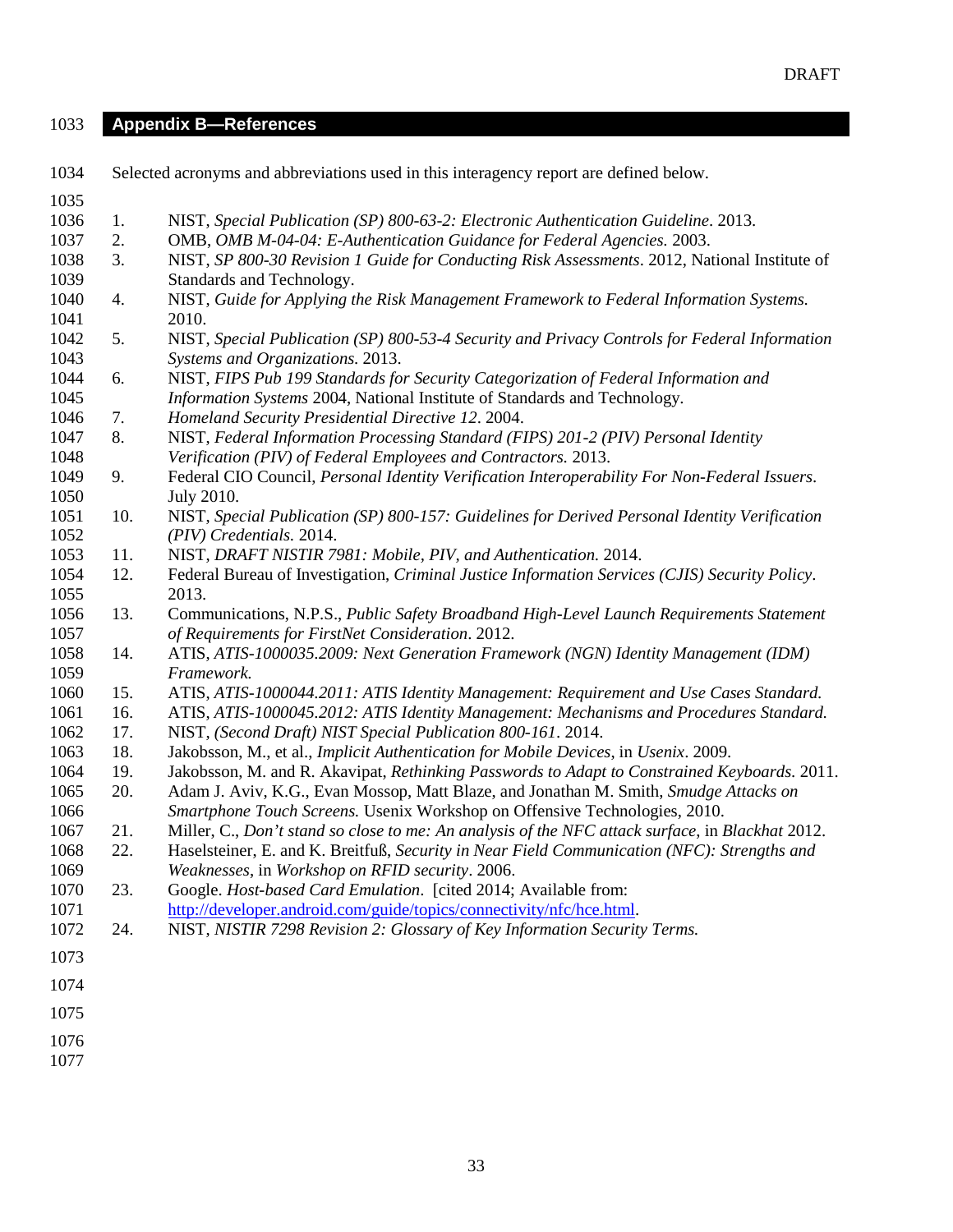#### **Appendix C—Summary of Identity Proofing and Credential Issuance Requirements**

 This appendix contains a summary of the identity proofing and credential issuance requirements for the different level of assurance from the requirements found in NIST 800-63. For more specific details, or to resolve ambiguities, about the requirements found in this appendix, the identity proofing and credential

issuance requirements found in NIST 800-63 are authoritative and take precedence. The identity proofing

and credential issuance requirements for each level of assurance are presented separate tables within this

- appendix.
- The following table provides an example of how the identity proofing and credential issuance
- requirements are presented for a given level of assurance.
- 

| Level of Assurance X Identity Proofing and Credential Issuance Requirements |               |               |               |
|-----------------------------------------------------------------------------|---------------|---------------|---------------|
| In-person                                                                   | Requirement A | Requirement B | Requirement C |
|                                                                             |               | Requirement D |               |
|                                                                             | Requirement E |               | Requirement F |
| Remote                                                                      |               | Requirement G |               |
|                                                                             |               |               |               |
|                                                                             |               |               |               |
|                                                                             |               | Requirement H |               |

In-person and Remote identity proofing can be used to meet the given level of assurance.

In-person identity proofing and credential issuance has to satisfy either requirement A OR requirement B

 OR requirement C. In addition, In-person identity proofing and credential issuance has to satisfy requirement D.

Remote identity proofing and credential issuance has to satisfy either requirement E OR [requirements F

AND G]. In addition, Remote identity proofing and credential issuance has to satisfy requirement H.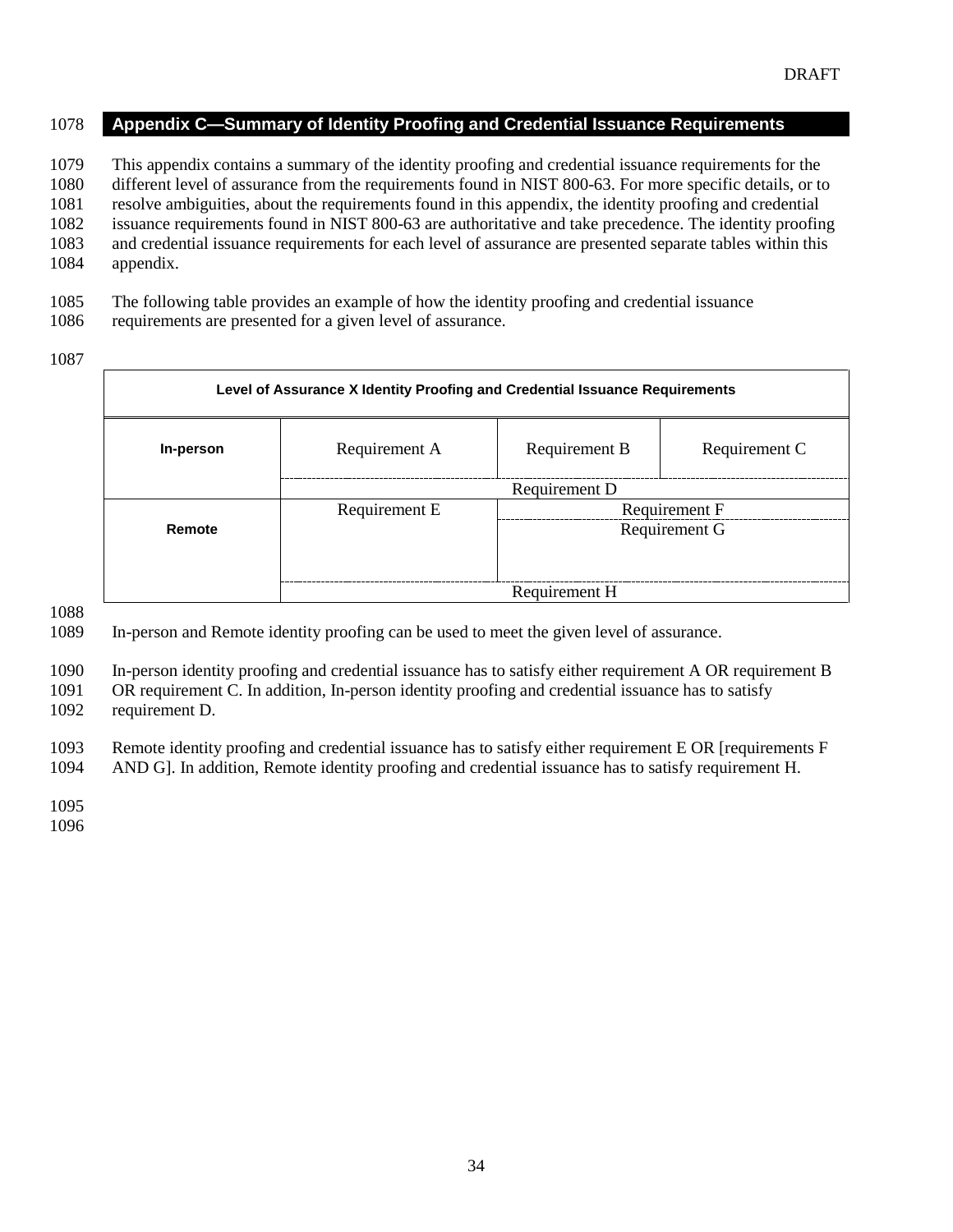| Level of Assurance 1 Identity Proofing and Credential Issuance Requirements |                          |  |
|-----------------------------------------------------------------------------|--------------------------|--|
| In-person                                                                   | No specific requirements |  |
|                                                                             | No specific requirements |  |
|                                                                             | No specific requirements |  |
| Remote                                                                      | No specific requirements |  |
|                                                                             | No specific requirements |  |
|                                                                             | No specific requirements |  |

|           | Level of Assurance 2 Identity Proofing and Credential Issuance Requirements                                                                                                                                                           |                                            |                |                                                   |                                                                                                         |  |                                                                                                                                                     |
|-----------|---------------------------------------------------------------------------------------------------------------------------------------------------------------------------------------------------------------------------------------|--------------------------------------------|----------------|---------------------------------------------------|---------------------------------------------------------------------------------------------------------|--|-----------------------------------------------------------------------------------------------------------------------------------------------------|
|           | Possession of a valid current primary government picture ID                                                                                                                                                                           |                                            |                |                                                   |                                                                                                         |  |                                                                                                                                                     |
| In-person | Inspection of the photo-ID. Confirms that: name, date of birth, address and other<br>personal information in record are consistent with the application. Compares picture to<br>Applicant and records ID number                       |                                            |                |                                                   |                                                                                                         |  |                                                                                                                                                     |
|           | Verifies photo-ID via the<br>issuing government<br>agency                                                                                                                                                                             |                                            | credit bureaus |                                                   | Verifies photo-ID through                                                                               |  | Verifies photo-ID through<br>similar databases                                                                                                      |
|           | When the photo-ID<br>address and address                                                                                                                                                                                              |                                            |                | Credentials are issued in a manner that confirms: |                                                                                                         |  |                                                                                                                                                     |
|           | of record is confirmed.<br>credentials can be<br>issued and notification<br>sent to the address of<br>record.                                                                                                                         | The claimed<br>address by the<br>Applicant |                |                                                   | The ability of<br>the Applicant to<br>receive email<br>messages at<br>the email<br>address of<br>record |  | The ability of the<br>Applicant to receive<br>telephone<br>communications or<br>text message at<br>telephone number of<br>record                    |
|           | Possession of a valid current primary government picture ID                                                                                                                                                                           |                                            |                |                                                   |                                                                                                         |  |                                                                                                                                                     |
| Remote    | Possession of a financial account number                                                                                                                                                                                              |                                            |                |                                                   |                                                                                                         |  | Possession of a utility account number                                                                                                              |
|           | Inspects both ID number and account number. Confirms that: name, date of birth,<br>address and other personal information in records are on balance consistent with the<br>application and sufficient to identify a unique individual |                                            |                |                                                   |                                                                                                         |  |                                                                                                                                                     |
|           | Verifies primary government<br>picture ID number through record<br>checks either with the applicable<br>agency or institution or through<br>credit bureaus or similar                                                                 |                                            |                |                                                   |                                                                                                         |  | Verifies account number through record checks<br>either with the applicable agency or institution or<br>through credit bureaus or similar databases |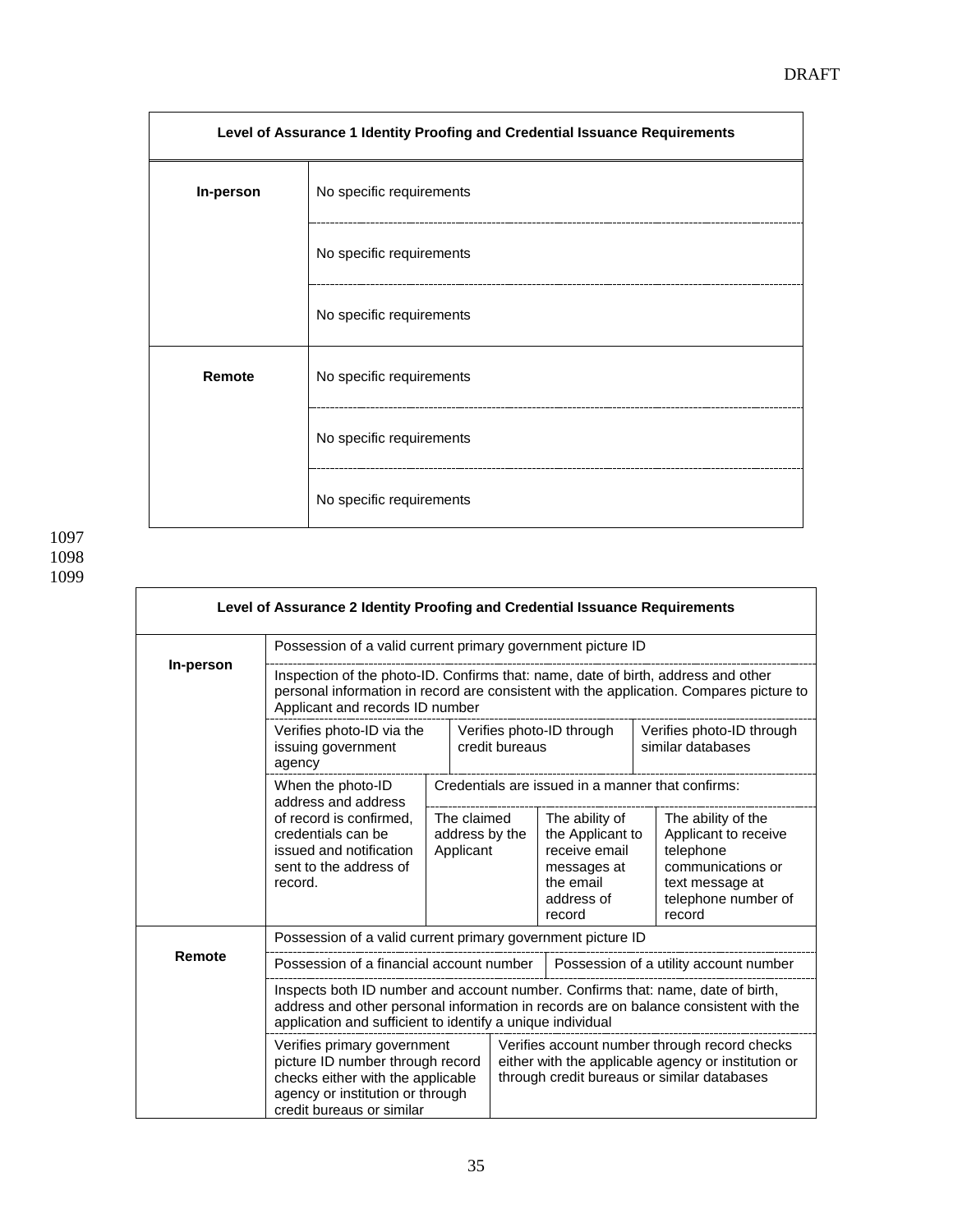| databases                                                                                                                  |                                                                                              | For utility account numbers, confirmation shall be<br>performed by verifying knowledge of recent<br>account activity |                                                     |  |  |
|----------------------------------------------------------------------------------------------------------------------------|----------------------------------------------------------------------------------------------|----------------------------------------------------------------------------------------------------------------------|-----------------------------------------------------|--|--|
| Credentials are issued in a<br>manner that sends notification to<br>an address of record confirmed<br>by the records check | Credentials are issued in a manner that confirms<br>the ability of the Applicant to receive: |                                                                                                                      |                                                     |  |  |
|                                                                                                                            | Mail at the<br>physical<br>address of<br>record                                              | Email<br>messages at<br>the email<br>address of<br>record                                                            | Text message<br>at telephone<br>number of<br>record |  |  |
| valid for a maximum lifetime of seven days.                                                                                | Any secret sent over an unprotected session shall be reset upon first use and shall be       |                                                                                                                      |                                                     |  |  |

|           | Level of Assurance 3 Identity Proofing and Credential Issuance Requirements                                                                                                                                                                                                                                                                                                                                                                                            |  |                                                                                                                                      |  |                                                                                                                                                                                                          |                                                                                                                     |
|-----------|------------------------------------------------------------------------------------------------------------------------------------------------------------------------------------------------------------------------------------------------------------------------------------------------------------------------------------------------------------------------------------------------------------------------------------------------------------------------|--|--------------------------------------------------------------------------------------------------------------------------------------|--|----------------------------------------------------------------------------------------------------------------------------------------------------------------------------------------------------------|---------------------------------------------------------------------------------------------------------------------|
|           | Possession of a valid current primary government picture ID                                                                                                                                                                                                                                                                                                                                                                                                            |  |                                                                                                                                      |  |                                                                                                                                                                                                          |                                                                                                                     |
| In-person | Inspection of the photo-ID. Confirms that: name, date of birth, address and other<br>personal information in record are consistent with the application. Compares<br>picture to Applicant and records ID number                                                                                                                                                                                                                                                        |  |                                                                                                                                      |  |                                                                                                                                                                                                          |                                                                                                                     |
|           | Verifies photo-ID via<br>the issuing<br>government agency                                                                                                                                                                                                                                                                                                                                                                                                              |  | Verifies photo-<br>ID through<br>credit bureaus                                                                                      |  | Verifies photo-ID through similar<br>databases                                                                                                                                                           |                                                                                                                     |
|           | Credentials are<br>issued in a manner<br>that confirms the<br>claimed address by<br>the Applicant when<br>the credential is<br>issued                                                                                                                                                                                                                                                                                                                                  |  | Credential are<br>issued in a<br>manner that<br>sends<br>notification to<br>address of<br>record when the<br>credential is<br>issued |  | Credential are issued in a manner<br>that confirms the Applicants ability to<br>recording the Applicants voice or<br>using alternate means that<br>establishes an equivalent level of<br>non-repudiation | receive telephone communications at<br>the telephone number of record while                                         |
|           | Possession of a valid current primary government picture ID                                                                                                                                                                                                                                                                                                                                                                                                            |  |                                                                                                                                      |  |                                                                                                                                                                                                          |                                                                                                                     |
| Remote    | Possession of a financial account<br>Possession of a utility account number<br>number                                                                                                                                                                                                                                                                                                                                                                                  |  |                                                                                                                                      |  |                                                                                                                                                                                                          |                                                                                                                     |
|           | Verifies the primary government picture ID information provided and confirms that:<br>name, date of birth, address and other personal information in records are<br>consistent with the application and sufficient to identify a unique individual                                                                                                                                                                                                                     |  |                                                                                                                                      |  |                                                                                                                                                                                                          |                                                                                                                     |
|           | Verifies the<br>primary<br>government<br>picture ID number<br>through record<br>checks with the<br>applicable agency                                                                                                                                                                                                                                                                                                                                                   |  | Verifies the primary<br>government picture<br>ID number through<br>record checks with<br>the applicable<br>institution               |  | Verifies the<br>primary<br>government<br>picture ID<br>number through<br>record checks<br>with credit<br>bureaus                                                                                         | Verifies the<br>primary<br>government<br>picture ID<br>number through<br>record checks<br>with similar<br>databases |
|           | At a minimum, the records check for the primary government picture ID number<br>confirms the name and address of the Applicant<br>Verifies the financial account number<br>Verifies the utility account number<br>information provided and confirms that:<br>information provided and confirms that:<br>name, date of birth, address and other<br>name, date of birth, address and other<br>personal information in records are<br>personal information in records are |  |                                                                                                                                      |  |                                                                                                                                                                                                          |                                                                                                                     |
|           |                                                                                                                                                                                                                                                                                                                                                                                                                                                                        |  |                                                                                                                                      |  |                                                                                                                                                                                                          |                                                                                                                     |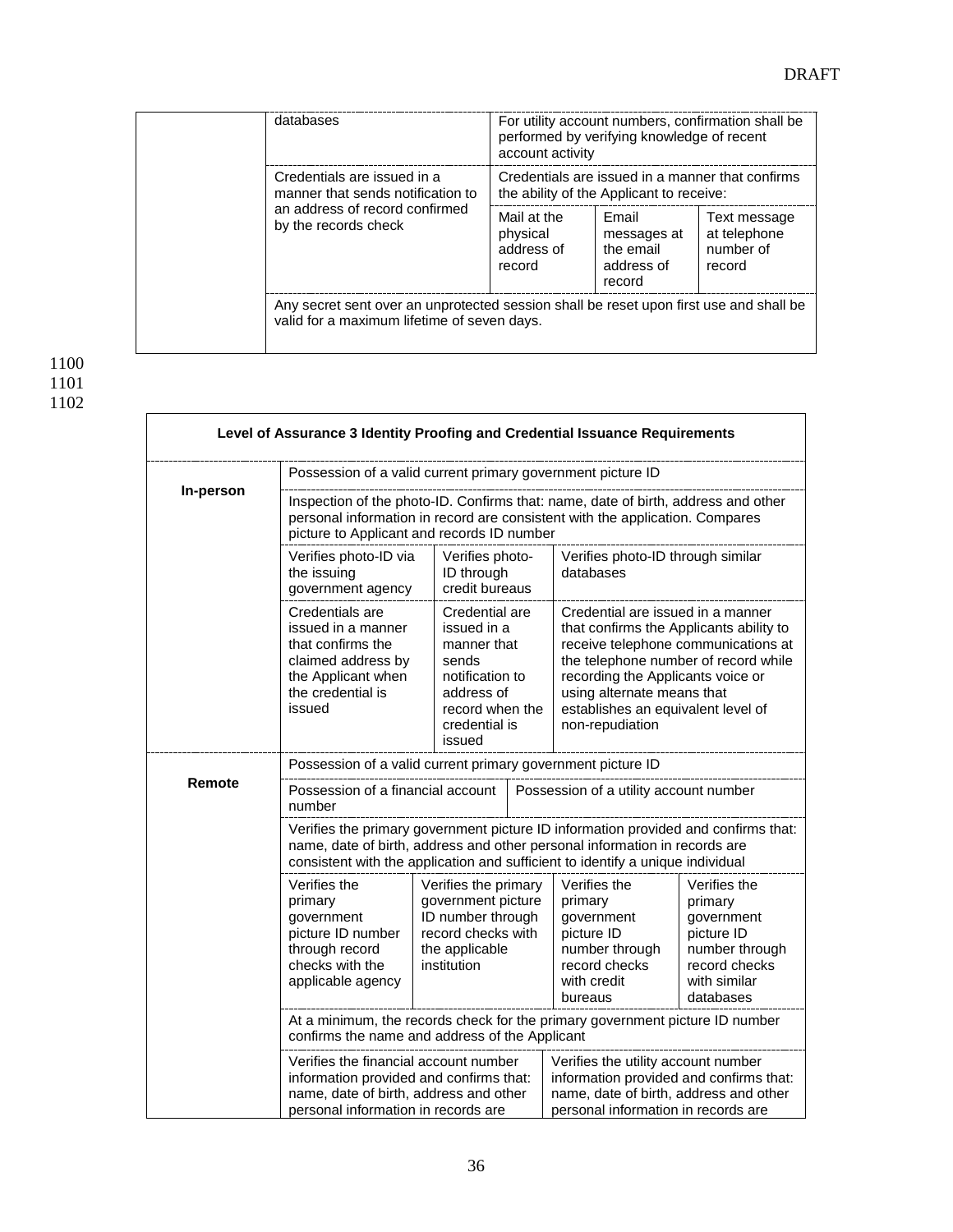| consistent with the application and<br>sufficient to identify a unique individual                                                                                            |  | consistent with the application and<br>sufficient to identify a unique individual                                                                                                                                                                       |
|------------------------------------------------------------------------------------------------------------------------------------------------------------------------------|--|---------------------------------------------------------------------------------------------------------------------------------------------------------------------------------------------------------------------------------------------------------|
| Verifies the financial account<br>information through record checks<br>either with the applicable agency or<br>institution or through credit bureaus or<br>similar databases |  | Verifies the utility account information<br>through record checks either with the<br>applicable agency or institution or<br>through credit bureaus or similar<br>databases                                                                              |
|                                                                                                                                                                              |  | For utility account numbers,<br>confirmation shall be performed by<br>verifying knowledge of recent account<br>activity                                                                                                                                 |
| At a minimum, the records check for<br>the financial account number should<br>confirm the name and address of the<br>Applicant.                                              |  | At a minimum, the records check for<br>the utility account number should<br>confirm the name and address of the<br>Applicant.                                                                                                                           |
| receive:                                                                                                                                                                     |  | Credentials are issued in a manner that confirms the ability of the Applicant to                                                                                                                                                                        |
| Mail at the physical address of<br>record                                                                                                                                    |  | Messages (SMS, voice, or email) sent to an<br>electronic address that is linked to physical<br>address with the Applicant's name when the<br>electronic address and physical address is<br>consistent with the information provided by<br>the Applicant |
| shall be valid for a maximum lifetime of seven days                                                                                                                          |  | Any secret sent over an unprotected session shall be reset upon first use and                                                                                                                                                                           |

|           | Level of Assurance 4 Identity Proofing and Credential Issuance Requirements                                                                                                                                                       |                                                                                  |                                                                     |                                                                          |
|-----------|-----------------------------------------------------------------------------------------------------------------------------------------------------------------------------------------------------------------------------------|----------------------------------------------------------------------------------|---------------------------------------------------------------------|--------------------------------------------------------------------------|
| In-person | Possession of a valid current primary government picture ID                                                                                                                                                                       |                                                                                  |                                                                     |                                                                          |
|           | Possession of a second<br>independent<br>Government ID<br>document                                                                                                                                                                | confirmed                                                                        |                                                                     | Possession of financial account number that can be                       |
|           | Inspects the primary government picture ID. Confirms that: name, date of birth,<br>address, and other personal information in record are consistent with the<br>application. Compares picture to Applicant and records ID number. |                                                                                  |                                                                     |                                                                          |
|           | Verifies the primary<br>government picture ID<br>via issuing government<br>agency                                                                                                                                                 | Verifies the<br>primary<br>government<br>picture ID<br>through credit<br>bureaus | picture ID through similar<br>databases                             | Verifies the primary government                                          |
|           | Verifies the second<br>independent<br>Government ID<br>document.                                                                                                                                                                  | Verifies the<br>financial<br>account<br>number<br>through record<br>checks       | Verifies the<br>financial<br>account<br>number<br>through<br>credit | Verifies the<br>financial account<br>number through<br>similar databases |
|           | Confirms that the                                                                                                                                                                                                                 |                                                                                  | bureaus                                                             |                                                                          |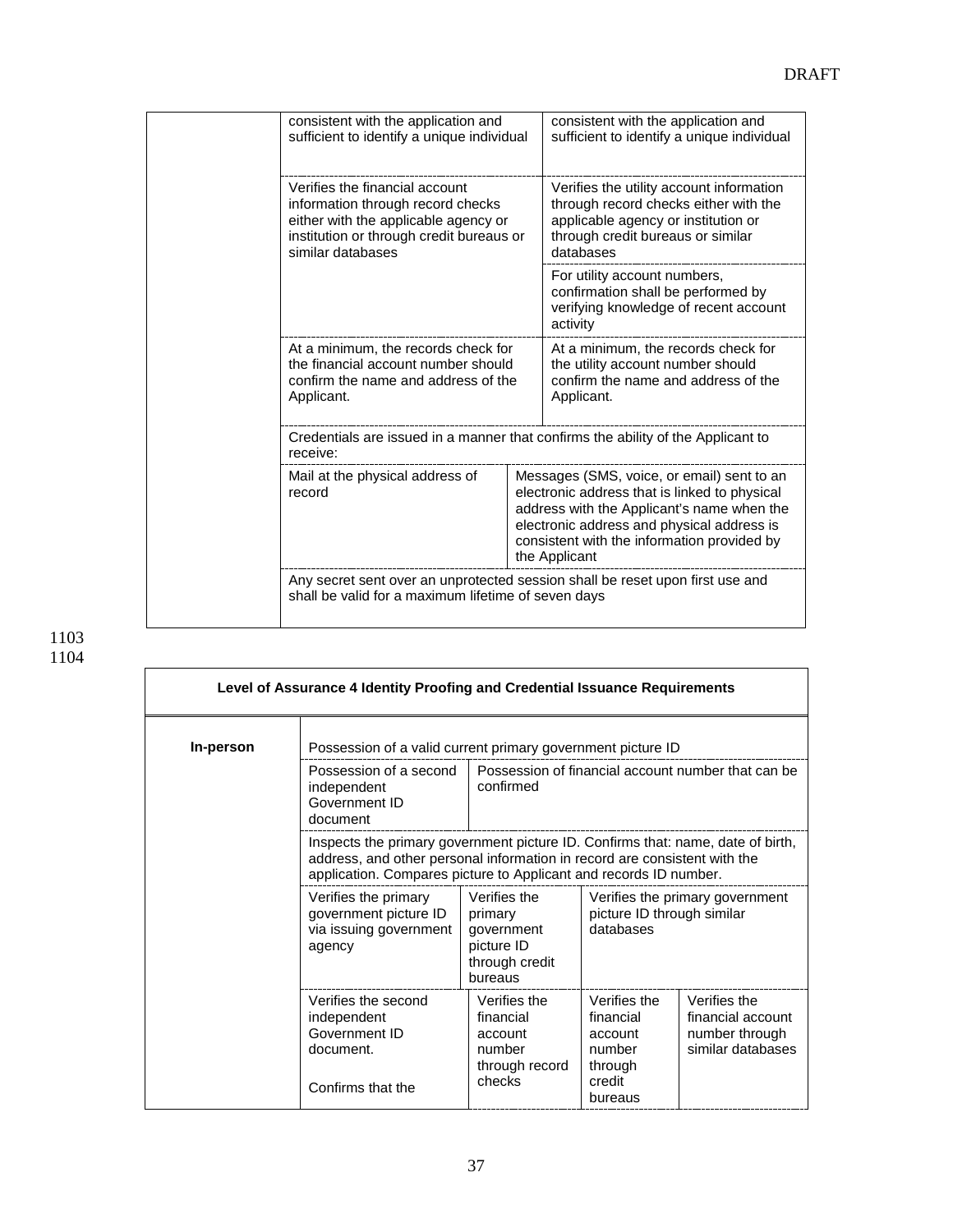|                                 | identifying information is<br>consistent with the<br>primary government<br>picture ID. | Confirms that: name, date of birth, address, and<br>other personal information in records are on<br>balance consistent with the application and<br>sufficient to identify a unique individual |  |  |  |
|---------------------------------|----------------------------------------------------------------------------------------|-----------------------------------------------------------------------------------------------------------------------------------------------------------------------------------------------|--|--|--|
|                                 | Address of record shall<br>be confirmed through<br>validation of the primary<br>ID     | Address of record shall be confirmed through<br>validation of the secondary ID                                                                                                                |  |  |  |
|                                 | Credentials are issued in a manner that confirms the address of record.                |                                                                                                                                                                                               |  |  |  |
|                                 | Applicant cannot repudiate application                                                 | A current biometric (e.g., photograph or fingerprints) is recorded to ensure that                                                                                                             |  |  |  |
| Remote<br><b>Not Admissible</b> | Not applicable                                                                         |                                                                                                                                                                                               |  |  |  |
|                                 | Not applicable                                                                         |                                                                                                                                                                                               |  |  |  |
|                                 | Not applicable                                                                         |                                                                                                                                                                                               |  |  |  |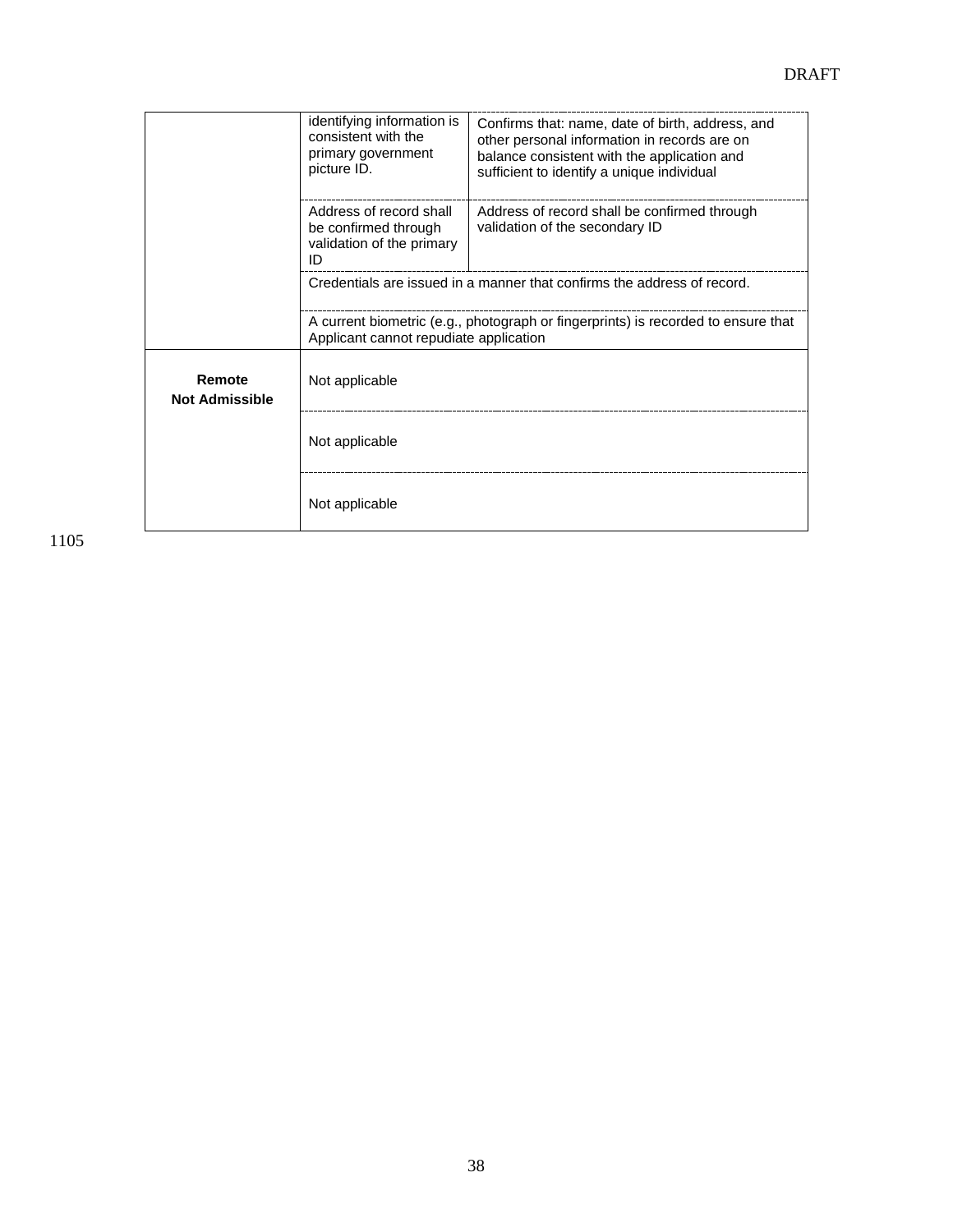#### 1106 **Appendix D—Summary of Token Requirements**

1107 This appendix contains a summary of the token requirements for the different level of assurance from the

1108 requirements found in NIST 800-63. For more specific details, or to resolve ambiguities, about the

1109 requirements presented in this appendix, the token requirements found in NIST 800-63 are authoritative

1110 and take precedence. The token requirements for each level of assurance are presented separate tables

1111 within this appendix.

1112 The following table provides an example of how token requirements are presented for a given level of 1113 assurance.

| <b>Level of Assurance X Type Tokens</b> |                      |                      |                      |  |
|-----------------------------------------|----------------------|----------------------|----------------------|--|
| <b>Token Description</b>                |                      | <b>Requirements</b>  |                      |  |
| <b>Token A Description</b>              | <b>Requirement A</b> | <b>Requirement B</b> | <b>Requirement C</b> |  |
|                                         | <b>Requirement D</b> |                      |                      |  |
|                                         | <b>Requirement E</b> | <b>Requirement F</b> |                      |  |
| <b>Token B Description</b>              |                      | <b>Requirement G</b> |                      |  |
|                                         | <b>Requirement H</b> |                      |                      |  |

1114

1115 Token A and Token B can be used to meet the given level of assurance.

1116 Token A has to satisfy either requirement A OR requirement B OR requirement C. In addition, Token A

1117 has to satisfy requirement D.

1118 Token B has to satisfy either requirement E OR [requirements F AND G]. In addition, Token B has to

#### 1119 satisfy requirement H.

| <b>Level of Assurance 1 Type Tokens</b>                           |                                                                                       |                                                            |                                                         |
|-------------------------------------------------------------------|---------------------------------------------------------------------------------------|------------------------------------------------------------|---------------------------------------------------------|
| <b>Token Description</b>                                          |                                                                                       | <b>Requirements</b>                                        |                                                         |
| <b>Memorized Secret</b><br>Token<br>(Something you know)          | User chosen string of 6 or more<br>characters from a 90 or more<br>character alphabet | 4 or more digit PIN<br>generated randomly                  | a secret with equivalent<br>strength $13$               |
|                                                                   | Failed authentication attempts limited to 100 or fewer in any 30-day period           |                                                            |                                                         |
| )Pre-Registered<br><b>Knowledge Token</b><br>(Something you know) | The secret provides at least 14<br>bits of entropy                                    | The entropy in the secret cannot be directly<br>questions) | calculated (e.g. user chosen or personnel knowledge     |
|                                                                   |                                                                                       | No empty answers allowed                                   |                                                         |
|                                                                   |                                                                                       |                                                            | If the questions are not supplied by the user, the user |

<span id="page-40-0"></span><sup>&</sup>lt;sup>13</sup> *NIST SP 800-63 Appendix A: Estimating Entropy and Strength* provides guidance on estimating the strength of randomly and user-generated passwords.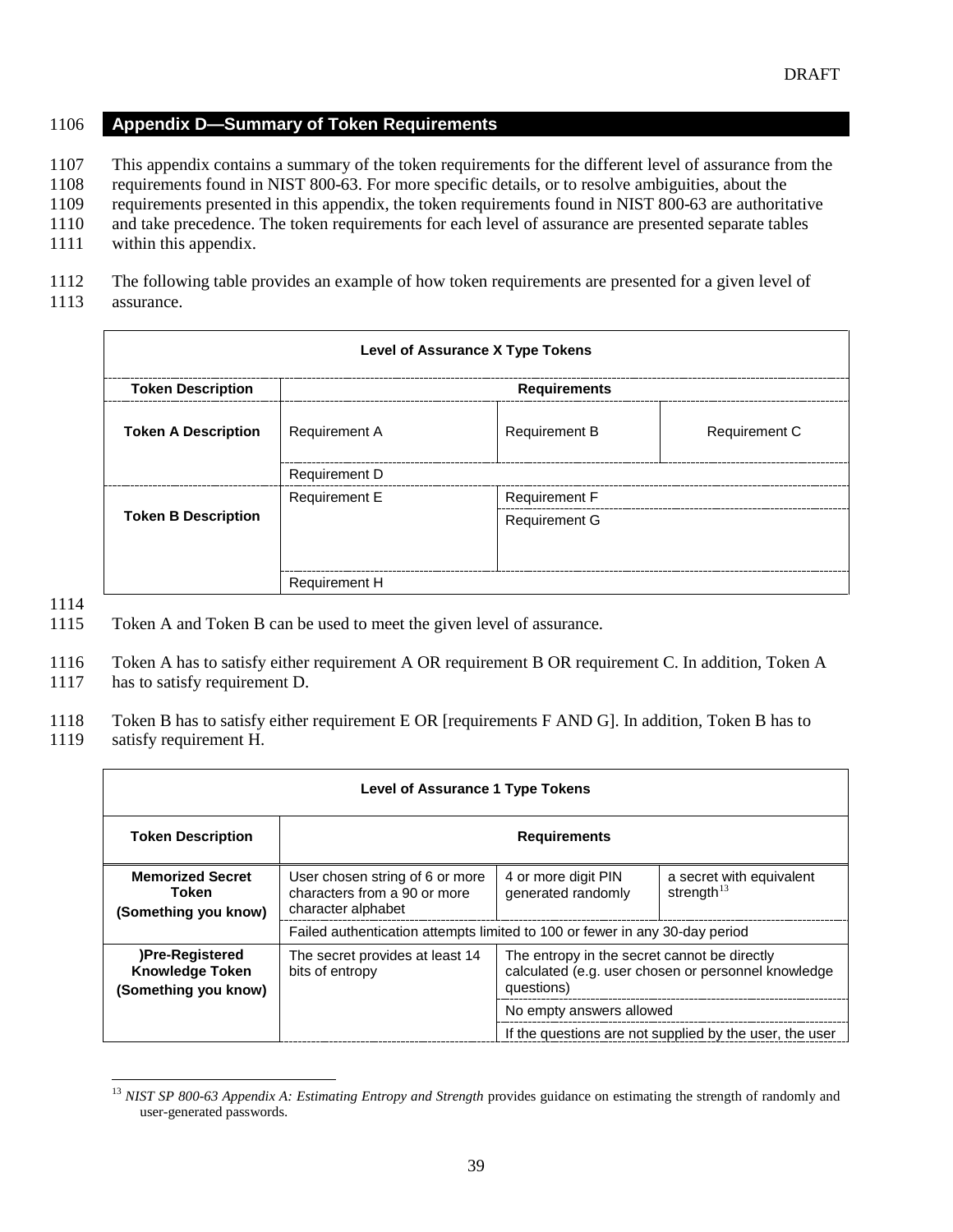|  | shall select prompts from a set of at least 5 questions                     |
|--|-----------------------------------------------------------------------------|
|  | Failed authentication attempts limited to 100 or fewer in any 30-day period |

| <b>Level of Assurance 2 Type Tokens</b>                                 |                                                                                                                                     |                                                                                                                       |                                      |  |  |
|-------------------------------------------------------------------------|-------------------------------------------------------------------------------------------------------------------------------------|-----------------------------------------------------------------------------------------------------------------------|--------------------------------------|--|--|
| <b>Token Description</b>                                                | <b>Requirements</b>                                                                                                                 |                                                                                                                       |                                      |  |  |
| <b>Memorized Secret</b><br><b>Token</b><br>(Something you know)         | User chosen string of 8 or more<br>characters from a 90 or more<br>character alphabet                                               | 6 or more digit PIN<br>generated randomly                                                                             | a secret with<br>equivalent strength |  |  |
|                                                                         | Failed authentication attempts limited to 100 or fewer in any 30-day period                                                         |                                                                                                                       |                                      |  |  |
| <b>Pre-Registered</b><br><b>Knowledge Token</b><br>(Something you know) | The secret provides at least 20 bits of<br>entropy                                                                                  | The entropy in the secret cannot be directly<br>calculated (e.g. user chosen or personnel<br>knowledge questions)     |                                      |  |  |
|                                                                         |                                                                                                                                     | No empty answers allowed                                                                                              |                                      |  |  |
|                                                                         |                                                                                                                                     | If the questions are not supplied by the user,<br>the user shall select prompts from a set of at<br>least 7 questions |                                      |  |  |
|                                                                         | Failed authentication attempts limited to 100 or fewer in any 30-day period                                                         |                                                                                                                       |                                      |  |  |
| Look-up Secret Token                                                    | Token authenticator has 64 bits of                                                                                                  | Token authenticator has 20 bits of entropy                                                                            |                                      |  |  |
| (Something you have)                                                    | entropy                                                                                                                             | Failed authentication attempts limited to 100 or<br>fewer in any 30-day period                                        |                                      |  |  |
| <b>Out of Band Token</b><br>(Something you have)                        | Token is uniquely addressable and supports communication over a channel that is<br>separate from the primary authentication channel |                                                                                                                       |                                      |  |  |
|                                                                         | Generated secret has at least 64 bits<br>of entropy                                                                                 | Generated secret has at least 20 bits of<br>entropy                                                                   |                                      |  |  |
|                                                                         |                                                                                                                                     | Failed authentication attempts limited to 100 or<br>fewer in any 30-day period                                        |                                      |  |  |
| <b>Single Factor One-Time</b>                                           | One-time password generated by a NIST-approved block cipher or hash function <sup>14</sup>                                          |                                                                                                                       |                                      |  |  |
| <b>Password Device</b>                                                  | One-time password lifetime limited on the order of minutes                                                                          |                                                                                                                       |                                      |  |  |
| (Something you have)                                                    | FIPS 140-2 Level 1 or higher for the verification function                                                                          |                                                                                                                       |                                      |  |  |
| <b>Single Factor</b>                                                    | FIPS 140-2 Level 1 or higher                                                                                                        |                                                                                                                       |                                      |  |  |
| <b>Cryptographic Device</b><br>(Something you have)                     | Token generated output (e.g. a nonce or challenge) has at least 64 bits of entropy                                                  |                                                                                                                       |                                      |  |  |

1121

#### **Level of Assurance 3 Type Tokens**

| <b>Token Description</b>                                                        | <b>Requirements</b>                                                                |
|---------------------------------------------------------------------------------|------------------------------------------------------------------------------------|
| <b>Multi-factor Software</b>                                                    | FIPS 140-2 Level 1 or higher                                                       |
| Cryptographic Token<br>(Something you have<br><b>AND Something you</b><br>know) | Password or other activation data to activate                                      |
|                                                                                 | Erasure of unencrypted copy of the authentication key after each authentication    |
|                                                                                 | Token generated output (e.g. a nonce or challenge) has at least 64 bits of entropy |

1122

<span id="page-41-0"></span> <sup>14</sup> See *NIST FIPS 140-2 Security Requirements for Cryptographic Modules* for further information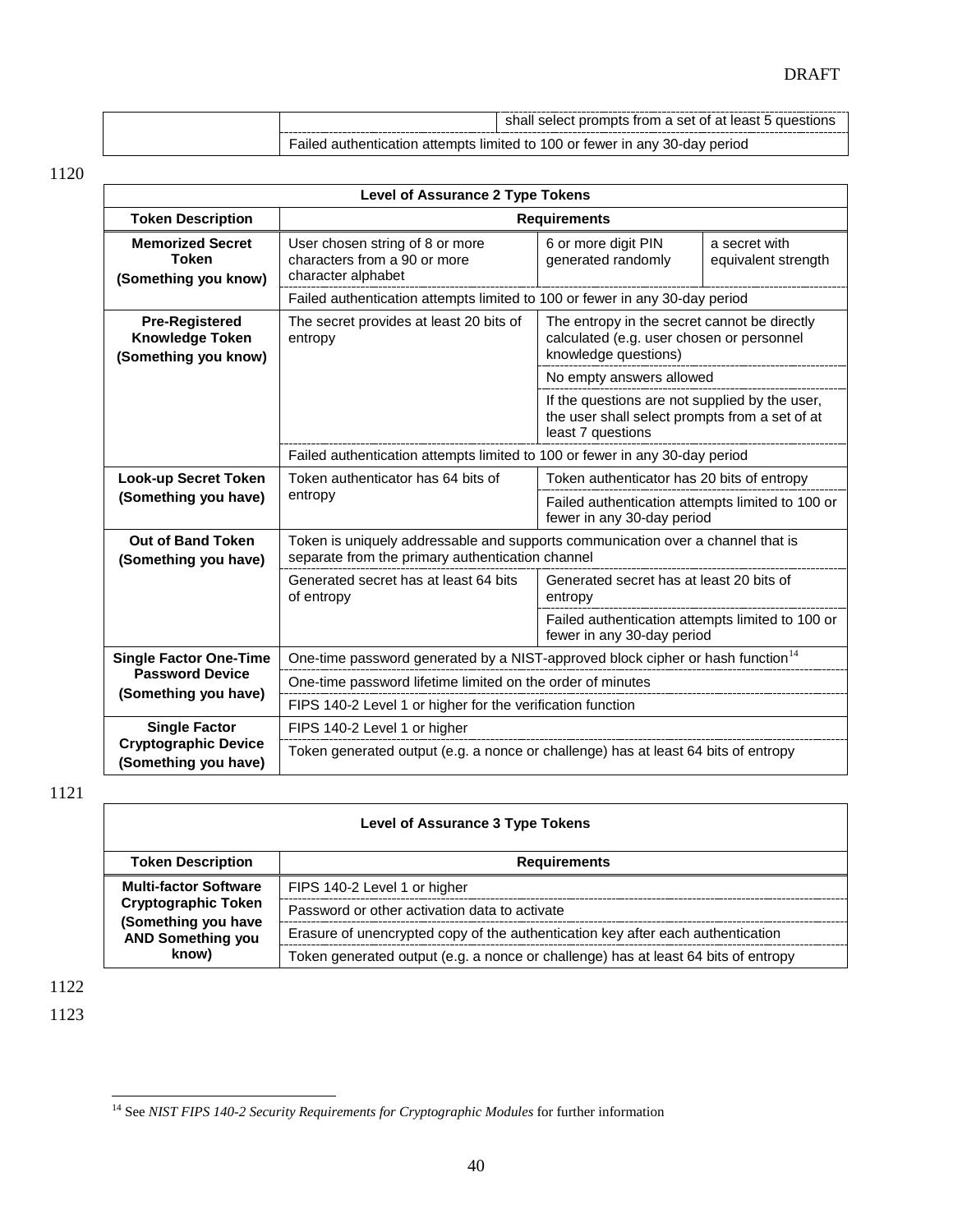| <b>Level of Assurance 4 Type Tokens</b>                                                                                                      |                                                                                    |  |  |  |
|----------------------------------------------------------------------------------------------------------------------------------------------|------------------------------------------------------------------------------------|--|--|--|
| <b>Token Description</b>                                                                                                                     | <b>Requirements</b>                                                                |  |  |  |
| <b>Multi-factor One Time</b>                                                                                                                 | FIPS 140-2 Level 2 or higher with physical security at Level 3 or higher           |  |  |  |
| Password (OTP)<br><b>Hardware Token</b>                                                                                                      | One-time password generated by using an Approved block cipher or hash function     |  |  |  |
| (Something you have<br><b>AND Something you</b><br>know)                                                                                     | One-time password lifetime limited to less than 2 minutes                          |  |  |  |
|                                                                                                                                              | Password or other activation data entered for each one-time password generated     |  |  |  |
| <b>Multi-factor Hardware</b><br>Cryptographic Token<br>(Something you have)<br><b>AND [(Something you</b><br>are) OR Something you<br>know)] | FIPS 140-2 Level 2 or higher with physical security at Level 3 or higher           |  |  |  |
|                                                                                                                                              | Password, PIN, or biometric to activate                                            |  |  |  |
|                                                                                                                                              | No authentication key export capabilities                                          |  |  |  |
|                                                                                                                                              | Token generated output (e.g. a nonce or challenge) has at least 64 bits of entropy |  |  |  |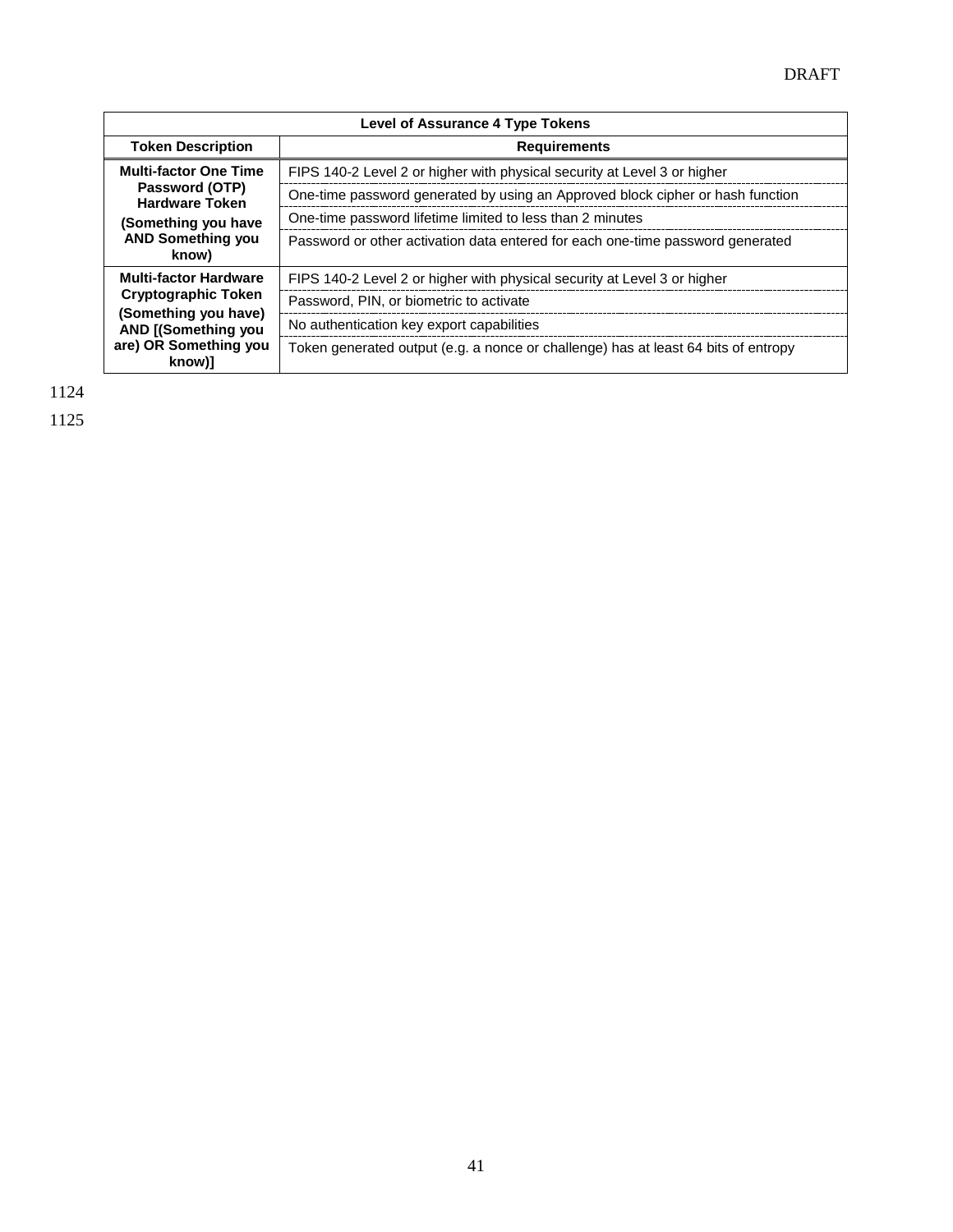# 1126 **Appendix E—NPSTC Identity Management Requirements**

1127 The following are the NPSTC requirements relating to identity management.

| <b>Identity Framework Network Service Requirements</b> |                                                                                                                                                                                                                                                                            |
|--------------------------------------------------------|----------------------------------------------------------------------------------------------------------------------------------------------------------------------------------------------------------------------------------------------------------------------------|
| <b>Technology</b>                                      | 1. The identity management framework SHALL enable applications and services to securely<br>verify the identity of users.                                                                                                                                                   |
| <b>Technology</b>                                      | 2. The identity management framework SHALL be standards based.                                                                                                                                                                                                             |
| <b>Technology</b>                                      | 3. Identity assertions SHALL be cryptographically protected when being transmitted from one<br>entity to another in the network.                                                                                                                                           |
| <b>Technology</b>                                      | 4. The identity management framework SHALL issue identities to non-person entities on the<br>network.                                                                                                                                                                      |
| <b>Technology</b>                                      | 5. The identity management framework SHALL enable non-person entities to authenticate to<br>applications and services where authorized.                                                                                                                                    |
| <b>Policy</b>                                          | 6. The NPSBN SHALL define the process and procedures necessary for organizations (local,<br>tribal, state, and federal) to gain approval to join the trust framework.                                                                                                      |
| <b>Identity Management Framework Requirements</b>      |                                                                                                                                                                                                                                                                            |
| <b>Policy</b>                                          | 1. Governance of individual digital user identities SHALL be maintained by the local, tribal,<br>state, or federal organization from which the user is affiliated.                                                                                                         |
| <b>Policy</b>                                          | 2. FirstNet SHALL require that local, tribal, state, or federal organizations establish policies and<br>procedures to govern the digital user identities of users within their respective organizations.                                                                   |
| <b>Device Identity Management</b>                      |                                                                                                                                                                                                                                                                            |
| <b>Technology</b>                                      | 1. NPSBN devices SHOULD be capable of being shared amongst different authorized human<br>users.                                                                                                                                                                            |
| <b>Authentication Services Requirements</b>            |                                                                                                                                                                                                                                                                            |
| <b>Policy</b>                                          | 1. A NPSBN governance framework SHALL be established that identifies a set of security<br>policies for agencies to participate in the identity management framework and to remain<br>included in the framework over time.                                                  |
| <b>Technology</b>                                      | 2. The NPSBN SHALL have access to the identity management framework for purposes of user<br>activity monitoring, security monitoring, and application delivery.                                                                                                            |
| <b>Technology</b>                                      | 3. The NPSBN identity management framework SHALL enable both NPSBN- and PSE-based<br>applications and services to verify the identities of users irrespective of authorized administrator<br>(both FirstNet and PSEN) management of the user's authentication credentials. |
| <b>Technology</b>                                      | 4. The NPSBN authentication services SHALL support industry standard authentication<br>interfaces for mobile and fixed infrastructure components.                                                                                                                          |
| <b>Authorization Services Requirements</b>             |                                                                                                                                                                                                                                                                            |
| <b>Technology</b>                                      | 1. The identity management framework SHALL manage privileges for person and non-person<br>entities.                                                                                                                                                                        |
| <b>Technology</b>                                      | 2. Services and applications SHALL authorize access to information based on the identity of<br>users, their roles, and other attributes based on policies for the services and applications.                                                                               |